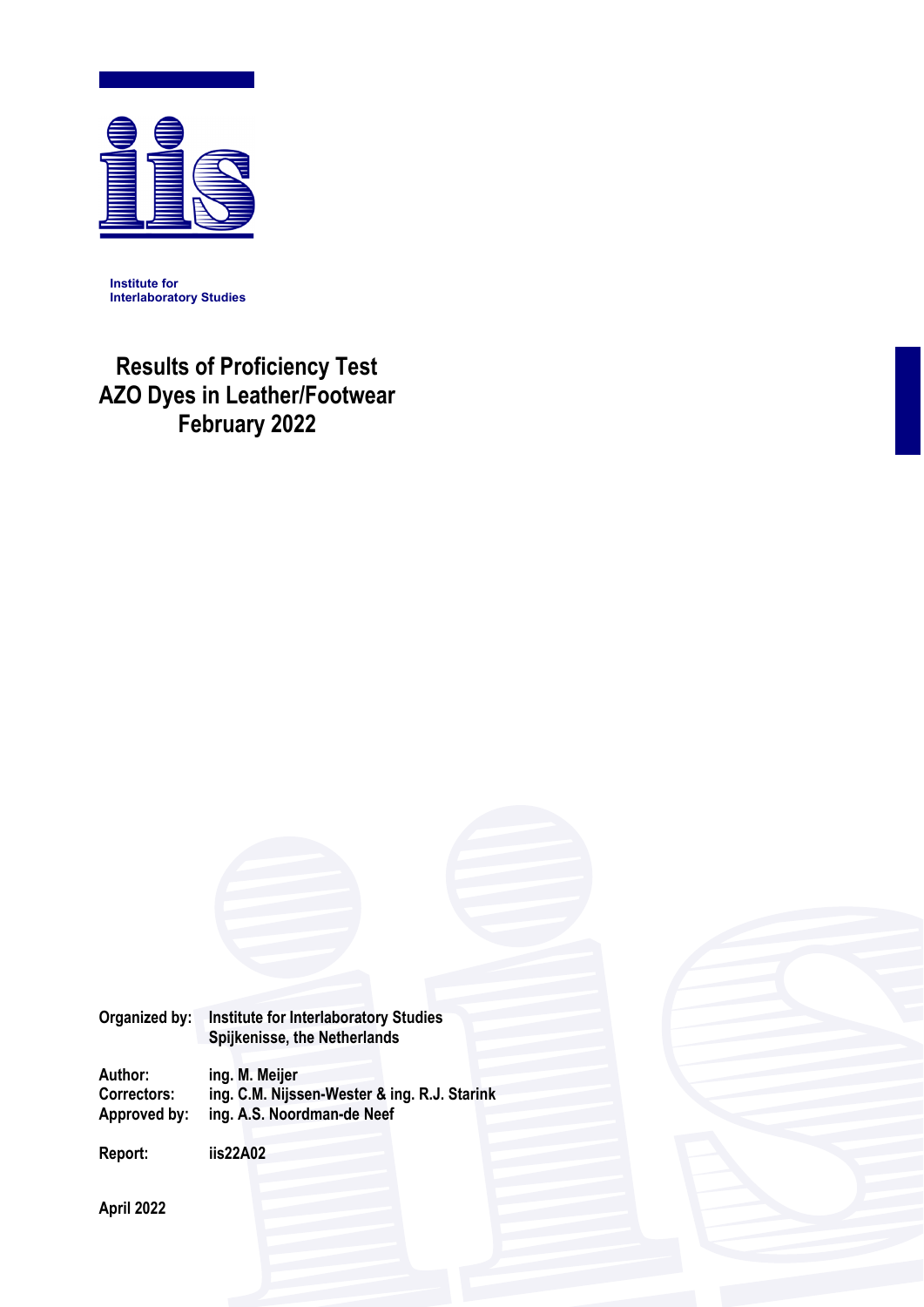# **CONTENTS**

| $\mathbf{1}$   |                                                                           |  |
|----------------|---------------------------------------------------------------------------|--|
| $\overline{2}$ |                                                                           |  |
| 2.1            |                                                                           |  |
| 2.2            |                                                                           |  |
| 2.3            |                                                                           |  |
| 2.4            |                                                                           |  |
| 2.5            |                                                                           |  |
| 3              |                                                                           |  |
| 3.1            |                                                                           |  |
| 3.2            |                                                                           |  |
| 3.3            |                                                                           |  |
| 4              |                                                                           |  |
| 4.1            |                                                                           |  |
| 4.2            |                                                                           |  |
| 4.3            | COMPARISON OF THE PROFICIENCY TEST OF FEBRUARY 2022 WITH PREVIOUS PTS  10 |  |
| 4.4            |                                                                           |  |
| 5              |                                                                           |  |
| 6              |                                                                           |  |

# Appendices: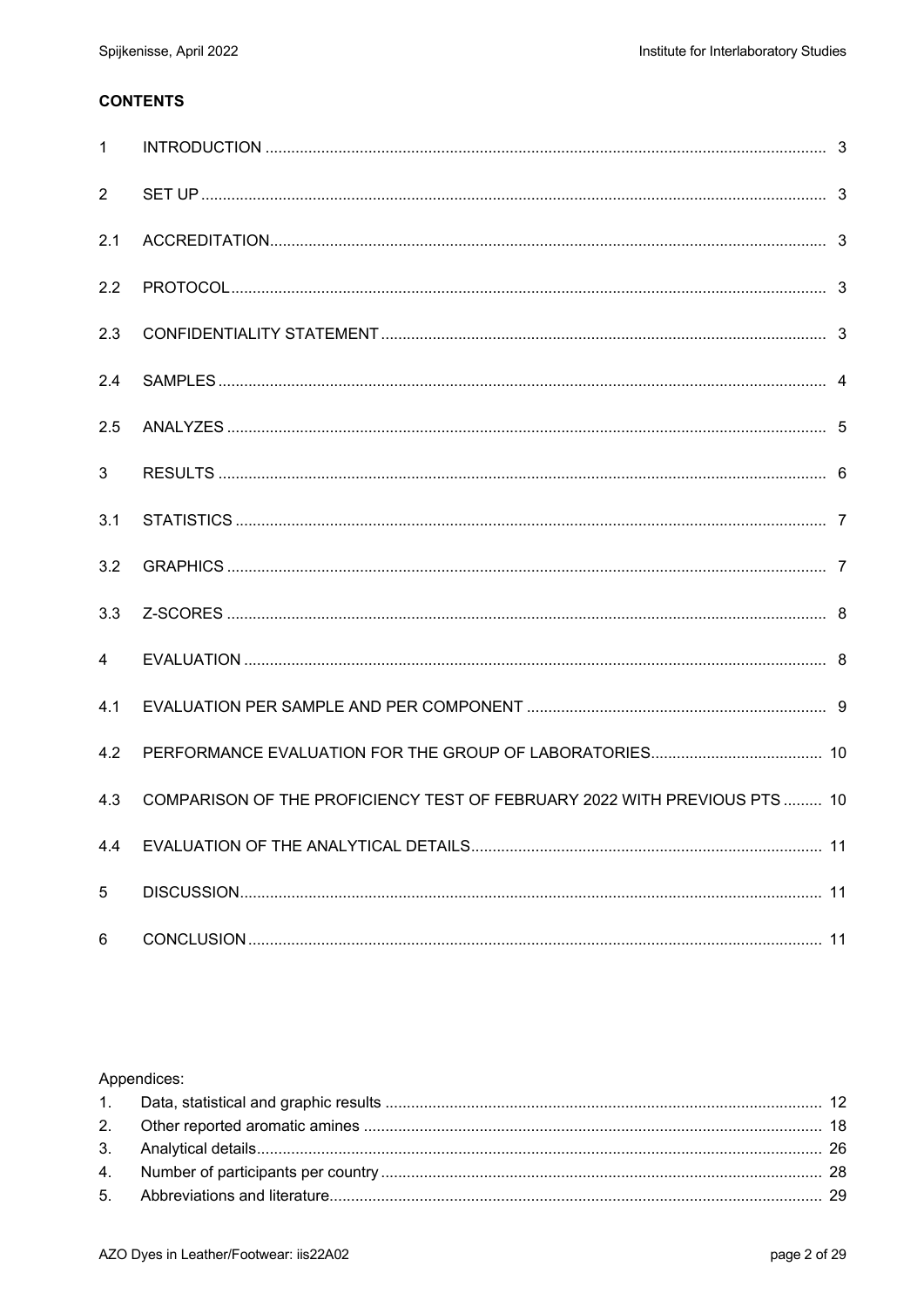# **1 INTRODUCTION**

Since 1997 the Institute for Interlaboratory Studies (iis) organizes a proficiency scheme for the analysis of banned aromatic amines derived from AZO dyes in Leather/Footwear every year. During the annual proficiency testing program 2021/2022 it was decided to continue the proficiency test for the analysis of banned aromatic amines derived from AZO dyes in Leather/Footwear.

In this interlaboratory study 98 laboratories in 29 different countries registered for participation. See appendix 4 for the number of participants per country. In this report the results of the AZO dyes in Leather/Footwear proficiency test are presented and discussed. This report is also electronically available through the iis website www.iisnl.com.

# **2 SET UP**

The Institute for Interlaboratory Studies (iis) in Spijkenisse, the Netherlands, was the organizer of this proficiency test (PT). Sample analyzes for fit-for-use and homogeneity testing were subcontracted to an ISO/IEC17025 accredited laboratory. It was decided to send two different leather samples of 3 grams each, one sample labelled #22510 and the other sample #22511.

The participants were requested to report rounded and unrounded test results. The unrounded test results were preferably used for statistical evaluation.

# **2.1 ACCREDITATION**

The Institute for Interlaboratory Studies in Spijkenisse, the Netherlands, is accredited in agreement with ISO/IEC17043:2010 (R007), since January 2000, by the Dutch Accreditation Council (Raad voor Accreditatie). This PT falls under the accredited scope. This ensures strict adherence to protocols for sample preparation and statistical evaluation and 100% confidentiality of participant's data. Feedback from the participants on the reported data is encouraged and customer's satisfaction is measured on regular basis by sending out questionnaires.

# **2.2 PROTOCOL**

The protocol followed in the organization of this proficiency test was the one as described for proficiency testing in the report 'iis Interlaboratory Studies: Protocol for the Organisation, Statistics and Evaluation' of June 2018 (iis-protocol, version 3.5). This protocol is electronically available through the iis website www.iisnl.com, from the FAQ page.

# **2.3 CONFIDENTIALITY STATEMENT**

All data presented in this report must be regarded as confidential and for use by the participating companies only. Disclosure of the information in this report is only allowed by means of the entire report. Use of the contents of this report for third parties is only allowed by written permission of the Institute for Interlaboratory Studies. Disclosure of the identity of one or more of the participating companies will be done only after receipt of a written agreement of the companies involved.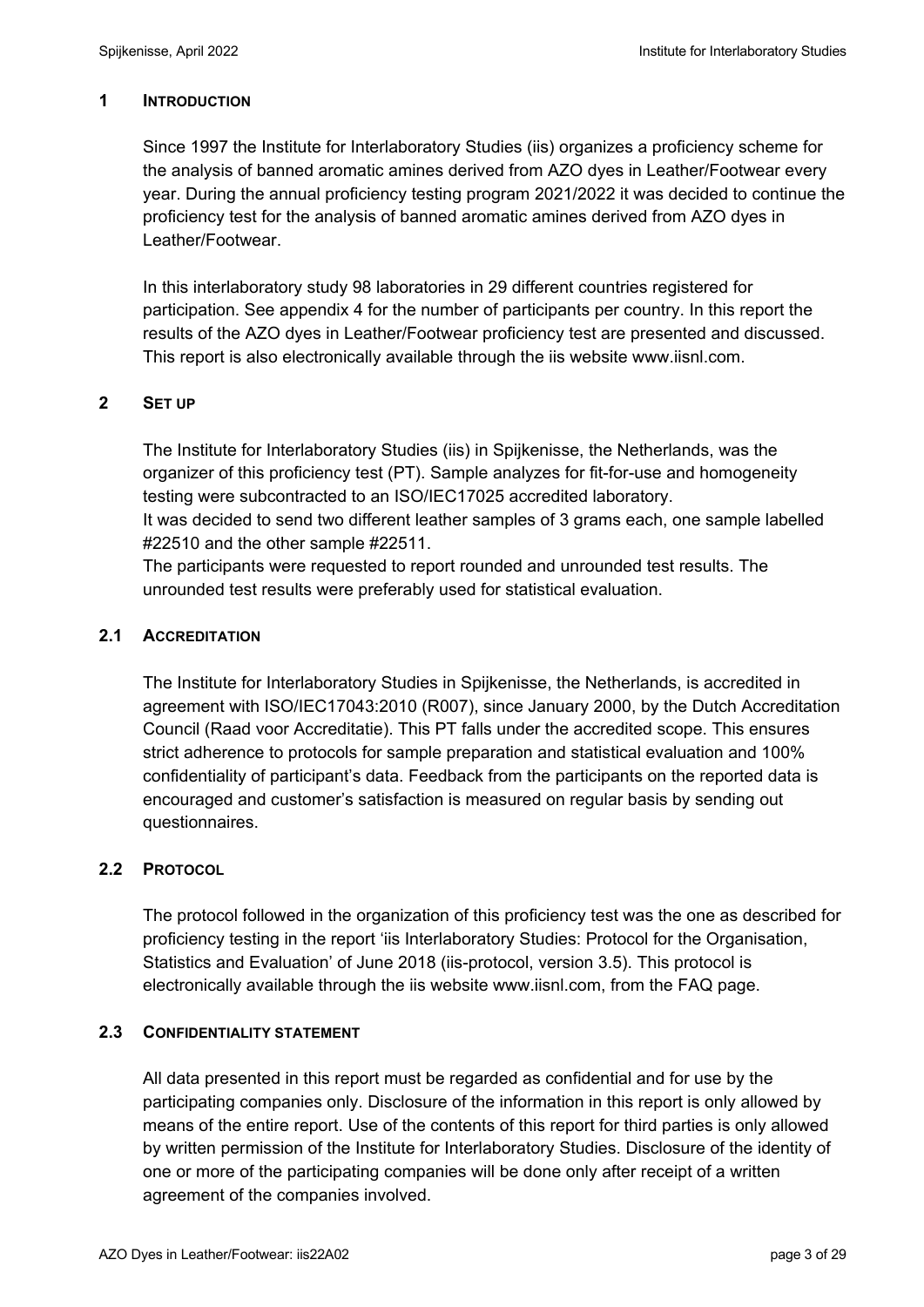# **2.4 SAMPLES**

The first sample is a batch of brown leather, positive on AZO dyes, bought from the local market. This batch was grinded. After homogenization the batch was divided over 160 small bags of approximately 3 grams each and labelled #22510.

The homogeneity of the subsamples was checked by the determination of Benzidine and 2,4-Xylidine using test method ISO17234 on ten stratified randomly selected subsamples.

|                  | <b>Benzidine</b><br>in mg/kg | 2,4-Xylidine<br>in mg/kg |
|------------------|------------------------------|--------------------------|
| sample #22510-1  | 106.0                        | 7.3                      |
| sample #22510-2  | 117.1                        | 8.6                      |
| sample #22510-3  | 111.3                        | 7.4                      |
| sample #22510-4  | 136.6                        | 9.5                      |
| sample #22510-5  | 118.0                        | 8.2                      |
| sample #22510-6  | 114.7                        | 8.3                      |
| sample #22510-7  | 122.5                        | 8.9                      |
| sample #22510-8  | 110.7                        | 8.1                      |
| sample #22510-9  | 99.0                         | 8.0                      |
| sample #22510-10 | 118.0                        | 8.9                      |

Table 1: homogeneity test results of subsamples #22510

From the above test results the repeatabilities were calculated and compared with 0.3 times the corresponding reproducibility of the reference method in agreement with the procedure of ISO13528, Annex B2 in the next table.

|                                   | <b>Benzidine</b><br>in mg/kg | 2,4-Xylidine<br>in mg/kg |
|-----------------------------------|------------------------------|--------------------------|
| r (observed)                      | 28.1                         | 1.9                      |
| reference method                  | iis memo 2202                | iis memo 2202            |
| $0.3 \times R$ (reference method) | 26.2                         | 1.9                      |

Table 2: evaluation of the repeatabilities of subsamples #22510

The calculated repeatabilities were in agreement with 0.3 times the corresponding reproducibility of the reference method. Therefore, homogeneity of the subsamples was assumed.

For the preparation of the second sample a batch of red/black leather blocks, made positive on AZO Dyes, was obtained from a third party. After homogenization the batch was divided over 161 small bags of approximately 3 grams each and labelled #22511. The homogeneity of the subsamples was checked by determination of 3,3'-Dimethylbenzidine using test method ISO17234 on eight stratified randomly selected subsamples.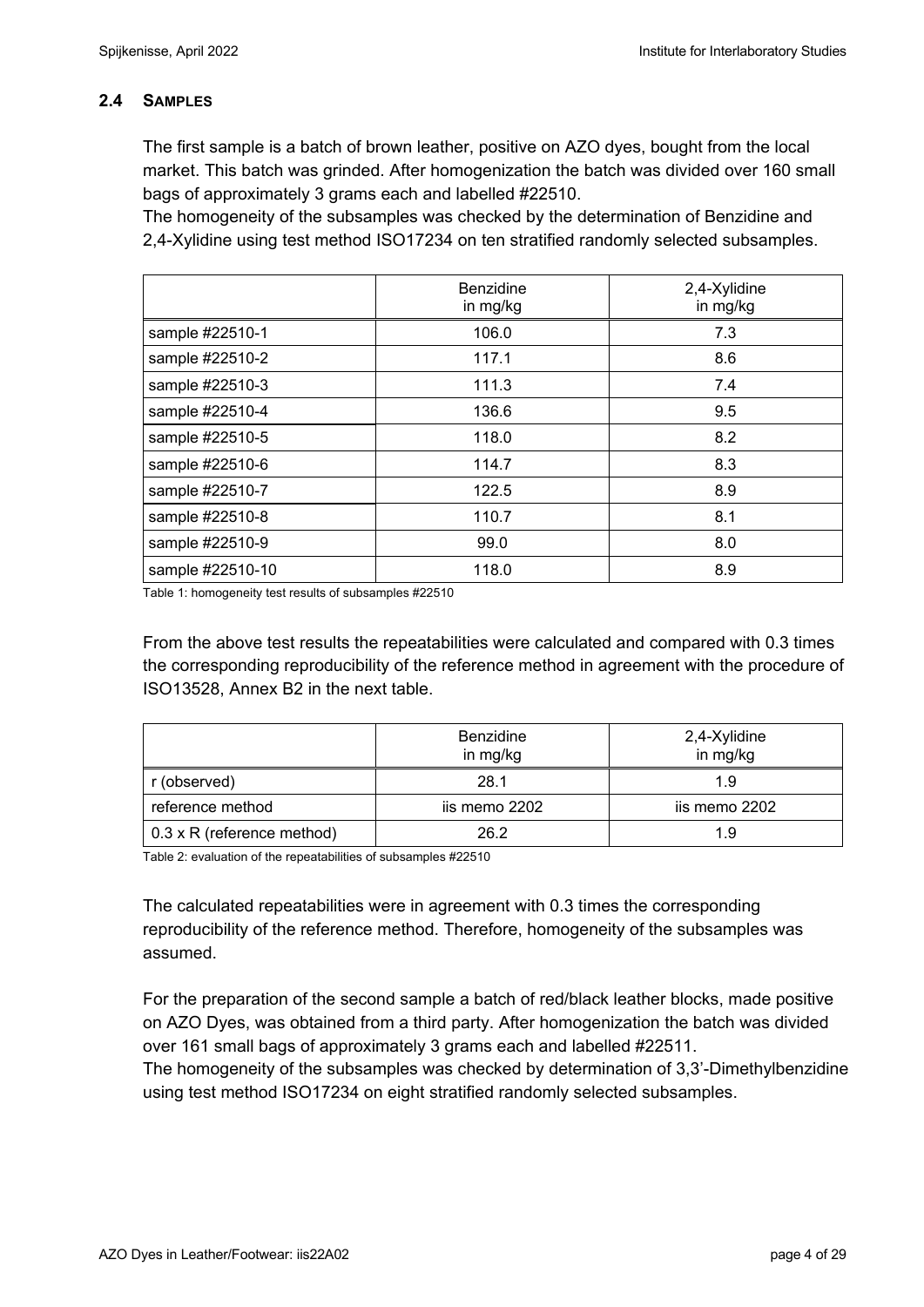|                 | 3,3'-Dimethylbenzidine<br>in mg/kg |
|-----------------|------------------------------------|
| sample #22511-1 | 105.4                              |
| sample #22511-2 | 100.5                              |
| sample #22511-3 | 99.0                               |
| sample #22511-4 | 101.3                              |
| sample #22511-5 | 104.7                              |
| sample #22511-6 | 106.4                              |
| sample #22511-7 | 96.5                               |
| sample #22511-8 | 104.4                              |

Table 3: homogeneity test results of subsamples #22511

From the above test results the repeatability was calculated and compared with 0.3 times the reproducibility of the reference method in agreement with the procedure of ISO13528, Annex B2 in the next table.

|                                   | 3,3'-Dimethylbenzidine<br>in mg/kg |
|-----------------------------------|------------------------------------|
| r (observed)                      | 98                                 |
| reference method                  | iis memo 2202                      |
| $0.3 \times R$ (reference method) | 23.2                               |

Table 4: evaluation of the repeatability of subsamples #22511

The calculated repeatability was in agreement with 0.3 times the reproducibility of the reference method. Therefore, homogeneity of the subsamples was assumed.

To each of the participating laboratories one leather sample labelled #22510 and one leather sample labelled #22511 was sent on February 2, 2022.

# **2.5 ANALYZES**

The participants were asked to determine the following aromatic amines on both samples #22510 and #22511:

4-Aminodiphenyl (CAS No. 92-67-1)

Benzidine (CAS No. 92-87-5)

4-Chloro-o-toluidine (CAS No. 95-69-2)

2-Naphtylamine (CAS No. 91-59-8)

2-Amino-4-nitrotoluene (CAS No. 99-55-8)

4-Chloraniline (CAS No. 106-47-8)

2,4-Diaminoanisol (CAS No. 615-05-4)

4,4'-Diaminodiphenylmethane (CAS No. 101-77-9)

3,3'-Dichlorobenzidine (CAS No. 91-94-1)

3,3'-Dimethoxybenzidine (CAS No. 119-90-4)

3,3'-Dimethylbenzidine (Cas No. 119-93-7)

3,3'-Dimethyl-4,4'-Diaminodiphenylmethane (CAS No. 838-88-0)

p-Cresidine (CAS No. 120-71-8)

4,4'-Diamino-3,3'-dichlorodiphenylmethane (CAS No. 101-14-4)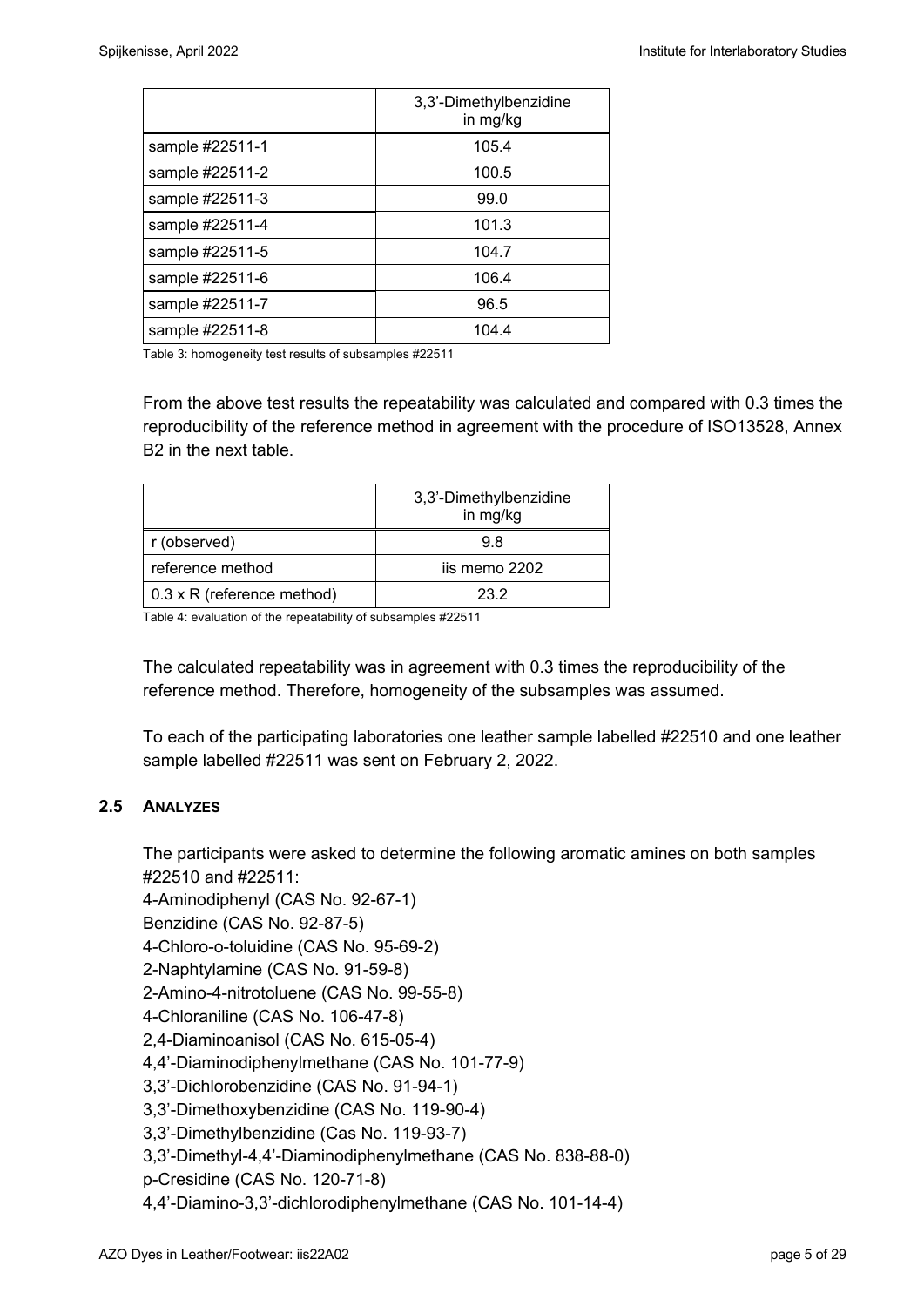4,4'-Diaminodiphenylether (CAS No. 101-80-4) 4,4'-Diaminodiphenylsulfide (CAS No. 139-65-1) 2,4-Diaminotoluene (CAS No. 95-80-7) 2,4,5-Trimethylaniline (CAS No. 137-17-7) o-Anisidine (CAS No. 90-04-0) 2,4-Xylidine (CAS No. 95-68-1) 2,5-Xylidine (CAS No. 95-78-3) 2,6-Xylidine (CAS No. 87-62-7) Total Xylidines o-Aminoazotoluene (CAS No. 97-56-3) o-Toluidine (CAS No. 95-53-4) Sum of o-Aminoazotoluene and o-Toluidine

It was also requested to report if the laboratory was accredited to determine the reported components and to report some analytical details. To ensure homogeneity it was requested not to use less than 0.5 grams per determination and not to age and/or dry the samples, nor to determine volatile matter.

It was explicitly requested to treat the samples as if they were routine samples and to report the test results using the indicated units on the report form and not to round the test results, but report as much significant figures as possible. It was also requested not to report 'less than' test results, which are above the detection limit, because such test results cannot be used for meaningful statistical evaluations.

To get comparable test results a detailed report form and a letter of instructions are prepared. On the report form the reporting units are given as well as the reference test methods (when applicable) that will be used during the evaluation. The detailed report form and the letter of instructions are both made available on the data entry portal www.kpmd.co.uk/sgs-iis-cts/. The participating laboratories are also requested to confirm the sample receipt on this data entry portal. The letter of instructions can also be downloaded from the iis website www.jisnl.com

# **3 RESULTS**

During five weeks after sample dispatch, the test results of the individual laboratories were gathered via the data entry portal www.kpmd.co.uk/sgs-iis-cts/. The reported test results are tabulated per determination in appendix 1 and 2 of this report. The laboratories are presented by their code numbers.

Directly after the deadline, a reminder was sent to those laboratories that had not reported test results at that moment. Shortly after the deadline, the available test results were screened for suspect data. A test result was called suspect in case the Huber Elimination Rule (a robust outlier test) found it to be an outlier. The laboratories that produced these suspect data were asked to check the reported test results (no reanalyzes). Additional or corrected test results are used for data analysis and the original test results are placed under 'Remarks' in the result tables in appendix 1. Test results that came in after the deadline were not taken into account in this screening for suspect data and thus these participants were not requested for checks.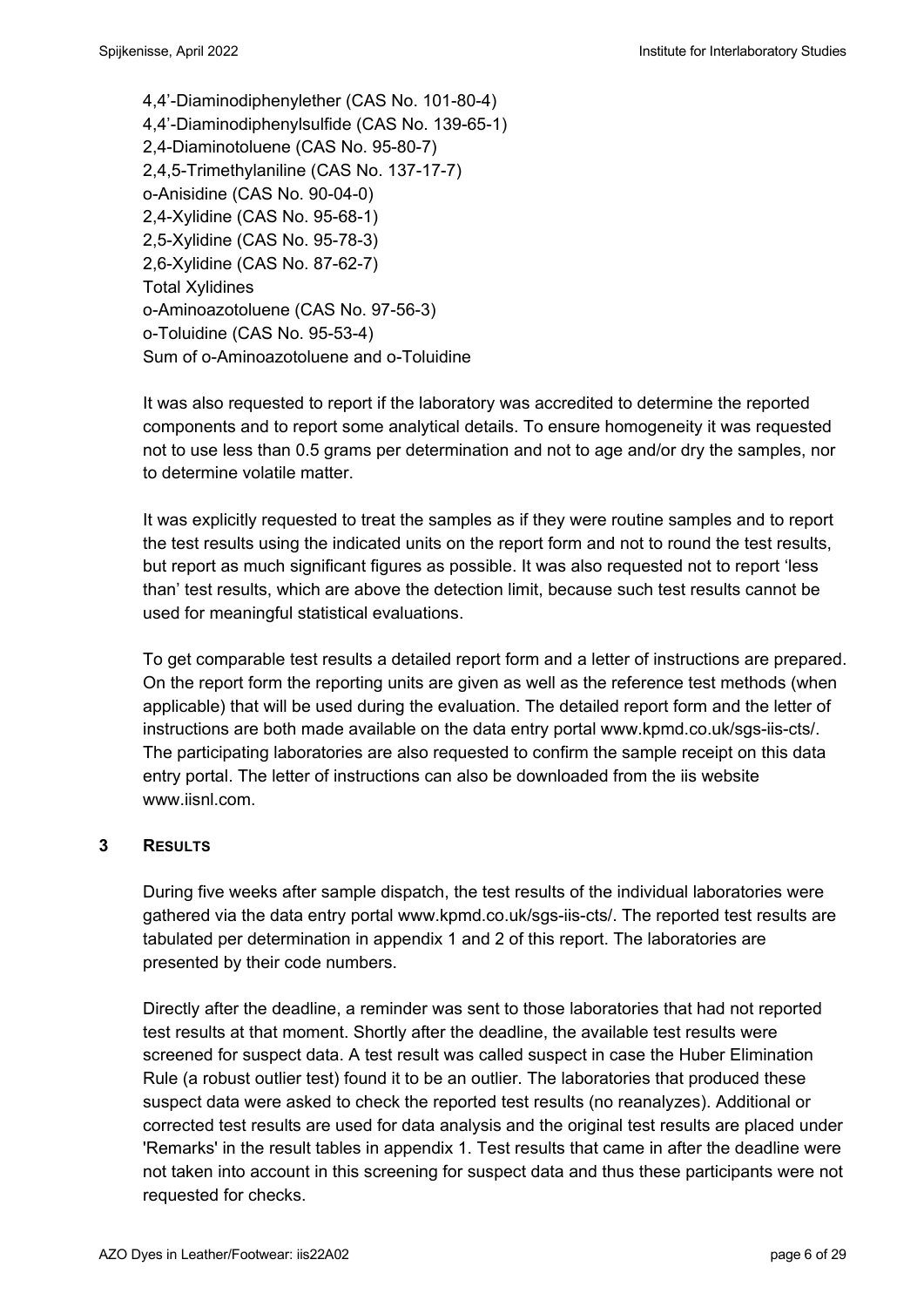# **3.1 STATISTICS**

The protocol followed in the organization of this proficiency test was the one as described for proficiency testing in the report 'iis Interlaboratory Studies: Protocol for the Organisation, Statistics and Evaluation' of June 2018 (iis-protocol, version 3.5).

For the statistical evaluation the *unrounded* (when available) figures were used instead of the rounded test results. Test results reported as '<…' or '>…' were not used in the statistical evaluation.

First, the normality of the distribution of the various data sets per determination was checked by means of the Lilliefors-test, a variant of the Kolmogorov-Smirnov test and by the calculation of skewness and kurtosis. Evaluation of the three normality indicators in combination with the visual evaluation of the graphic Kernel density plot, lead to judgement of the normality being either 'unknown', 'OK', 'suspect' or 'not OK'. After removal of outliers, this check was repeated. If a data set does not have a normal distribution, the (results of the) statistical evaluation should be used with due care.

The assigned value is determined by consensus based on the test results of the group of participants after rejection of the statistical outliers and/or suspect data.

According to ISO13528 all (original received or corrected) results per determination were submitted to outlier tests. In the iis procedure for proficiency tests, outliers are detected prior to calculation of the mean, standard deviation and reproducibility. For small data sets, Dixon (up to 20 test results) or Grubbs (up to 40 test results) outlier tests can be used. For larger data sets (above 20 test results) Rosner's outlier test can be used. Outliers are marked by D(0.01) for the Dixon's test, by G(0.01) or DG(0.01) for the Grubbs' test and by R(0.01) for the Rosner's test. Stragglers are marked by D(0.05) for the Dixon's test, by G(0.05) or DG(0.05) for the Grubbs' test and by R(0.05) for the Rosner's test. Both outliers and stragglers were not included in the calculations of averages and standard deviations.

For each assigned value the uncertainty was determined in accordance with ISO13528. Subsequently the calculated uncertainty was evaluated against the respective requirement based on the target reproducibility in accordance with ISO13528. In this PT, the criterion of ISO13528, paragraph 9.2.1. was met for all evaluated tests, therefore, the uncertainty of all assigned values may be negligible and need not be included in the PT report.

Finally, the reproducibilities were calculated from the standard deviations by multiplying them with a factor of 2.8

# **3.2 GRAPHICS**

In order to visualize the data against the reproducibilities from literature, Gauss plots were made, using the sorted data for one determination (see appendix 1). On the Y-axis the reported test results are plotted. The corresponding laboratory numbers are on the X-axis. The straight horizontal line presents the consensus value (a trimmed mean). The four striped lines, parallel to the consensus value line, are the +3s, +2s, -2s and -3s target reproducibility limits of the selected reference test method. Outliers and other data, which were excluded from the calculations, are represented as a cross. Accepted data are shown as a triangle.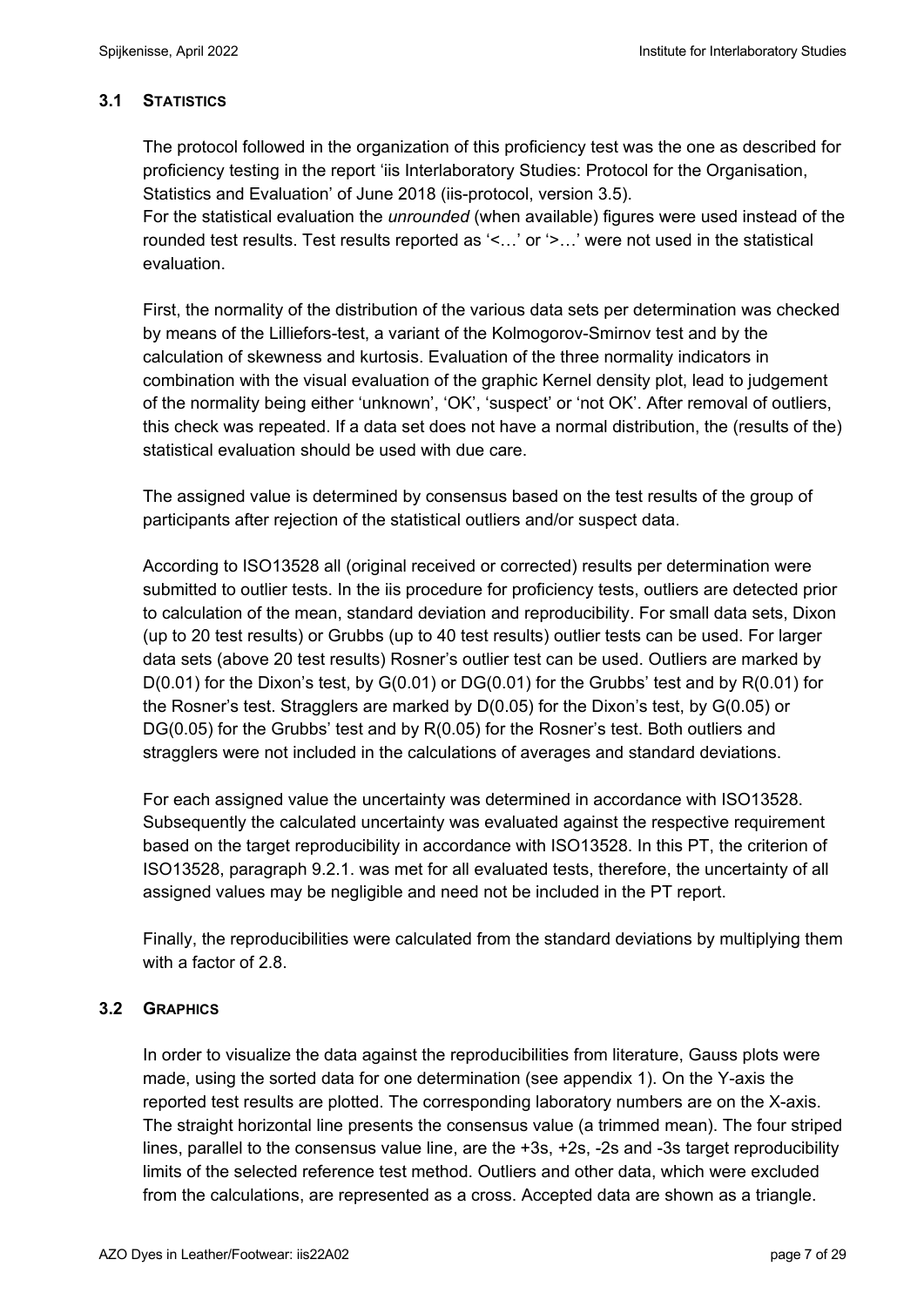Furthermore, Kernel Density Graphs were made. This is a method for producing a smooth density approximation to a set of data that avoids some problems associated with histograms. Also, a normal Gauss curve (dotted line) was projected over the Kernel Density Graph (smooth line) for reference. The Gauss curve is calculated from the consensus value and the corresponding standard deviation.

# **3.3 Z-SCORES**

To evaluate the performance of the participating laboratories the z-scores were calculated. As it was decided to evaluate the performance of the participants in this proficiency test (PT) against the literature requirements (derived from e.g. ISO or ASTM test methods), the z-scores were calculated using a target standard deviation. This results in an evaluation independent of the variation in this interlaboratory study.

The target standard deviation was calculated from the literature reproducibility by division with 2.8. In case no literature reproducibility was available, other target values were used, like Horwitz or an estimated reproducibility based on former iis proficiency tests.

When a laboratory did use a test method with a reproducibility that is significantly different from the reproducibility of the reference test method used in this report, it is strongly advised to recalculate the z-score, while using the reproducibility of the actual test method used, this in order to evaluate whether the reported test result is fit-for-use.

The z-scores were calculated according to:

 $Z_{\text{target}}$  = (test result - average of PT) / target standard deviation

The  $z_{\text{(target)}}$  scores are listed in the test result tables in appendix 1.

Absolute values for z<2 are very common and absolute values for z>3 are very rare. Therefore, the usual interpretation of z-scores is as follows:

 $|z|$  < 1 good 1 < |z| < 2 satisfactory 2 < |z| < 3 questionable 3 < |z| unsatisfactory

# **4 EVALUATION**

In this proficiency test no problems were encountered with the dispatch of the samples. Fourteen participants reported test results after the final reporting date and two other participants did not report any test results at all. Not all participants were able to report all components requested.

In total 96 participants reported 258 numerical test results. Observed were 3 outlying test results, which is 1.2%. In proficiency tests outlier percentages of 3% - 7.5% are quite normal. All data sets proved to have a normal Gaussian distribution.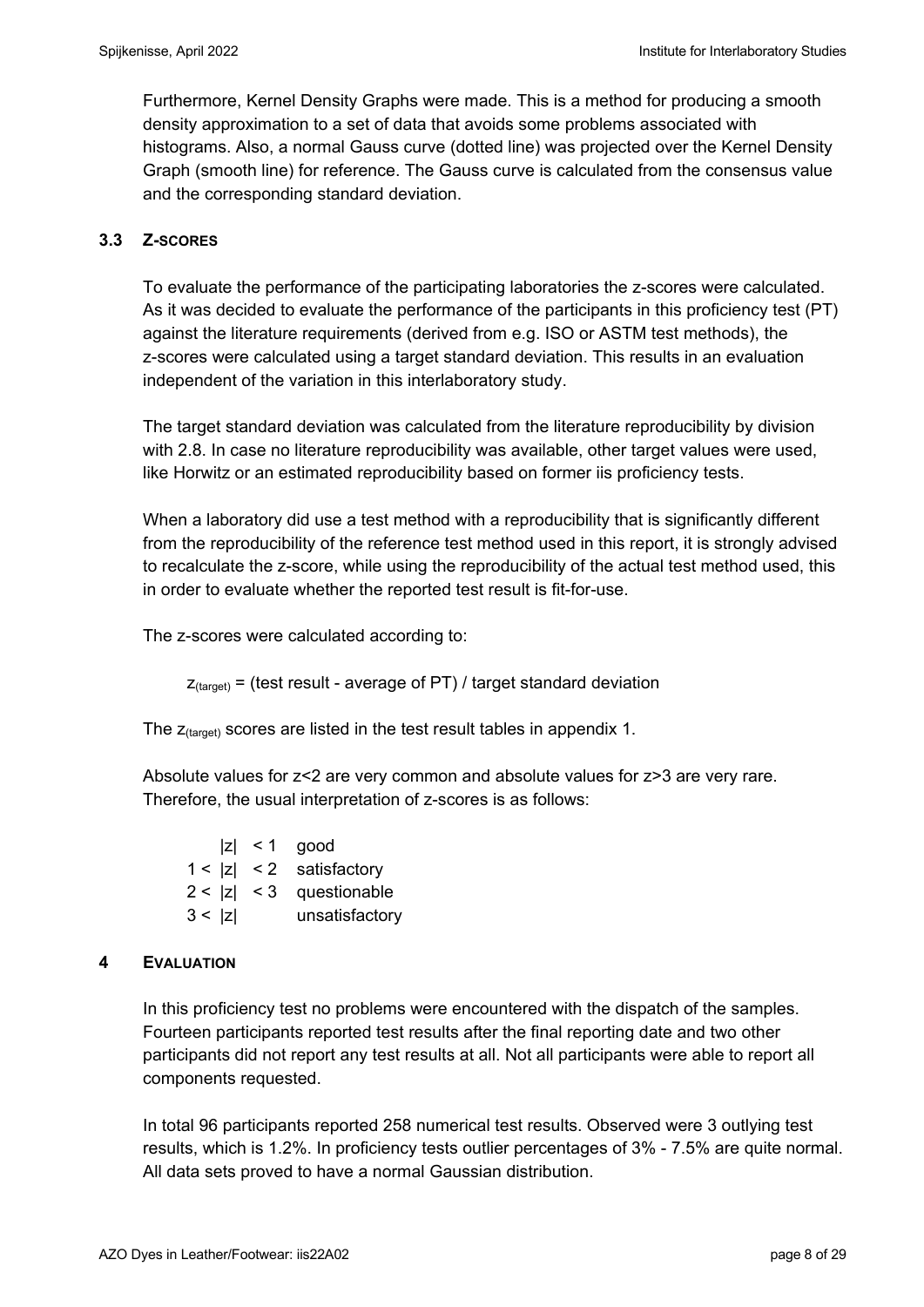# **4.1 EVALUATION PER SAMPLE AND PER COMPONENT**

In this section the reported test results are discussed per sample and per component. The test methods which were used by the various laboratories were taken into account for explaining the observed differences when possible and applicable. These methods are also in the tables together with the original data in appendix 1. The abbreviations, used in these tables, are explained in appendix 5.

For the determination of aromatic amines derived from AZO colorants in Leather/Footwear test method ISO17234 is considered to be the official test method. Unfortunately, only for a few aromatic amines precision data are mentioned in this test method and if mentioned the precision data is often not for a large concentration range and sometimes not conclusive. As alternative for the aromatic amines not mentioned in the test method iis had used an estimated target reproducibility calculated with the Horwitz equation. Unfortunately, this could give a quite strict target value for the reproducibility. Therefore, iis decided to use the iis PT data gathered from 2010 to 2021 to estimate a more realistic target reproducibility for the evaluation of the quality of the test results. Furthermore, it was decided to use the same target reproducibly for all aromatic amines. The average relative standard deviations over all iis PTs and components for Leather/Footwear is 27%. This investigation is summarized in iis memo 2202.

# **sample #22510**

Benzidine (CAS No. 92-87-5): This determination was not problematic. One statistical outlier was observed. The calculated reproducibility after rejection of the statistical outlier is in full agreement with the target reproducibility as derived from iis memo 2202.

2,4-Xylidine (CAS No. 95-68-1): This determination was not problematic. One statistical outlier was observed. The calculated reproducibility after rejection of the statistical outlier is in agreement with the target reproducibility as derived from iis memo 2202.

# **sample #22511**

3,3'-Dimethylbenzidine (CAS No. 119-93-7): This determination was not problematic. One statistical outlier was observed. The calculated reproducibility after rejection of the statistical outlier is in agreement with the target reproducibility as derived from iis memo 2202.

The majority of the participants agreed on a concentration near or below the limit of detection for all other aromatic amines mentioned in paragraph 2.5. Therefore, no z-scores are calculated for these aromatic amines. The reported test results of these components are given in appendix 2.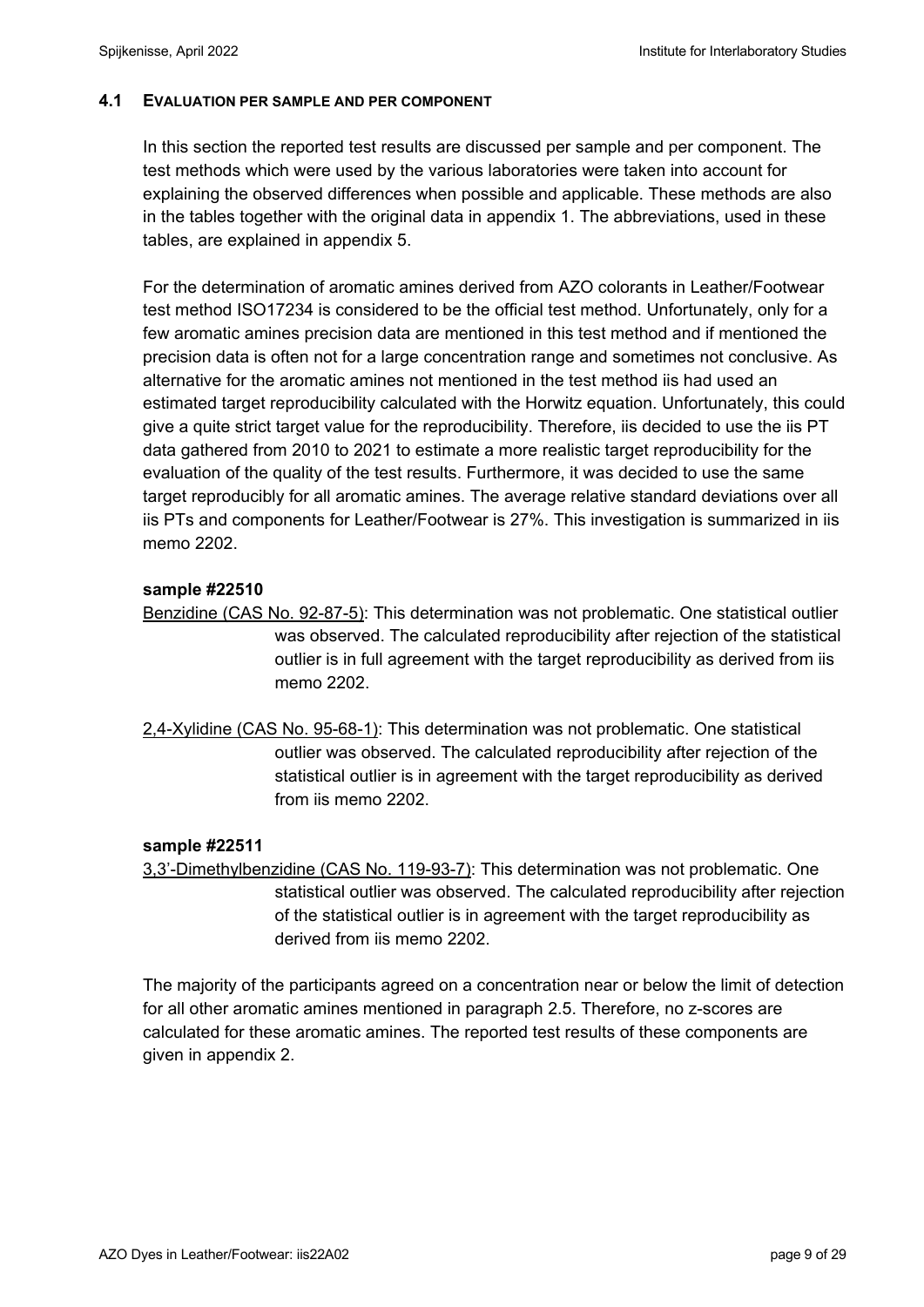### **4.2 PERFORMANCE EVALUATION FOR THE GROUP OF LABORATORIES**

A comparison has been made between the reproducibility as declared by the reference test method and the reproducibility as found for the group of participating laboratories. The number of significant test results, the average, the calculated reproducibility (2.8 \* standard deviation) and the target reproducibility derived from previous iis PTs are presented in the next tables.

| Component    | unit  |    | average | $2.8 * sd$ | R(target) |
|--------------|-------|----|---------|------------|-----------|
| Benzidine    | mg/kg | 94 | 140.9   | 112.6      | 106.5     |
| 2,4-Xylidine | mg/kg | 68 | 9.09    | 5.29       | 6.87      |

Table 5: reproducibilities on sample #22510

| Component                  | unit  |    | average | $2.8 * sd$ | R(target) |
|----------------------------|-------|----|---------|------------|-----------|
| $ 3,3$ '-Dimethylbenzidine | mg/kg | 93 | 104.1   |            | 78.7      |

Table 6: reproducibility on sample #22511

Without further statistical calculations, it can be concluded that the group of participants has no problems with the analyzes of the observed aromatic amines in leather in this PT.

### **4.3 COMPARISON OF THE PROFICIENCY TEST OF FEBRUARY 2022 WITH PREVIOUS PTS**

|                                    | February<br>2022 | March<br>2021 | March<br>2020 | March<br>2019 | March<br>2018 |
|------------------------------------|------------------|---------------|---------------|---------------|---------------|
| Number of reporting laboratories   | 96               | 108           | 90            | 117           | 117           |
| Number of test results             | 258              | 212           | 166           | 117           | 116           |
| Number of statistical outliers     | っ                | 6             |               |               |               |
| Percentage of statistical outliers | 1.2%             | 2.8%          | 0.6%          | 2.6%          | 3.4%          |

Table 7: comparison with previous proficiency tests

In proficiency tests, outlier percentages of 3% - 7.5% are quite normal.

The performance of the determinations of the proficiency tests was compared, expressed as relative standard deviation (RSD) of the PTs in the next table.

| Component               | February<br>2022 | March<br>2021 | March<br>2020 | March<br>2019 | March<br>2018 | Target |
|-------------------------|------------------|---------------|---------------|---------------|---------------|--------|
| 4-Aminodiphenyl         | n.e.             | n.e.          | n.e.          | n.e.          | n.e.          | 27%    |
| <b>Benzidine</b>        | 29%              | 21%           | 29%           | n.e.          | 20%           | 27%    |
| 3,3'-Dimethoxybenzidine | n.e.             | n.e.          | n.e.          | 23%           | n.e.          | 27%    |
| 3,3'-Dimethylbenzidine  | 16%              | n.e.          | n.e.          | n.e.          | n.e.          | 27%    |
| o-Toluidine             | n.e.             | n.e.          | n.e.          | n.e.          | n.e.          | 27%    |
| o-Ansidine              | n.e.             | n.e.          | 61%           | n.e.          | n.e.          | 27%    |
| 2,4-Xylidine            | 21%              | n.e.          | n.e.          | n.e.          | n.e.          | 27%    |
| 4-Aminoazobenzene       | n.a.             | 19%           | n.e.          | n.e.          | n.e.          | 27%    |

Table 8: development of uncertainties over the years

Components not listed have not been tested in an iis AZO dyes in Leather/Footwear PT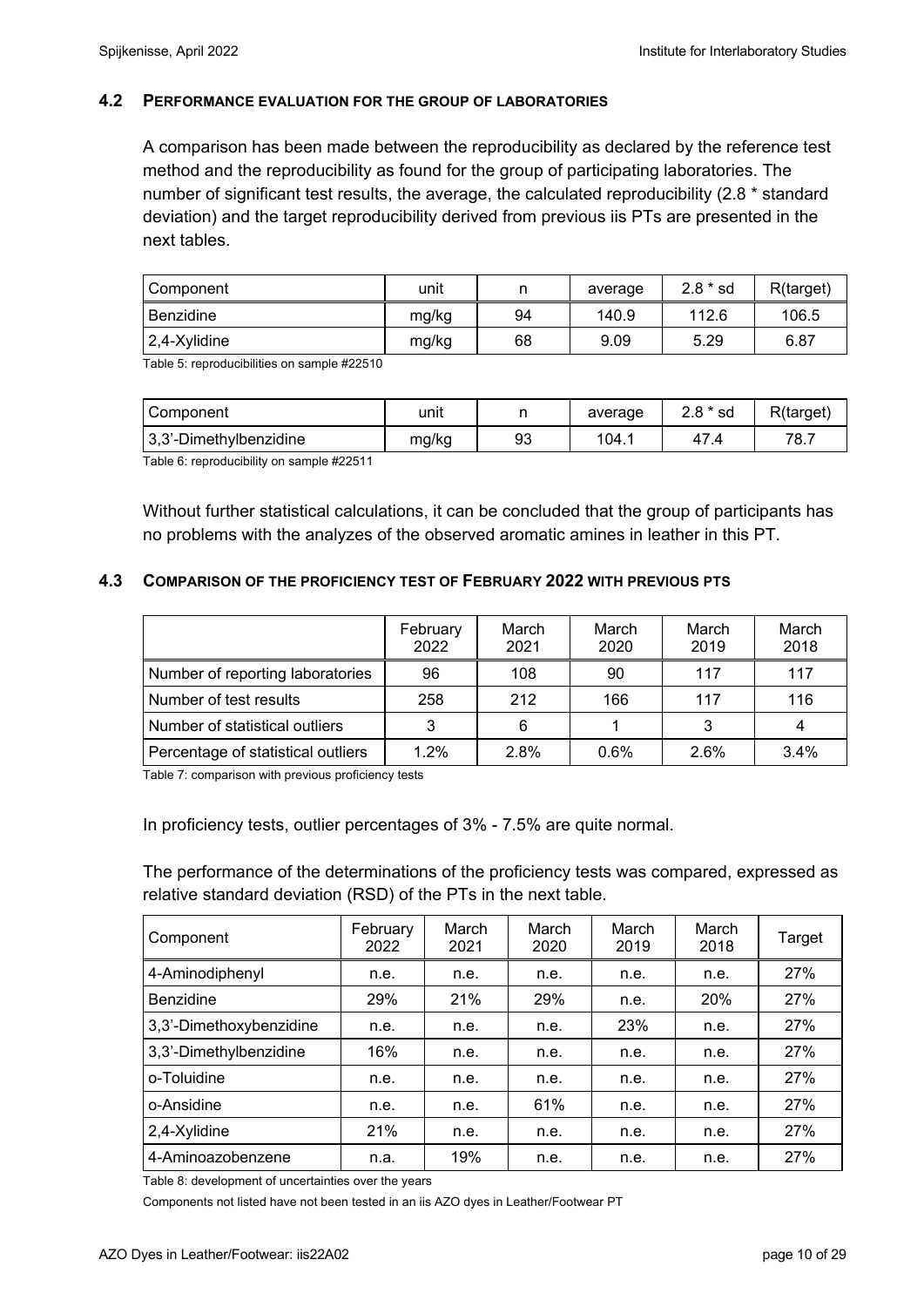# **4.4 EVALUATION ANALYTICAL DETAILS**

For this PT also some analytical details were requested. They are listed in appendix 3. Based on the answers given by the participants the following can be summarized:

- 89% of the participants mentioned that they are accredited for the determination of aromatic amine components.
- 57% of the participants used the samples as received, 42% further cut/grinded the samples prior to analysis.
- 55% of the participants used around 1 grams of sample intake and 40% used around 0.5 grams.

# **5 DISCUSSION**

All reporting participants were able to detect Benzidine in sample #22510 and 3,3'-Dimethylbenzidine in sample #22511. Also a low level of 2,4-Xylidine in sample #22510 was reported by most participants. The other aromatic amines that were requested in this PT were not detected.

When the results of this interlaboratory study were compared to the LEATHER STANDARD by OEKO-TEX and with the similar BlueSign® system substances list or BSSL (see Table 9), it was noticed that all participants would make an identical decision about the acceptability of the samples for the determined components.

All reporting laboratories would reject sample #22510 and sample #22511 for all categories.

| Ecolabel<br>baby clothes       |              | in direct skin contact | no direct skin contact |
|--------------------------------|--------------|------------------------|------------------------|
| BlueSign® BSSL<br>$<$ 20 mg/kg |              | $<$ 20 mg/kg           | $<$ 20 mg/kg           |
| Leather by OEKO-TEX            | $<$ 20 mg/kg | $<$ 20 mg/kg           | $<$ 20 mg/kg           |

Table 9: BlueSign® BSSL and LEATHER STANDARD by OEKO-TEX

# **6 CONCLUSION**

Although it can be concluded that the majority participants have no problem with the determination of Benzidine, 2,4-Xylidine and 3,3'-Dimethylbenzidine in the samples of this PT, each participating laboratory will have to evaluate its performance in this study and decide about any corrective actions if necessary.

Therefore, participation on a regular basis in this scheme could be helpful to improve the performance and thus increase of the quality of the analytical results.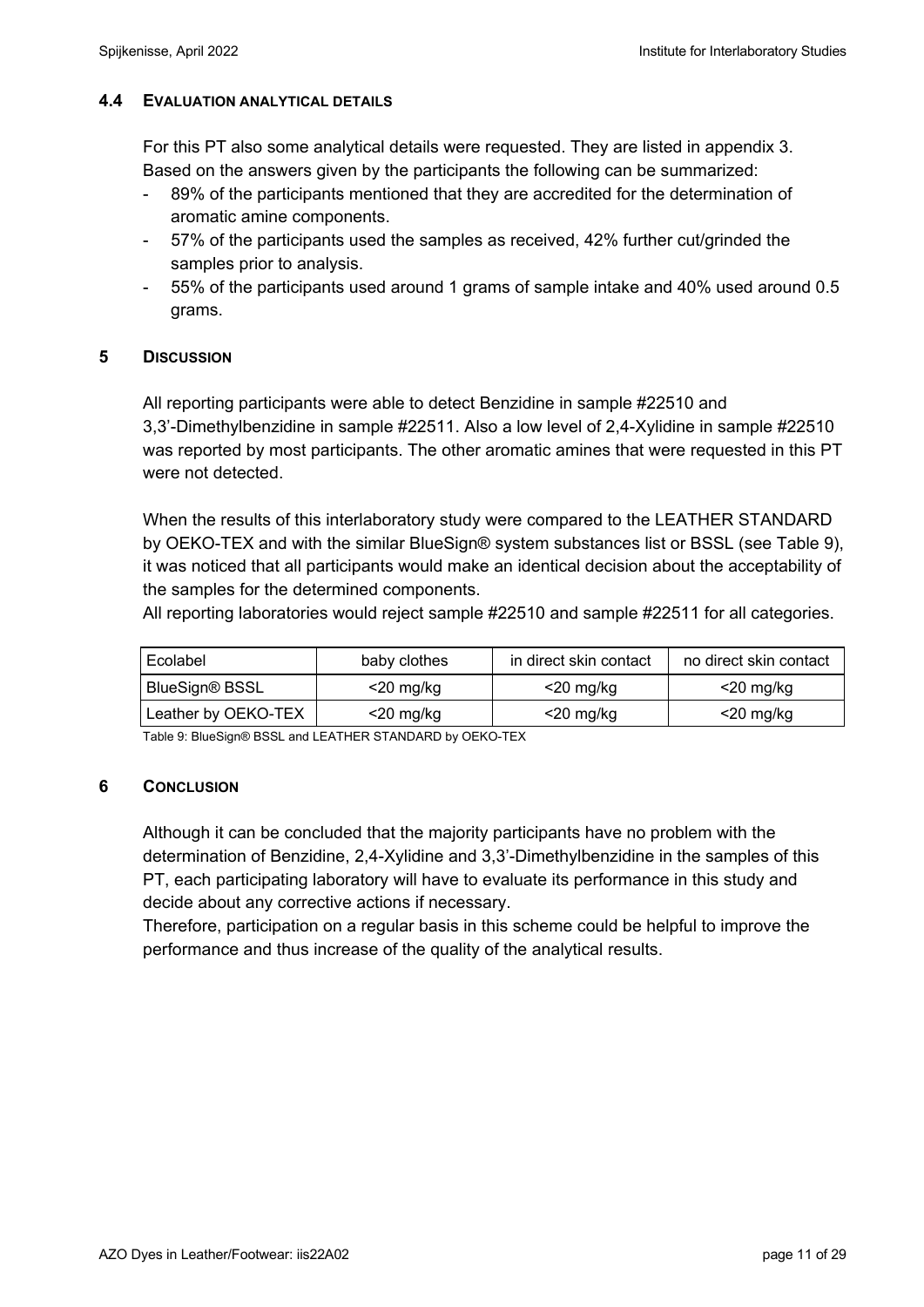#### **APPENDIX 1**

Determination of Benzidine (CAS No. 92-87-5) in sample #22510; results in mg/kg

| lab  | method                             | value            | mark    |                    | $5, $ can promote $0, 0, $<br>z(targ) remarks |
|------|------------------------------------|------------------|---------|--------------------|-----------------------------------------------|
| 110  |                                    | 73.78            |         | $-1.76$            |                                               |
|      | 210 ISO17234-1                     | 135.73           |         | $-0.14$            |                                               |
| 362  |                                    | 139.2            |         | $-0.04$            |                                               |
| 551  |                                    | -----            |         | -----              |                                               |
|      | 623 ISO17234-1                     | 183.564          |         | 1.12               |                                               |
| 840  | ISO17234-1                         | 142.0            |         | 0.03               |                                               |
|      | 2108 ISO17234-1                    | 127.8            |         | $-0.34$            |                                               |
|      | 2115 ISO17234-1                    | 153.4            |         | 0.33               |                                               |
|      | 2129 ISO17234-1                    | 157              |         | 0.42               |                                               |
|      | 2132 ISO17234-1                    | 168              |         | 0.71               |                                               |
|      | 2159 ISO17234-1                    | 195.51           |         | 1.44               |                                               |
|      | 2165 ISO17234-1                    | 119.4            |         | $-0.56$            |                                               |
|      | 2184 ISO17234-1                    | 123.7            |         | $-0.45$            |                                               |
|      | 2238 ISO17234-1                    | 156.9            |         | 0.42               |                                               |
|      | 2255 ISO17234-1                    | 162.47           |         | 0.57               |                                               |
|      | 2256 ISO17234-1                    | 125.42           |         | -0.41              |                                               |
|      | 2265 ISO17234-1                    | 115.9            |         | $-0.66$            |                                               |
|      | 2287 ISO17234-1                    | 73.92            | С       |                    | -1.76 first reported 35.37                    |
|      | 2290 ISO17234-1                    | 180.1            |         | 1.03               |                                               |
|      | 2295 ISO17234-1                    | 106              |         | $-0.92$            |                                               |
|      | 2301 ISO17234-1                    | 189              |         | 1.27               |                                               |
|      | 2310 ISO17234-1                    | 190              |         | 1.29               |                                               |
|      | 2311 ISO17234-1                    | 129.9            |         | $-0.29$            |                                               |
|      | 2330 ISO17234-1                    | 188.027          |         | 1.24               |                                               |
|      | 2347 ISO17234-1                    | 111              |         | $-0.79$            |                                               |
|      | 2350 ISO17234-1                    | 114.08           |         | $-0.70$            |                                               |
|      | 2352 ISO17234-1                    | 153.7            |         | 0.34               |                                               |
|      | 2357 ISO17234-1                    | 131.1            |         | $-0.26$            |                                               |
|      | 2358 ISO17234-1                    | 170.87           |         | 0.79               |                                               |
|      | 2364 ISO17234-1                    | 143.5            |         | 0.07               |                                               |
|      | 2365 ISO17234-1                    | 120.2            |         | -0.54              |                                               |
|      | 2366 ISO17234-1                    | 125              |         | -0.42              |                                               |
|      | 2367 ISO17234-1                    | 146.94           |         | 0.16               |                                               |
|      | 2370 ISO17234-1                    | 148.83           |         | 0.21               |                                               |
|      | 2372 ISO17234-1                    | 147.03           |         | 0.16               |                                               |
|      | 2373 ISO17234-1                    | 144.01           |         | 0.08               |                                               |
|      | 2375 ISO17234-1                    | 180              |         | 1.03               |                                               |
|      | 2378 ISO17234-1                    | 152              |         | 0.29               |                                               |
|      | 2379 ISO17234-1                    | 238.3926         |         | 2.56               |                                               |
|      | 2380 ISO17234-1<br>2381 ISO17234-1 | 170.80<br>168.00 |         | 0.79<br>0.71       |                                               |
|      | 2386 ISO17234-1                    | 209.9            |         | 1.81               |                                               |
|      | 2390 ISO17234-1                    | 148.53           |         | 0.20               |                                               |
|      | 2425 In house                      | 165.0            |         | 0.63               |                                               |
|      | 2442 ISO17234-1                    | 195.63           |         | 1.44               |                                               |
| 2449 | ISO17234-1                         | 145.64           |         | 0.13               |                                               |
|      | 2453 ISO17234-1                    | 120.61           |         | $-0.53$            |                                               |
| 2455 |                                    | -----            |         | -----              |                                               |
|      | 2459 ISO17234-1                    | 104.6            |         | $-0.95$            |                                               |
| 2476 | ISO17234-1                         | 155.92           |         | 0.40               |                                               |
|      | 2495 ISO17234-1                    | 162.53           |         | 0.57               |                                               |
|      | 2504 ISO17234-1                    | 206.140          |         | 1.72               |                                               |
| 2511 | ISO17234-1                         | 93.31            |         | $-1.25$            |                                               |
|      | 2514 ISO17234-1                    | 164.38           |         | 0.62               |                                               |
| 2522 | GB/T19942                          | 90.052           |         | $-1.34$            |                                               |
| 2549 |                                    | 171.42           |         | 0.80               |                                               |
| 2561 | ISO17234-1                         | 92.795           |         | $-1.26$            |                                               |
| 2565 | ISO17234-1                         | 119.260          |         | $-0.57$            |                                               |
| 2569 |                                    | 180              |         | 1.03               |                                               |
| 2572 |                                    | 176.5            |         | 0.94               |                                               |
|      | 2582 ISO17234-1                    | 172.65           |         | 0.84               |                                               |
|      | 2590 ISO17234-1                    | 47.8             |         | -2.45              |                                               |
|      | 2609 ISO17234-1                    | 117.082          |         | $-0.63$            |                                               |
|      | 2622 ISO17234-1                    | 286.43           | R(0.05) | 3.83               |                                               |
|      | 2643 ISO17234-1                    | 81.53            |         | $-1.56$            |                                               |
|      | 2668 ISO17234-1                    | 179.51           |         | 1.02               |                                               |
|      | 2695 ISO17234-1                    | 55.000           |         | $-2.26$            |                                               |
|      | 2711 ISO17234-1                    | 40.1             |         | $-2.65$            |                                               |
|      | 2713 ISO17234-1                    | 125.096          |         | -0.41              |                                               |
|      | 2723 ISO17234-1                    | 66               |         | $-1.97$            |                                               |
| 2741 | ISO17234-1                         | 191.840          |         | 1.34               |                                               |
| 2743 | ISO17234-1                         | 133.71           |         | $-0.19$            |                                               |
| 2756 |                                    | -----            |         | -----              |                                               |
|      | 2806 ISO17234-1<br>2815 ISO17234-1 | 117.8            |         | $-0.61$<br>$-1.72$ |                                               |
|      |                                    | 75.5             |         |                    |                                               |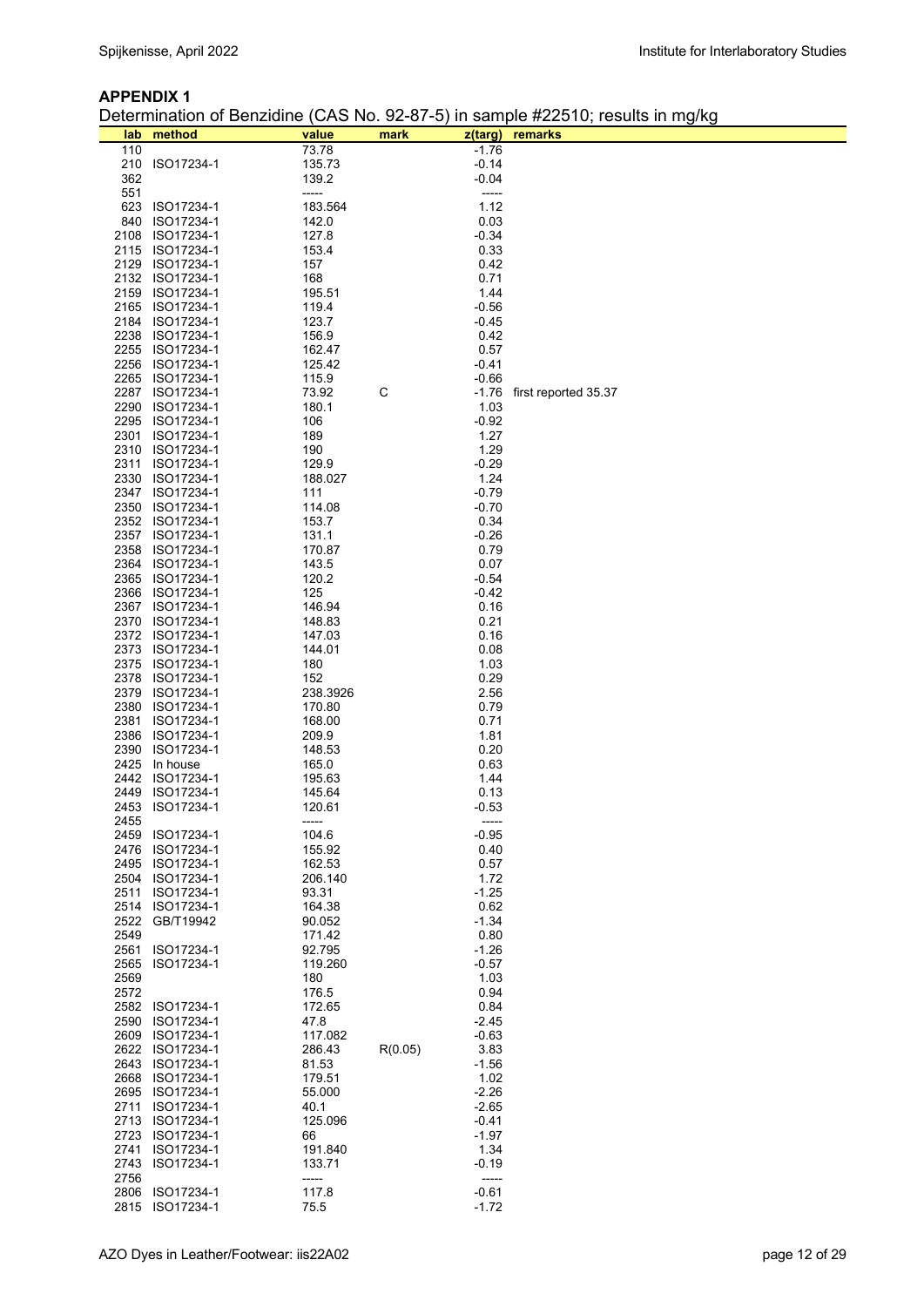| lab  | method                 | value    | mark    | z(targ) | remarks |  |
|------|------------------------|----------|---------|---------|---------|--|
| 2823 | ISO17234-1             | 124.503  |         | $-0.43$ |         |  |
| 2829 | ISO17234-1             | 165.222  |         | 0.64    |         |  |
| 2830 |                        | 56.98    |         | $-2.21$ |         |  |
| 2892 | ISO17234-1             | 145.000  |         | 0.11    |         |  |
| 2948 | ISO17234-1             | 102.35   |         | $-1.01$ |         |  |
| 2955 | ISO17234-1             | 164.7    |         | 0.63    |         |  |
| 2977 | ISO17234-1             | 75.0     |         | $-1.73$ |         |  |
| 3116 | ISO17234-1             | 140      |         | $-0.02$ |         |  |
| 3118 | ISO17234-1             | 115.2969 |         | $-0.67$ |         |  |
| 3153 | ISO17234-1             | 176.4    |         | 0.93    |         |  |
| 3154 | ISO17234-1             | 75.6     |         | $-1.72$ |         |  |
| 3160 | ISO17234-1             | 173.74   |         | 0.86    |         |  |
| 3172 | ISO17234-1             | 109.02   |         | $-0.84$ |         |  |
| 3185 | ISO17234-1             | 165.38   |         | 0.64    |         |  |
| 3190 | ISO17234-1             | 156.72   |         | 0.42    |         |  |
| 3197 | ISO17234-1             | 157.6    |         | 0.44    |         |  |
| 3209 | ISO17234-1             | 179.31   |         | 1.01    |         |  |
| 3210 | In house               | 121      |         | $-0.52$ |         |  |
| 3214 | ISO17234-1             | 173.82   |         | 0.87    |         |  |
| 3228 | ISO17234-1             | 112.4    |         | $-0.75$ |         |  |
| 3230 | In house               | 194.0366 |         | 1.40    |         |  |
| 3237 | ISO17234-1             | 196.00   |         | 1.45    |         |  |
| 3248 | ISO17234-1             | 154      |         | 0.35    |         |  |
|      |                        |          |         |         |         |  |
|      | normality              | OK       |         |         |         |  |
|      | n                      | 94       |         |         |         |  |
|      | outliers               | 1        |         |         |         |  |
|      | mean $(n)$             | 140.8733 |         |         |         |  |
|      | st.dev. $(n)$          | 40.20694 | RSD=29% |         |         |  |
|      | R(calc.)               | 112.5794 |         |         |         |  |
|      | st.dev.(iis memo 2202) | 38.03578 |         |         |         |  |
|      | R(iis memo 2202)       | 106.5002 |         |         |         |  |
|      |                        |          |         |         |         |  |



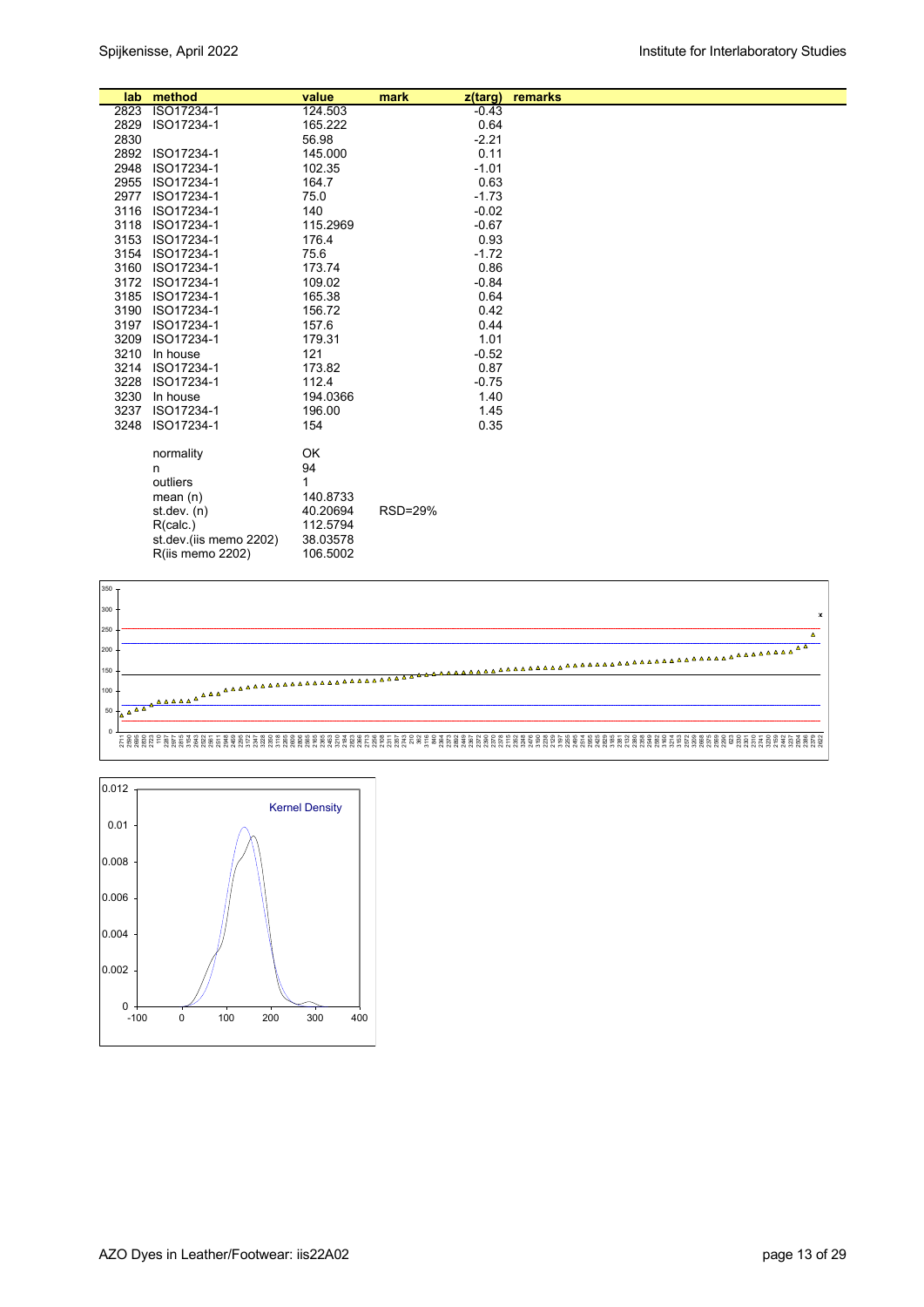# Determination of 2,4-Xylidine (CAS No. 95-68-1) in sample #22510; results in mg/kg

| lab          | method                             | value                 | mark         | z(targ)            | remarks                                      |
|--------------|------------------------------------|-----------------------|--------------|--------------------|----------------------------------------------|
| 110          |                                    |                       |              |                    |                                              |
| 210          | ISO17234-1                         | 7.84                  |              | $-0.51$            |                                              |
| 362          |                                    | -----                 |              | -----              |                                              |
| 551<br>623   | ISO17234-1                         | -----<br>not detected |              | -----<br>-----     |                                              |
| 840          | ISO17234-1                         | 9.8                   |              | 0.29               |                                              |
| 2108         | ISO17234-1                         | not detected          |              | -----              |                                              |
|              | 2115 ISO17234-1                    | 9.54                  |              | 0.18               |                                              |
| 2129         | ISO17234-1                         | 11.5                  |              | 0.98               |                                              |
|              | 2132 ISO17234-1                    | 9.28                  |              | 0.08               |                                              |
| 2159         | ISO17234-1                         | 9.93                  |              | 0.34               |                                              |
| 2165         |                                    | -----                 | W            | -----              | test result withdrawn, reported not detected |
| 2184         |                                    | -----                 |              | -----              |                                              |
| 2238<br>2255 | ISO17234-1<br>ISO17234-1           | 11.7<br>7.8           |              | 1.06<br>-0.53      |                                              |
| 2256         |                                    | -----                 |              | -----              |                                              |
|              | 2265 ISO17234-1                    | 13                    | $\mathsf C$  | 1.59               | first reported <5                            |
| 2287         | ISO17234-1                         | 7.40                  |              | -0.69              |                                              |
| 2290         | ISO17234-1                         | 11.2                  |              | 0.86               |                                              |
| 2295         |                                    | -----                 |              | -----              |                                              |
| 2301         | ISO17234-1                         | 10.5                  |              | 0.57               |                                              |
| 2310         | ISO17234-1                         | 9.05                  |              | $-0.02$            |                                              |
| 2311         | ISO17234-1<br>2330 ISO17234-1      | 7.9<br>10.98          |              | -0.49              | first reported not detected                  |
|              | 2347 ISO17234-1                    | 8                     | $\rm_{C}^C$  | 0.77<br>-0.45      | first reported <5                            |
|              | 2350 ISO17234-1                    | 7.70                  |              | -0.57              |                                              |
|              | 2352 ISO17234-1                    | 9.2                   |              | 0.04               |                                              |
|              | 2357 ISO17234-1                    | 8.1                   |              | -0.40              |                                              |
|              | 2358 ISO17234-1                    | 9.88                  |              | 0.32               |                                              |
| 2364         | ISO17234-1                         | 8.8                   |              | -0.12              |                                              |
|              | 2365 ISO17234-1                    | 6.9                   |              | $-0.89$            |                                              |
| 2366         |                                    | -----                 |              | -----              |                                              |
|              | 2367 ISO17234-1<br>2370 ISO17234-1 | 9.12<br>7.68          |              | 0.01<br>-0.58      |                                              |
|              | 2372 ISO17234-1                    | 7.83                  |              | $-0.51$            |                                              |
| 2373         | ISO17234-1                         | 8.88                  |              | $-0.09$            |                                              |
|              | 2375 ISO17234-1                    | 10                    |              | 0.37               |                                              |
| 2378         | ISO17234-1                         | 8.6                   |              | -0.20              |                                              |
|              | 2379 ISO17234-1                    | 13.4380               |              | 1.77               |                                              |
|              | 2380 ISO17234-1                    | 9.50                  |              | 0.17               |                                              |
| 2381         | ISO17234-1                         | 8.00                  |              | -0.45<br>$-1.55$   |                                              |
|              | 2386 ISO17234-1<br>2390 ISO17234-1 | 5.3<br>9.68           |              | 0.24               |                                              |
|              | 2425 In house                      | 8.00                  |              | -0.45              |                                              |
|              | 2442 ISO17234-1                    | 7.23                  |              | $-0.76$            |                                              |
| 2449         | ISO17234-1                         | 9.21                  |              | 0.05               |                                              |
| 2453         | ISO17234-1                         | 6.77                  |              | $-0.95$            |                                              |
| 2455         |                                    | -----                 |              | -----              |                                              |
|              | 2459 ISO17234-1<br>2476 ISO17234-1 | 9.45<br>7.22          |              | 0.15<br>$-0.76$    |                                              |
|              | 2495 ISO17234-1                    | 7.353                 |              | $-0.71$            |                                              |
|              | 2504 ISO17234-1                    | Not applicable        | С            | -----              | first reported not detected                  |
|              | 2511 ISO17234-1                    | <5                    |              | -----              |                                              |
|              | 2514 ISO17234-1                    | 8.35                  |              | $-0.30$            |                                              |
|              | 2522 GB/T19942                     | 7.812                 |              | $-0.52$            |                                              |
| 2549         |                                    | 8.01                  |              | $-0.44$            |                                              |
| 2561         |                                    | -----                 |              | $-----$<br>$-1.64$ |                                              |
| 2569         | 2565 ISO17234-1                    | 5.062<br>7.5          |              | $-0.65$            |                                              |
| 2572         |                                    | 11.1                  |              | 0.82               |                                              |
|              | 2582 ISO17234-1                    | 8.61                  |              | $-0.20$            |                                              |
| 2590         |                                    | -----                 |              | -----              |                                              |
| 2609         |                                    | -----                 |              | -----              |                                              |
|              | 2622 ISO17234-1                    | 13.24                 |              | 1.69               |                                              |
|              | 2643 ISO17234-1                    | 7.85                  |              | $-0.51$            |                                              |
|              | 2668 ISO17234-1                    | 8.41                  |              | $-0.28$            |                                              |
|              | 2695 ISO17234-1                    | -----<br>$<$ 5        |              | -----              |                                              |
|              | 2711 ISO17234-1<br>2713 ISO17234-1 | 8.792                 | $\mathsf{C}$ | -----<br>-0.12     | first reported <5                            |
|              | 2723 ISO17234-1                    | $5 - 10$              | C            | -----              | first reported not detected                  |
|              | 2741 ISO17234-1                    | 9.401                 |              | 0.13               |                                              |
|              | 2743 ISO17234-1                    | 13.19                 |              | 1.67               |                                              |
|              | 2756 ISO17234-1                    | 0.02                  | R(0.01)      | -3.70              |                                              |
|              | 2806 ISO17234-1                    | $30$                  | С            | -----              | first reported <lq< td=""></lq<>             |
|              | 2815 ISO17234-1                    | 9.6                   | $\mathsf C$  | 0.21               | first reported not detected                  |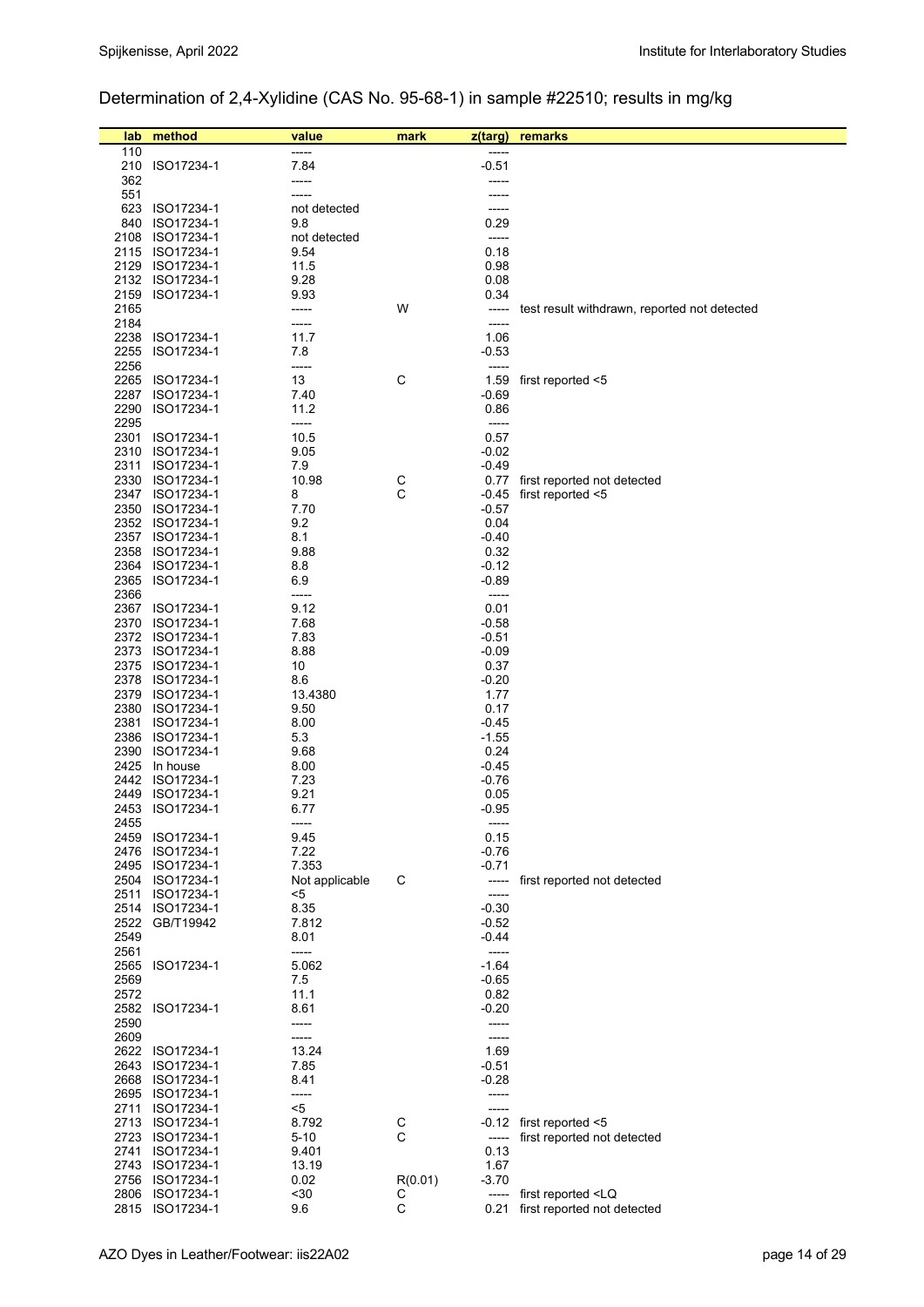| lab  | method                  | value   | mark    | $z$ (targ) | remarks                                      |
|------|-------------------------|---------|---------|------------|----------------------------------------------|
| 2823 |                         | -----   |         | -----      |                                              |
| 2829 | ISO17234-1              | 11.058  |         | 0.80       |                                              |
| 2830 |                         | -----   |         | -----      |                                              |
| 2892 | ISO17234-1              | 10.000  |         | 0.37       |                                              |
| 2948 | ISO17234-1              | 9.93    |         | 0.34       |                                              |
| 2955 | ISO17234-1              | 8.1     |         | $-0.40$    |                                              |
| 2977 | ISO17234-1              | 6.7     |         | $-0.97$    |                                              |
| 3116 |                         | -----   |         | -----      |                                              |
| 3118 | ISO17234-1              | 12.8540 | C       | 1.53       | first reported 15.269                        |
| 3153 | ISO17234-1              | $<$ 5   |         |            |                                              |
| 3154 |                         | -----   |         | -----      |                                              |
| 3160 | ISO17234-1              | 9.73    |         | 0.26       |                                              |
| 3172 | ISO17234-1              | 4.52    | С       | $-1.86$    | first reported <1                            |
| 3185 | ISO17234-1              | 10.90   |         | 0.74       |                                              |
| 3190 | ISO17234-1              | 10.28   |         | 0.48       |                                              |
| 3197 | ISO17234-1              | 7.7     |         | $-0.57$    |                                              |
| 3209 |                         |         |         |            |                                              |
| 3210 |                         | -----   |         | -----      |                                              |
| 3214 | ISO17234-1              | 11.91   |         | 1.15       |                                              |
| 3228 |                         |         | W       | -----      | test result withdrawn, reported not detected |
| 3230 | In house                | 8.49066 | C       | $-0.25$    | first reported not detected                  |
| 3237 | ISO17234-1              | 10.00   |         | 0.37       |                                              |
| 3248 | ISO17234-1              | ~10     |         | ------     |                                              |
|      | normality               | OK      |         |            |                                              |
|      | n                       | 68      |         |            |                                              |
|      | outliers                | 1       |         |            |                                              |
|      | mean $(n)$              | 9.0935  |         |            |                                              |
|      | st. dev. (n)            | 1.88873 | RSD=21% |            |                                              |
|      | R(calc.)                | 5.2884  |         |            |                                              |
|      | st.dev.(iis memo 2202)  | 2.45526 |         |            |                                              |
|      | <b>R(iis memo 2202)</b> | 6.8747  |         |            |                                              |



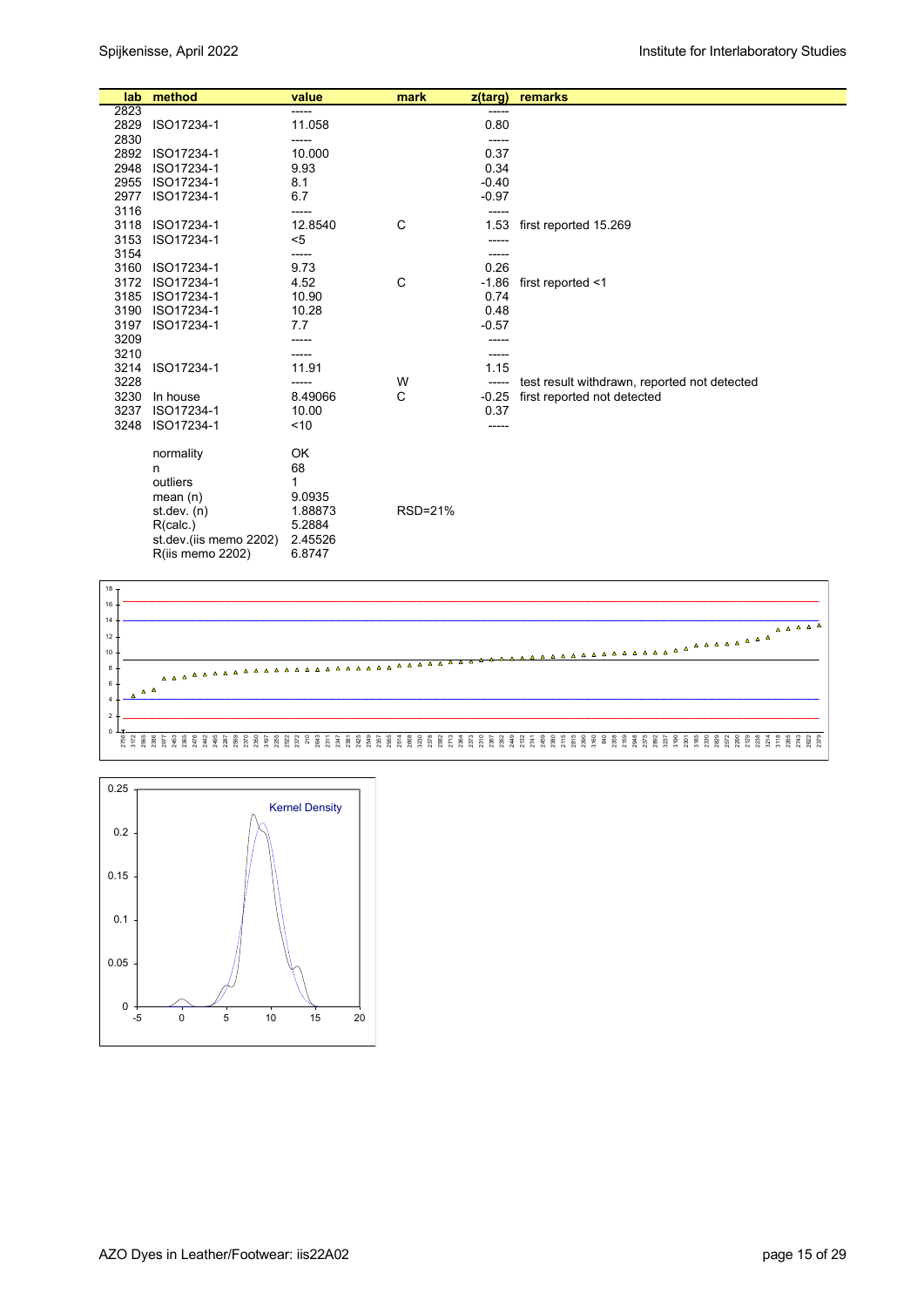Determination of 3,3'-Dimethylbenzidine (CAS No. 119-93-7) in sample #22511; results in mg/kg

| lab  | method                             | value            | mark    | z(targ)         | remarks                      |
|------|------------------------------------|------------------|---------|-----------------|------------------------------|
| 110  | ISO17234-1                         | 80.05            |         | $-0.86$         |                              |
| 210  | ISO17234-1                         | 98.99            |         | $-0.18$         |                              |
| 362  |                                    | 112.0            |         | 0.28            |                              |
| 551  |                                    | -----            |         | -----           |                              |
|      | 623 ISO17234-1                     | 81.487           |         | $-0.80$         |                              |
| 840  | ISO17234-1                         | 101.0            |         | $-0.11$         |                              |
| 2108 | ISO17234-1                         | 98.3             |         | $-0.21$         |                              |
|      | 2115 ISO17234-1                    | 142.72           |         | 1.37            |                              |
| 2129 | ISO17234-1                         | 144              |         | 1.42            |                              |
|      | 2132 ISO17234-1                    | 92.1             |         | -0.43           |                              |
|      | 2159 ISO17234-1                    | 136.06           |         | 1.14            |                              |
|      | 2165 ISO17234-1                    | 94.3             |         | $-0.35$         |                              |
|      | 2184 ISO17234-1                    | 97.0             |         | $-0.25$         |                              |
|      | 2238 ISO17234-1                    | 114.2            |         | 0.36            |                              |
|      | 2255 ISO17234-1                    | 102.3            |         | $-0.06$         |                              |
|      | 2256 ISO17234-1                    | 97.69            |         | $-0.23$         |                              |
|      | 2265 ISO17234-1                    | 89.9             |         | $-0.51$         |                              |
|      | 2287 ISO17234-1                    | 74.84            |         | -1.04           |                              |
|      | 2290 ISO17234-1                    | 125.4            |         | 0.76            |                              |
|      | 2295 ISO17234-1                    | 99               |         | -0.18           |                              |
| 2301 |                                    | 107.3            |         | 0.11            |                              |
|      | 2310 ISO17234-1                    | 128              |         | 0.85            |                              |
| 2311 | ISO17234-1                         | 118.7            |         | 0.52            |                              |
| 2330 | ISO17234-1                         | 118.984          |         | 0.53            |                              |
| 2347 | ISO17234-1                         | 92               |         | $-0.43$         |                              |
| 2350 |                                    | 82.79            |         | $-0.76$         |                              |
|      | 2352 ISO17234-1                    | 105.1            |         | 0.04            |                              |
|      | 2357 ISO17234-1                    | 113.2            |         | 0.32            |                              |
|      | 2358 ISO17234-1                    | 97.96            |         | $-0.22$         |                              |
|      | 2364 ISO17234-1                    | 98.7             |         | $-0.19$         |                              |
|      | 2365 ISO17234-1                    | 113.6            |         | 0.34            |                              |
|      | 2366 ISO17234-1                    | 90               |         | $-0.50$         |                              |
|      | 2367 ISO17234-1                    | 91.52            |         | $-0.45$         |                              |
|      | 2370 ISO17234-1                    | 105.79           |         | 0.06            |                              |
|      | 2372 ISO17234-1                    | 111.7            |         | 0.27            |                              |
|      | 2373 ISO17234-1                    | 93.08            |         | -0.39           |                              |
|      | 2375 ISO17234-1                    | 112              |         | 0.28            |                              |
|      | 2378 ISO17234-1                    | 103              |         | -0.04           |                              |
| 2379 | ISO17234-1                         | 107.7335         |         | 0.13            |                              |
|      | 2380 ISO17234-1                    | 101.00           |         | $-0.11$         |                              |
| 2381 | ISO17234-1                         | 97.70            |         | $-0.23$         |                              |
|      | 2386 ISO17234-1                    | 101.2            |         | $-0.10$         |                              |
|      | 2390 ISO17234-1                    | 111.08           |         | 0.25            |                              |
| 2425 | In house                           | 103.6            |         | -0.02           |                              |
|      | 2442 ISO17234-1                    | 132.46           |         | 1.01            |                              |
| 2449 |                                    | 109.25           |         | 0.18            |                              |
|      | 2453 ISO17234-1                    | 122.47           |         | 0.65            |                              |
| 2455 |                                    | -----            |         | -----           |                              |
|      | 2459 ISO17234-1                    | 106.67           |         | 0.09            |                              |
|      | 2476 ISO17234-1                    | 104.86           |         | 0.03            |                              |
|      | 2495 ISO17234-1                    | 99.87            |         | $-0.15$         |                              |
|      | 2504 ISO17234-1                    | 100.155          | С       |                 | -0.14 first reported 207.533 |
| 2511 | ISO17234-1                         | 113.5169         |         | 0.34            |                              |
|      | 2514 ISO17234-1                    | 99.62            |         | $-0.16$         |                              |
|      | 2522 In house                      | 87.472           |         | $-0.59$         |                              |
| 2549 |                                    | 105.35           |         | 0.04            |                              |
|      | 2561 ISO17234-1                    | 118.89           |         | 0.53            |                              |
|      | 2565 ISO17234-1                    | 120.229          |         | 0.57            |                              |
| 2569 |                                    | 114              |         | 0.35            |                              |
| 2572 |                                    | 123.6            |         | 0.69            |                              |
|      | 2582 ISO17234-1                    | 122.83           |         | 0.67            |                              |
|      | 2590 ISO17234-1                    | 64.5             |         | -1.41           |                              |
|      | 2609 ISO17234-1<br>2622 ISO17234-1 | 91.214           |         | $-0.46$         |                              |
|      |                                    | 287.19           | R(0.01) | 6.51            |                              |
|      | 2643 ISO17234-1                    | 80.54            |         | -0.84           |                              |
| 2695 | 2668 ISO17234-1                    | 103.88<br>70.996 |         | $-0.01$         |                              |
|      | 2711 ISO17234-1                    | 96.7             |         | -1.18           |                              |
|      | 2713 ISO17234-1                    | 106.043          |         | $-0.26$<br>0.07 |                              |
|      | 2723 ISO17234-1                    | 75               |         | $-1.04$         |                              |
| 2741 | ISO17234-1                         | 89.244           |         | $-0.53$         |                              |
|      | 2743 ISO17234-1                    | 101.53           |         | -0.09           |                              |
| 2756 |                                    | -----            |         | -----           |                              |
|      | 2806 ISO17234-1                    | 121.5            |         | 0.62            |                              |
| 2815 | ISO17234-1                         | 72.1             |         | $-1.14$         |                              |
|      |                                    |                  |         |                 |                              |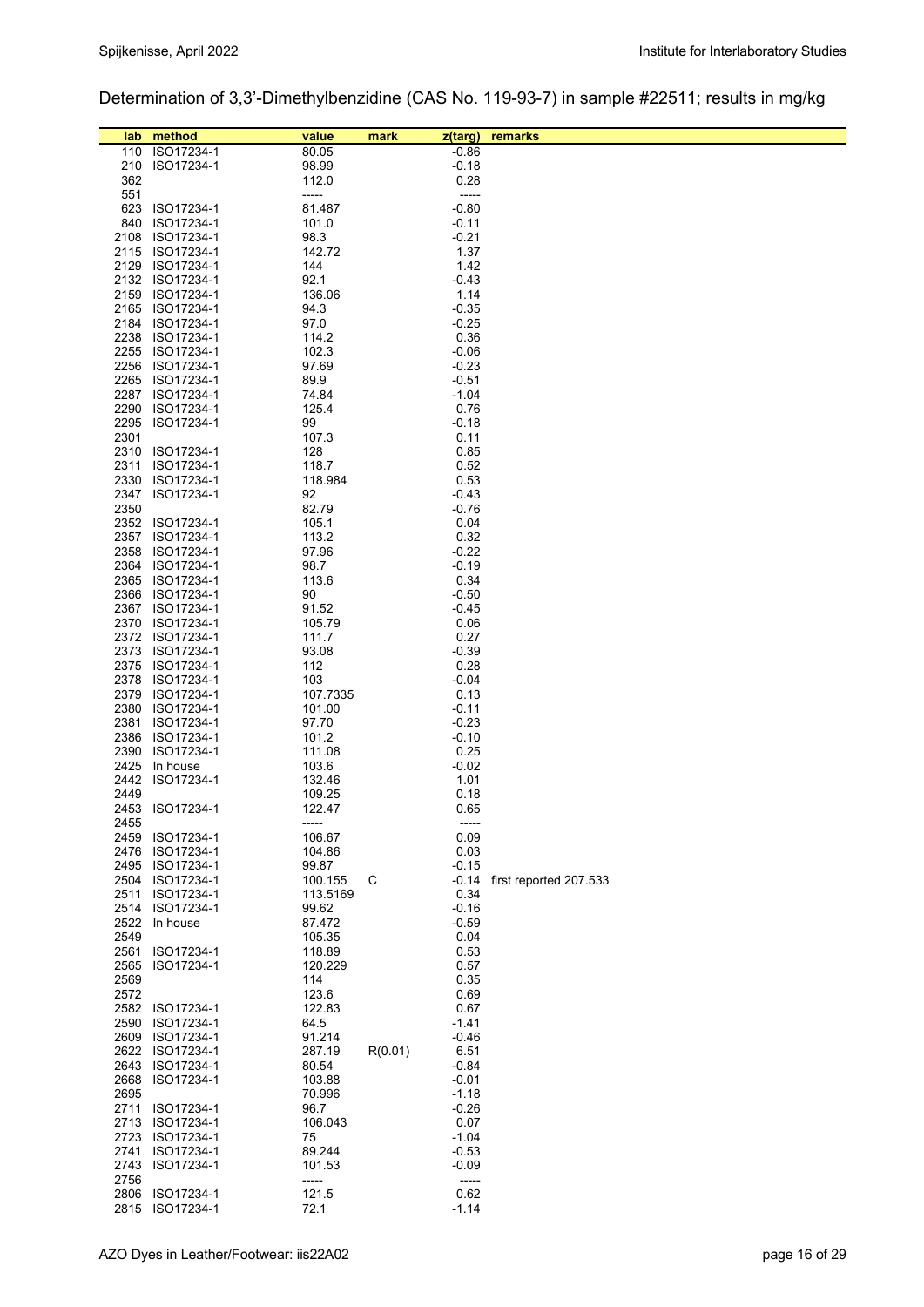| lab.         | method                   | value           | mark    | z(targ)<br>0.24 | remarks |  |
|--------------|--------------------------|-----------------|---------|-----------------|---------|--|
| 2823<br>2829 | ISO17234-1<br>ISO17234-1 | 110.848         |         | 0.25            |         |  |
|              |                          | 111.096         |         |                 |         |  |
| 2830         |                          | 51.5<br>100.000 |         | $-1.87$         |         |  |
| 2892         | ISO17234-1               |                 |         | $-0.15$         |         |  |
| 2948         | ISO17234-1               | 103.25          |         | $-0.03$         |         |  |
| 2955         | ISO17234-1               | 104.6           |         | 0.02            |         |  |
| 2977         | ISO17234-1               | 79.9            |         | $-0.86$         |         |  |
| 3116         | ISO17234-1               | 100             |         | $-0.15$         |         |  |
| 3118         |                          | 129.1724        |         | 0.89            |         |  |
| 3153         | ISO17234-1               | 92.8            |         | $-0.40$         |         |  |
| 3154         | ISO17234-1               | 141.3           |         | 1.32            |         |  |
| 3160         | ISO17234-1               | 113.63          |         | 0.34            |         |  |
| 3172         | ISO17234-1               | 105.7           |         | 0.06            |         |  |
| 3185         | ISO17234-1               | 105.00          |         | 0.03            |         |  |
| 3190         | ISO17234-1               | 106.10          |         | 0.07            |         |  |
| 3197         | ISO17234-1               | 105.4           |         | 0.05            |         |  |
| 3209         | ISO17234-1               | 95.02           |         | $-0.32$         |         |  |
| 3210         |                          | -----           |         | -----           |         |  |
| 3214         | ISO17234-1               | 103.43          |         | $-0.02$         |         |  |
| 3228         | ISO17234-1               | 96.2            |         | $-0.28$         |         |  |
| 3230         | In house                 | 138.2085        |         | 1.21            |         |  |
| 3237         | ISO17234-1               | 126.00          |         | 0.78            |         |  |
| 3248         | ISO17234-1               | 120             |         | 0.57            |         |  |
|              |                          |                 |         |                 |         |  |
|              | normality                | OK              |         |                 |         |  |
|              | n                        | 93              |         |                 |         |  |
|              | outliers                 | 1               |         |                 |         |  |
|              | mean $(n)$               | 104.0938        |         |                 |         |  |
|              | st dev. $(n)$            | 16.93759        | RSD=16% |                 |         |  |
|              | R(calc.)                 | 47.4253         |         |                 |         |  |
|              | st.dev.(iis memo 2202)   | 28.10532        |         |                 |         |  |
|              | <b>R(iis memo 2202)</b>  | 78.6949         |         |                 |         |  |
|              |                          |                 |         |                 |         |  |



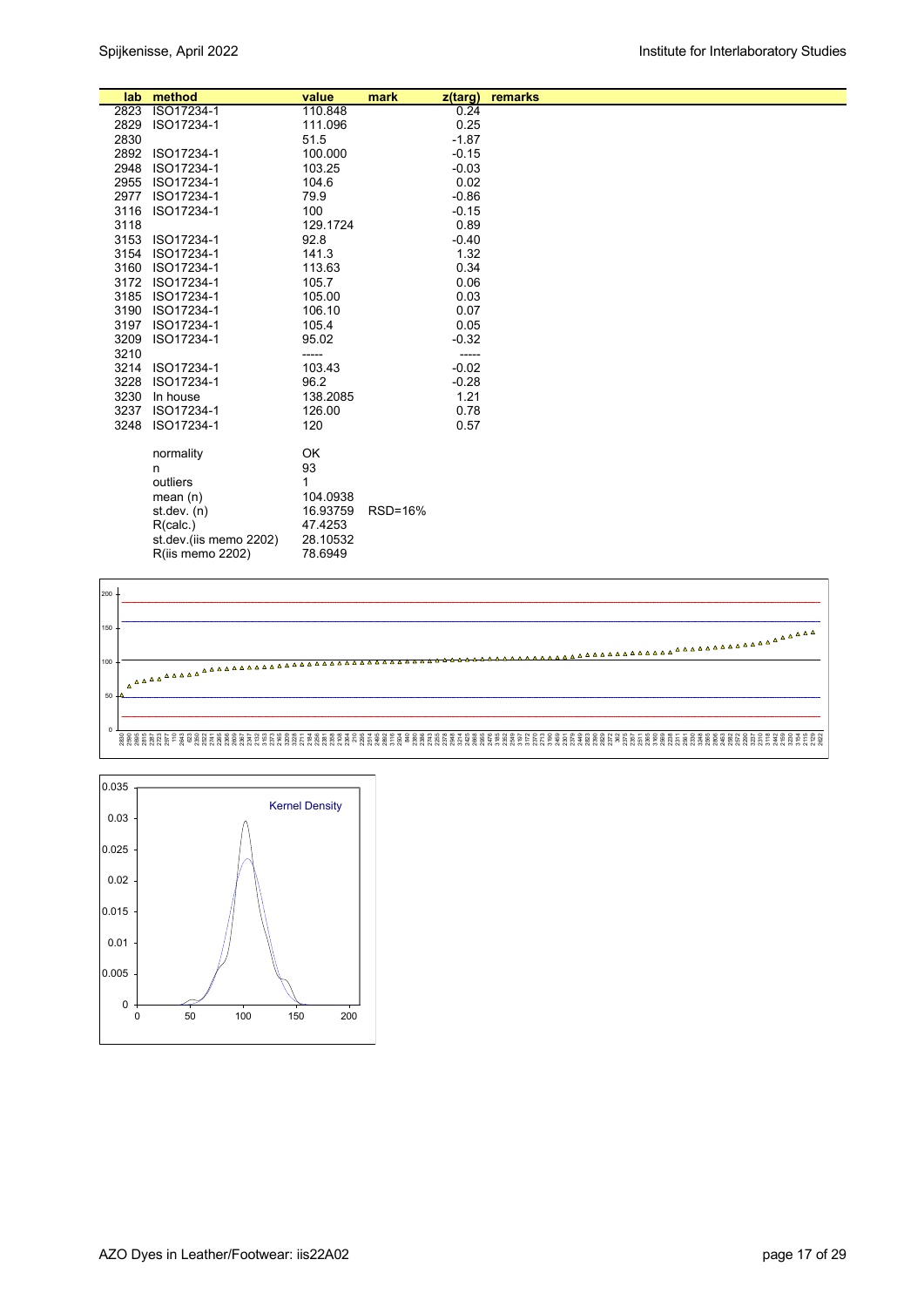# **APPENDIX 2**

Other reported aromatic amines; results in mg/kg

| 4AD -                                                                                                          | $=$ 4-Aminodiphenyl (CASno. 92-67-1)                          |
|----------------------------------------------------------------------------------------------------------------|---------------------------------------------------------------|
| B                                                                                                              | = Benzidine (CASno. 92-87-5)                                  |
| 4CoT and the set of the set of the set of the set of the set of the set of the set of the set of the set of th | = 4-Chloro-o-toluidine (CASno. 95-69-2)                       |
| 2NA                                                                                                            | $= 2$ -Naphtylamine (CASno. 91-59-8)                          |
| ANT                                                                                                            | = 2-Amino-4-nitrotoluene (CASno. 99-55-8)                     |
| 4CA                                                                                                            | $=$ 4-Chloraniline (CASno. 106-47-8)                          |
| <b>DAA</b>                                                                                                     | $= 2,4$ -Diaminoanisol (CASno. 615-05-4)                      |
| DADM                                                                                                           | = 4,4'-Diaminodiphenylmethane (CASno. 101-77-9)               |
| <b>DCB</b>                                                                                                     | = 3,3'-Dichlorobenzidine (CASno. 91-94-1)                     |
| DMoxB                                                                                                          | = 3,3'-Dimethoxybenzidine (CASno. 119-90-4)                   |
| <b>DMB</b>                                                                                                     | = 3,3'-Dimethylbenzidine (Casno. 119-93-7)                    |
| <b>DDDM</b>                                                                                                    | = 3,3'-Dimethyl-4,4'-Diaminodiphenylmethane (CASno. 838-88-0) |
| рC                                                                                                             | = p-Cresidine (CASno. 120-71-8)                               |
| <b>DDM</b>                                                                                                     | = 4,4'-Diamino-3,3'-dichlorodiphenylmethane (CASno. 101-14-4) |
| <b>DDE</b>                                                                                                     | = 4,4'-Diaminodiphenylether (CASno. 101-80-4)                 |
| <b>DDS</b>                                                                                                     | = 4,4'-Diaminodiphenylsulfide (CASno. 139-65-1)               |
| 24DAT                                                                                                          | $= 2,4$ -Diaminotoluene (CASno. 95-80-7)                      |
| <b>TMA</b>                                                                                                     | $= 2,4,5$ -Trimethylaniline (CASno. 137-17-7)                 |
| oA.                                                                                                            | $=$ o-Anisidine (CASno. 90-04-0)                              |
| 24X .                                                                                                          | $= 2,4$ -Xylidine (CASno. 95-68-1)                            |
| 25X                                                                                                            | = 2,5-Xylidine (CASno. 95-78-3)                               |
| 26X                                                                                                            | = 2,6-Xylidine (CASno. 87-62-7)                               |
| TX                                                                                                             | = Total Xylidines                                             |
| oAAT                                                                                                           | = o-Aminoazotoluene (CASno. 97-56-3)                          |
| оT                                                                                                             | $=$ o-Toluidine (CASno. 95-53-4)                              |
| <b>SUM</b>                                                                                                     | = Sum of o-Aminoazotoluene and o-Toluidine                    |
|                                                                                                                |                                                               |

# sample #22510

| lab. | 4AD   | 4CoT  | 2NA   | <b>ANT</b> | 4CA     | <b>DAA</b> | <b>DADM</b> | <b>DCB</b> | <b>DMoxB</b> | <b>DMB</b> | <b>DDDM</b> |
|------|-------|-------|-------|------------|---------|------------|-------------|------------|--------------|------------|-------------|
|      |       |       |       |            |         |            |             |            |              |            |             |
| 110  | 2.98  | ----- | ----- | -----      | -----   | -----      | -----       | -----      | -----        | -----      | -----       |
| 210  | ----- | ----- | ----- | -----      | -----   | -----      | -----       | -----      | -----        | -----      |             |
| 362  | ----- | ----- | ----- | -----      | -----   | -----      | -----       | -----      | -----        | -----      | -----       |
| 551  | ----- | ----- | ----- | -----      | -----   | -----      | -----       | -----      | -----        | -----      | -----       |
| 623  | n.d.  | n.d.  | n.d.  | n.d.       | n.d.    | n.d.       | n.d.        | n.d.       | n.d.         | n.d.       | n.d.        |
| 840  | n.d.  | n.d.  | n.d.  | n.d.       | n.d.    | n.d.       | n.d.        | n.d.       | n.d.         | n.d.       | n.d.        |
| 2108 | n.d.  | n.d.  | n.d.  | n.d.       | n.d.    | n.d.       | n.d.        | n.d.       | n.d.         | n.d.       | n.d.        |
| 2115 | 4.14  | ----- | ----- | -----      | -----   | -----      | -----       | -----      | -----        | -----      | -----       |
| 2129 | 4.63  | $<$ 5 | $<$ 5 | $<$ 5      | $5$     | $5$        | $<$ 5       | $<$ 5      | $<$ 5        | $<$ 5      | $5$         |
| 2132 | $5$   | $5$   | $5$   | $5$        | < 5     | $5$        | $<$ 5       | $5$        | $<$ 5        | < 5        | $5$         |
| 2159 | 5.0   | 5.0   | 5.0   | 5.0        | < 5.0   | 5.0        | 5.0         | 5.0        | < 5.0        | 5.0        | 5.0         |
| 2165 | n.d.  | n.d.  | n.d.  | n.d.       | n.d.    | n.d.       | n.d.        | n.d.       | n.d.         | n.d.       | n.d.        |
| 2184 | n.d.  | n.d.  | n.d.  | n.d.       | n.d.    | n.d.       | n.d.        | n.d.       | n.d.         | n.d.       | n.d.        |
| 2238 | $5$   | $<$ 5 | $<$ 5 | $<$ 5      | $<$ 5   | $<$ 5      | $<$ 5       | $<$ 5      | $<$ 5        | $<$ 5      | $5$         |
| 2255 | n.d.  | n.d.  | n.d.  | n.d.       | n.d.    | n.d.       | n.d.        | n.d.       | n.d.         | n.d.       | n.d.        |
| 2256 | ----- | ----- | ----- | -----      | -----   | -----      | -----       | -----      | -----        | -----      | -----       |
| 2265 | < 5   | < 5   | < 5   | < 5        | < 5     | < 5        | < 5         | < 5        | < 5          | < 5        | $5$         |
| 2287 | $5$   | $5$   | $<$ 5 | $<$ 5      | < 5     | $5$        | $<$ 5       | $<$ 5      | $<$ 5        | $<$ 5      | $5$         |
| 2290 | $5$   | $5$   | $<$ 5 | $<$ 5      | < 5     | $5$        | $<$ 5       | $5$        | $<$ 5        | $<$ 5      | $5$         |
| 2295 | ----- | ----- | ----- | -----      | $-----$ | -----      | -----       | -----      | -----        | -----      | -----       |
| 2301 | ----- | ----- | ----- | -----      | -----   | -----      | -----       | -----      | -----        | -----      | -----       |
| 2310 | n.d.  | n.d.  | n.d.  | n.d.       | n.d.    | n.d.       | n.d.        | n.d.       | n.d.         | n.d.       | n.d.        |
| 2311 | n.d.  | n.d.  | n.d.  | n.d.       | n.d.    | n.d.       | n.d.        | n.d.       | n.d.         | n.d.       | n.d.        |
| 2330 | n.d.  | n.d.  | n.d.  | n.d.       | n.d.    | n.d.       | n.d.        | n.d.       | n.d.         | n.d.       | n.d.        |
| 2347 | $5$   | $5$   | $<$ 5 | $<$ 5      | $5$     | $<$ 5      | $<$ 5       | $<$ 5      | $<$ 5        | $<$ 5      | $5$         |
| 2350 | $5$   | $5$   | $<$ 5 | $<$ 5      | < 5     | $5$        | $<$ 5       | $<$ 5      | $<$ 5        | $<$ 5      | $5$         |
| 2352 | ----- | ----- | ----- | $\cdots$   | -----   | -----      | -----       | -----      | -----        | -----      | -----       |
| 2357 | ----- | ----- | ----- | -----      | -----   | -----      | -----       | -----      | -----        | -----      | -----       |
| 2358 | n.d.  | n.d.  | n.d.  | n.d.       | n.d.    | n.d.       | n.d.        | n.d.       | n.d.         | n.d.       | n.d.        |
| 2364 | ----- | ----- | ----- | -----      | -----   | -----      | -----       | -----      | -----        | -----      | -----       |
| 2365 | $<$ 5 | $<$ 5 | $<$ 5 | $<$ 5      | < 5     | < 5        | $<$ 5       | $5$        | $<$ 5        | < 5        | < 5         |
| 2366 | ----- | ----- | ----- | -----      | -----   | -----      | -----       | -----      | -----        | -----      | -----       |
| 2367 | n.d.  | n.d.  | n.d.  | n.d.       | n.d.    | n.d.       | n.d.        | n.d.       | n.d.         | n.d.       | n.d.        |
| 2370 | 3.49  | $3$   | $3$   | $3$        | $3$     | $3$        | $<$ 3       | $3$        | $3$          | $<$ 3      | $3$         |
| 2372 | $5$   | $5$   | $<$ 5 | $<$ 5      | < 5     | $5$        | $5$         | $<$ 5      | $<$ 5        | $5$        | $5$         |
| 2373 | n.d.  | n.d.  | n.d.  | n.d.       | n.d.    | n.d.       | n.d.        | n.d.       | n.d.         | n.d.       | n.d.        |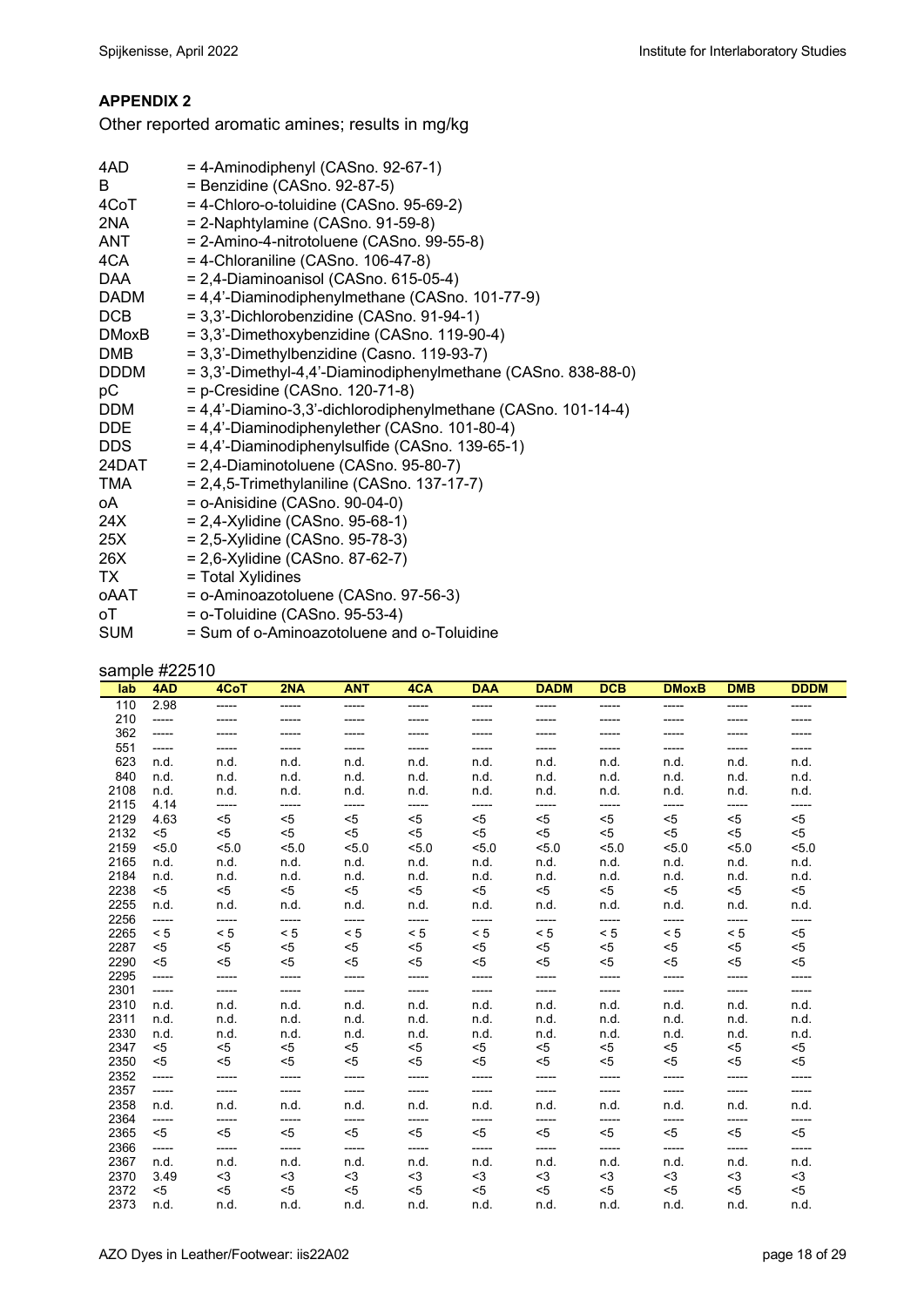| lab          | 4AD                                                                                                                                                                                                                                                                                                                  | 4CoT                                                                                                                                                                                                                                                                                       | 2NA          | ANT           | 4CA                                                                                                                                                                                             | <b>DAA</b>                                                                                                                                                                   | <b>DADM</b>                                                                                                                       | <b>DCB</b>                                                                                            | <b>DMoxB</b>  | <b>DMB</b>    | <b>DDDM</b>   |
|--------------|----------------------------------------------------------------------------------------------------------------------------------------------------------------------------------------------------------------------------------------------------------------------------------------------------------------------|--------------------------------------------------------------------------------------------------------------------------------------------------------------------------------------------------------------------------------------------------------------------------------------------|--------------|---------------|-------------------------------------------------------------------------------------------------------------------------------------------------------------------------------------------------|------------------------------------------------------------------------------------------------------------------------------------------------------------------------------|-----------------------------------------------------------------------------------------------------------------------------------|-------------------------------------------------------------------------------------------------------|---------------|---------------|---------------|
| 2375         | -----                                                                                                                                                                                                                                                                                                                | -----                                                                                                                                                                                                                                                                                      | -----        | -----         | -----                                                                                                                                                                                           | -----                                                                                                                                                                        | -----                                                                                                                             | -----                                                                                                 | -----         | -----         | -----         |
| 2378         | $<$ 5                                                                                                                                                                                                                                                                                                                | <5                                                                                                                                                                                                                                                                                         | $5$          | $<$ 5         | <5                                                                                                                                                                                              | $5$                                                                                                                                                                          | $<$ 5                                                                                                                             | <5                                                                                                    | <5            | <5            | $<$ 5         |
| 2379         | 7.1334                                                                                                                                                                                                                                                                                                               | n.d.                                                                                                                                                                                                                                                                                       | n.d.         | n.d.          | n.d.                                                                                                                                                                                            | n.d.                                                                                                                                                                         | n.d.                                                                                                                              | n.d.                                                                                                  | n.d.          | n.d.          | n.d.          |
| 2380         | <5                                                                                                                                                                                                                                                                                                                   | <5                                                                                                                                                                                                                                                                                         | <5           | <5            | <5                                                                                                                                                                                              | <5                                                                                                                                                                           | <5                                                                                                                                | <5                                                                                                    | <5            | <5            | <5            |
| 2381         | -----                                                                                                                                                                                                                                                                                                                | -----                                                                                                                                                                                                                                                                                      | -----        | -----         | -----                                                                                                                                                                                           | -----                                                                                                                                                                        | -----                                                                                                                             | -----                                                                                                 | -----         | -----         | -----         |
| 2386         | $<$ 5                                                                                                                                                                                                                                                                                                                | $5$                                                                                                                                                                                                                                                                                        | $5$          | <5            | $5$                                                                                                                                                                                             | $5$                                                                                                                                                                          | $<$ 5                                                                                                                             | $<$ 5                                                                                                 | $5$           | $<$ 5         | $5$           |
| 2390         | n.d.                                                                                                                                                                                                                                                                                                                 | n.d.                                                                                                                                                                                                                                                                                       | n.d.         | n.d.          | n.d.                                                                                                                                                                                            | n.d.                                                                                                                                                                         | n.d.                                                                                                                              | n.d.                                                                                                  | n.d.          | n.d.          | n.d.          |
| 2425         | n.d.                                                                                                                                                                                                                                                                                                                 | n.d.                                                                                                                                                                                                                                                                                       | n.d.         | n.d.          | n.d.                                                                                                                                                                                            | n.d.                                                                                                                                                                         | n.d.                                                                                                                              | n.d.                                                                                                  | n.d.          | n.d.          | n.d.          |
| 2442         | n.d.                                                                                                                                                                                                                                                                                                                 | n.d.                                                                                                                                                                                                                                                                                       | n.d.         | n.d.          | n.d.                                                                                                                                                                                            | n.d.                                                                                                                                                                         | n.d.                                                                                                                              | n.d.                                                                                                  | n.d.          | n.d.          | n.d.          |
| 2449         | $-----$                                                                                                                                                                                                                                                                                                              | -----                                                                                                                                                                                                                                                                                      | -----        | -----         | -----                                                                                                                                                                                           | -----                                                                                                                                                                        | -----                                                                                                                             | -----                                                                                                 | -----         | -----         | -----         |
| 2453         | -----                                                                                                                                                                                                                                                                                                                | -----                                                                                                                                                                                                                                                                                      | -----        | -----         | -----                                                                                                                                                                                           | -----                                                                                                                                                                        | -----                                                                                                                             | -----                                                                                                 | -----         | -----         | -----         |
| 2455<br>2459 | $-----$                                                                                                                                                                                                                                                                                                              | -----<br>ND.                                                                                                                                                                                                                                                                               | -----<br>ND. | -----<br>ND.  | -----<br>ND.                                                                                                                                                                                    | -----<br>ND.                                                                                                                                                                 | -----<br>ND.                                                                                                                      | -----<br>ND.                                                                                          | -----<br>ND.  | -----<br>ND.  | -----<br>ND.  |
| 2476         | ND.<br>-----                                                                                                                                                                                                                                                                                                         | -----                                                                                                                                                                                                                                                                                      | -----        | -----         | -----                                                                                                                                                                                           | -----                                                                                                                                                                        | -----                                                                                                                             | -----                                                                                                 | -----         | -----         | -----         |
| 2495         | $<$ 5                                                                                                                                                                                                                                                                                                                | $5$                                                                                                                                                                                                                                                                                        | $<$ 5        | <5            | $<$ 5                                                                                                                                                                                           | $<$ 5                                                                                                                                                                        | <5                                                                                                                                | $<$ 5                                                                                                 | $5$           | <5            | $<$ 5         |
| 2504         | n.d.                                                                                                                                                                                                                                                                                                                 | n.d.                                                                                                                                                                                                                                                                                       | n.d.         | n.d.          | n.d.                                                                                                                                                                                            | n.d.                                                                                                                                                                         | n.d.                                                                                                                              | n.d.                                                                                                  | n.d.          | n.d.          | n.d.          |
| 2511         | $<$ 5                                                                                                                                                                                                                                                                                                                | <5                                                                                                                                                                                                                                                                                         | <5           | <5            | <5                                                                                                                                                                                              | $<$ 5                                                                                                                                                                        | <5                                                                                                                                | <5                                                                                                    | <5            | <5            | <5            |
| 2514         | -----                                                                                                                                                                                                                                                                                                                | -----                                                                                                                                                                                                                                                                                      | -----        | -----         | -----                                                                                                                                                                                           | -----                                                                                                                                                                        | -----                                                                                                                             | -----                                                                                                 | -----         | -----         | -----         |
| 2522         | 5.0                                                                                                                                                                                                                                                                                                                  | 5.0                                                                                                                                                                                                                                                                                        | 5.0          | 5.0           | 5.0                                                                                                                                                                                             | 5.0                                                                                                                                                                          | 5.0                                                                                                                               | 5.0                                                                                                   | 5.0           | 5.0           | 5.0           |
| 2549         | n.d.                                                                                                                                                                                                                                                                                                                 | n.d.                                                                                                                                                                                                                                                                                       | n.d.         | n.d.          | n.d.                                                                                                                                                                                            | n.d.                                                                                                                                                                         | n.d.                                                                                                                              | n.d.                                                                                                  | n.d.          | n.d.          | n.d.          |
| 2561         | $-----1$                                                                                                                                                                                                                                                                                                             | -----                                                                                                                                                                                                                                                                                      | -----        | -----         | -----                                                                                                                                                                                           | -----                                                                                                                                                                        | -----                                                                                                                             | -----                                                                                                 | -----         | -----         | -----         |
| 2565         | <5                                                                                                                                                                                                                                                                                                                   | $<$ 5                                                                                                                                                                                                                                                                                      | $5$          | <5            | $<$ 5                                                                                                                                                                                           | $<$ 5                                                                                                                                                                        | $<$ 5                                                                                                                             | $<$ 5                                                                                                 | $<$ 5         | <5            | $<$ 5         |
| 2569         | <lq< td=""><td><lq< td=""><td><math>&lt;</math>LQ</td><td><math>&lt;</math>LQ</td><td><math>&lt;</math>LQ</td><td><lq< td=""><td><math display="inline">&lt;</math>LQ</td><td><lq< td=""><td><math>&lt;</math>LQ</td><td><math>&lt;</math>LQ</td><td><math>&lt;</math>LQ</td></lq<></td></lq<></td></lq<></td></lq<> | <lq< td=""><td><math>&lt;</math>LQ</td><td><math>&lt;</math>LQ</td><td><math>&lt;</math>LQ</td><td><lq< td=""><td><math display="inline">&lt;</math>LQ</td><td><lq< td=""><td><math>&lt;</math>LQ</td><td><math>&lt;</math>LQ</td><td><math>&lt;</math>LQ</td></lq<></td></lq<></td></lq<> | $<$ LQ       | $<$ LQ        | $<$ LQ                                                                                                                                                                                          | <lq< td=""><td><math display="inline">&lt;</math>LQ</td><td><lq< td=""><td><math>&lt;</math>LQ</td><td><math>&lt;</math>LQ</td><td><math>&lt;</math>LQ</td></lq<></td></lq<> | $<$ LQ                                                                                                                            | <lq< td=""><td><math>&lt;</math>LQ</td><td><math>&lt;</math>LQ</td><td><math>&lt;</math>LQ</td></lq<> | $<$ LQ        | $<$ LQ        | $<$ LQ        |
| 2572         | <5                                                                                                                                                                                                                                                                                                                   | <5                                                                                                                                                                                                                                                                                         | $5$          | <5            | <5                                                                                                                                                                                              | $<$ 5                                                                                                                                                                        | <5                                                                                                                                | <5                                                                                                    | $<$ 5         | <5            | <5            |
| 2582         | n.d.                                                                                                                                                                                                                                                                                                                 | n.d.                                                                                                                                                                                                                                                                                       | n.d.         | n.d.          | n.d.                                                                                                                                                                                            | n.d.                                                                                                                                                                         | n.d.                                                                                                                              | n.d.                                                                                                  | n.d.          | n.d.          | n.d.          |
| 2590         | -----                                                                                                                                                                                                                                                                                                                | -----                                                                                                                                                                                                                                                                                      | -----        | -----         | -----                                                                                                                                                                                           | -----                                                                                                                                                                        | -----                                                                                                                             | -----                                                                                                 | -----         | 12.7          | -----         |
| 2609         | $-----$                                                                                                                                                                                                                                                                                                              | -----                                                                                                                                                                                                                                                                                      | -----        | -----         | -----                                                                                                                                                                                           | -----                                                                                                                                                                        | -----                                                                                                                             | -----                                                                                                 | -----         | -----         | -----         |
| 2622         | n.d.                                                                                                                                                                                                                                                                                                                 | n.d.                                                                                                                                                                                                                                                                                       | n.d.         | n.d.          | n.d.                                                                                                                                                                                            | n.d.                                                                                                                                                                         | n.d.                                                                                                                              | n.d.                                                                                                  | n.d.          | n.d.          | n.d.          |
| 2643         | -----                                                                                                                                                                                                                                                                                                                | -----                                                                                                                                                                                                                                                                                      | -----        | -----         | -----                                                                                                                                                                                           | -----                                                                                                                                                                        | -----                                                                                                                             | -----                                                                                                 | -----         | -----         | -----         |
| 2668         | 5.0                                                                                                                                                                                                                                                                                                                  | n.d.                                                                                                                                                                                                                                                                                       | n.d.         | n.d.          | n.d.                                                                                                                                                                                            | n.d.                                                                                                                                                                         | n.d.                                                                                                                              | n.d.                                                                                                  | n.d.          | n.d.          | n.d.          |
| 2695         | -----                                                                                                                                                                                                                                                                                                                | -----                                                                                                                                                                                                                                                                                      | -----        | -----         | -----                                                                                                                                                                                           | -----                                                                                                                                                                        | -----                                                                                                                             | -----                                                                                                 | -----         | -----         | -----         |
| 2711         | $<$ 5                                                                                                                                                                                                                                                                                                                | $5$                                                                                                                                                                                                                                                                                        | $5$          | <5            | <5                                                                                                                                                                                              | $5$                                                                                                                                                                          | <5                                                                                                                                | <5                                                                                                    | $5$           | <5            | $5$           |
| 2713         | $<$ 5                                                                                                                                                                                                                                                                                                                | $5$                                                                                                                                                                                                                                                                                        | $5$          | <5            | <5                                                                                                                                                                                              | $<$ 5                                                                                                                                                                        | <5                                                                                                                                | $<$ 5                                                                                                 | $<$ 5         | <5            | $5$           |
| 2723         | 5                                                                                                                                                                                                                                                                                                                    | n.d.                                                                                                                                                                                                                                                                                       | n.d.         | n.d.          | n.d.                                                                                                                                                                                            | n.d.                                                                                                                                                                         | n.d.                                                                                                                              | n.d.                                                                                                  | n.d.          | n.d.          | n.d.          |
| 2741         | $5$                                                                                                                                                                                                                                                                                                                  | <5                                                                                                                                                                                                                                                                                         | <5           | <5            | <5                                                                                                                                                                                              | $5$                                                                                                                                                                          | <5                                                                                                                                | <5                                                                                                    | <5            | <5            | $5$           |
| 2743<br>2756 | 3.99<br>0.27                                                                                                                                                                                                                                                                                                         | n.d.<br>-----                                                                                                                                                                                                                                                                              | n.d.<br>2.26 | n.d.<br>----- | n.d.                                                                                                                                                                                            | n.d.<br>-----                                                                                                                                                                | n.d.<br>-----                                                                                                                     | n.d.<br>-----                                                                                         | n.d.<br>----- | n.d.<br>----- | n.d.<br>----- |
| 2806         | <lq< td=""><td><math>&lt;</math>LQ</td><td><math>&lt;</math>LQ</td><td><math>&lt;</math>LQ</td><td>0.25<br/><lq< td=""><td><math>&lt;</math>LQ</td><td><lq< td=""><td><math>&lt;</math>LQ</td><td><math>&lt;</math>LQ</td><td><math>&lt;</math>LQ</td><td><math>&lt;</math>LQ</td></lq<></td></lq<></td></lq<>       | $<$ LQ                                                                                                                                                                                                                                                                                     | $<$ LQ       | $<$ LQ        | 0.25<br><lq< td=""><td><math>&lt;</math>LQ</td><td><lq< td=""><td><math>&lt;</math>LQ</td><td><math>&lt;</math>LQ</td><td><math>&lt;</math>LQ</td><td><math>&lt;</math>LQ</td></lq<></td></lq<> | $<$ LQ                                                                                                                                                                       | <lq< td=""><td><math>&lt;</math>LQ</td><td><math>&lt;</math>LQ</td><td><math>&lt;</math>LQ</td><td><math>&lt;</math>LQ</td></lq<> | $<$ LQ                                                                                                | $<$ LQ        | $<$ LQ        | $<$ LQ        |
| 2815         | n.d.                                                                                                                                                                                                                                                                                                                 | n.d.                                                                                                                                                                                                                                                                                       | n.d.         | n.d.          | n.d.                                                                                                                                                                                            | n.d.                                                                                                                                                                         | n.d.                                                                                                                              | n.d.                                                                                                  | n.d.          | n.d.          | n.d.          |
| 2823         | -----                                                                                                                                                                                                                                                                                                                | -----                                                                                                                                                                                                                                                                                      | -----        | -----         | -----                                                                                                                                                                                           | -----                                                                                                                                                                        | -----                                                                                                                             | -----                                                                                                 | -----         | -----         | -----         |
| 2829         | 5.098                                                                                                                                                                                                                                                                                                                | n.d.                                                                                                                                                                                                                                                                                       | n.d.         | n.d.          | n.d.                                                                                                                                                                                            | n.d.                                                                                                                                                                         | n.d.                                                                                                                              | n.d.                                                                                                  | n.d.          | n.d.          | n.d.          |
| 2830         | -----                                                                                                                                                                                                                                                                                                                | -----                                                                                                                                                                                                                                                                                      | -----        | -----         | -----                                                                                                                                                                                           | -----                                                                                                                                                                        | -----                                                                                                                             | -----                                                                                                 | -----         | -----         | -----         |
| 2892         | $-----$                                                                                                                                                                                                                                                                                                              | -----                                                                                                                                                                                                                                                                                      | -----        | -----         | -----                                                                                                                                                                                           | -----                                                                                                                                                                        | -----                                                                                                                             | -----                                                                                                 | -----         | -----         | -----         |
| 2948         | n.d.                                                                                                                                                                                                                                                                                                                 | n.d.                                                                                                                                                                                                                                                                                       | n.d.         | n.d.          | n.d.                                                                                                                                                                                            | n.d.                                                                                                                                                                         | n.d.                                                                                                                              | n.d.                                                                                                  | n.d.          | n.d.          | n.d.          |
| 2955         | n.d.                                                                                                                                                                                                                                                                                                                 | n.d.                                                                                                                                                                                                                                                                                       | n.d.         | n.d.          | n.d.                                                                                                                                                                                            | n.d.                                                                                                                                                                         | n.d.                                                                                                                              | n.d.                                                                                                  | n.d.          | n.d.          | n.d.          |
| 2977         | 5.0                                                                                                                                                                                                                                                                                                                  | 5.0                                                                                                                                                                                                                                                                                        | 5.0          | 5.0           | 5.0                                                                                                                                                                                             | 5.0                                                                                                                                                                          | 5.0                                                                                                                               | 5.0                                                                                                   | 5.0           | 5.0           | < 5.0         |
| 3116         | -----                                                                                                                                                                                                                                                                                                                | -----                                                                                                                                                                                                                                                                                      | -----        | -----         | -----                                                                                                                                                                                           | -----                                                                                                                                                                        | -----                                                                                                                             | -----                                                                                                 | -----         | -----         | -----         |
| 3118         | ND                                                                                                                                                                                                                                                                                                                   | <b>ND</b>                                                                                                                                                                                                                                                                                  | ND           | <b>ND</b>     | ND.                                                                                                                                                                                             | ND                                                                                                                                                                           | ND                                                                                                                                | <b>ND</b>                                                                                             | <b>ND</b>     | ND.           | ND            |
| 3153         | $5$                                                                                                                                                                                                                                                                                                                  | $5$                                                                                                                                                                                                                                                                                        | $5$          | <5            | $5$                                                                                                                                                                                             | $5$                                                                                                                                                                          | $5$                                                                                                                               | $<$ 5                                                                                                 | $5$           | <5            | $5$           |
| 3154         | -----                                                                                                                                                                                                                                                                                                                | -----                                                                                                                                                                                                                                                                                      | -----        | -----         | -----                                                                                                                                                                                           | -----                                                                                                                                                                        | -----                                                                                                                             | -----                                                                                                 | -----         | 3873          | -----         |
| 3160         | n.d.                                                                                                                                                                                                                                                                                                                 | n.d.                                                                                                                                                                                                                                                                                       | n.d.         | n.d.          | n.d.                                                                                                                                                                                            | n.d.                                                                                                                                                                         | n.d.                                                                                                                              | n.d.                                                                                                  | n.d.          | n.d.          | n.d.          |
| 3172         | <1                                                                                                                                                                                                                                                                                                                   | <1                                                                                                                                                                                                                                                                                         | $<$ 1        | $<$ 1         | <1                                                                                                                                                                                              | $<$ 1                                                                                                                                                                        | <1                                                                                                                                | <1                                                                                                    | $<$ 1         | <1            | < 1           |
| 3185         | <5                                                                                                                                                                                                                                                                                                                   | <5                                                                                                                                                                                                                                                                                         | $5$          | $5$           | $5$                                                                                                                                                                                             | $5$                                                                                                                                                                          | $5$                                                                                                                               | <5                                                                                                    | $5$           | <5            | $5$           |
| 3190         | $5$                                                                                                                                                                                                                                                                                                                  | $5$                                                                                                                                                                                                                                                                                        | $5$          | <5            | $5$                                                                                                                                                                                             | $5$                                                                                                                                                                          | $5$                                                                                                                               | $5$                                                                                                   | $5$           | $5$           | $5$           |
| 3197         | <5                                                                                                                                                                                                                                                                                                                   | $5$                                                                                                                                                                                                                                                                                        | $5$          | $5$           | $< 5$                                                                                                                                                                                           | $5$                                                                                                                                                                          | $5$                                                                                                                               | $5$                                                                                                   | $5$           | <5            | $5$           |
| 3209         | -----                                                                                                                                                                                                                                                                                                                | -----                                                                                                                                                                                                                                                                                      | -----        | -----         | -----                                                                                                                                                                                           | -----                                                                                                                                                                        | -----                                                                                                                             | -----                                                                                                 | -----         | -----         | -----         |
| 3210         | -----                                                                                                                                                                                                                                                                                                                | -----                                                                                                                                                                                                                                                                                      | -----        | -----         | -----                                                                                                                                                                                           | -----                                                                                                                                                                        | -----                                                                                                                             | -----                                                                                                 | -----         | -----         | -----         |
| 3214<br>3228 | $\leq 5$                                                                                                                                                                                                                                                                                                             | < 5                                                                                                                                                                                                                                                                                        | < 5          | < 5           | $\leq 5$                                                                                                                                                                                        | $< 5\,$                                                                                                                                                                      | < 5                                                                                                                               | < 5                                                                                                   | $< 5\,$       | < 5           | $5$           |
| 3230         | n.d.<br>6.0933                                                                                                                                                                                                                                                                                                       | n.d.<br>n.d.                                                                                                                                                                                                                                                                               | n.d.<br>n.d. | n.d.<br>n.d.  | n.d.<br>n.d.                                                                                                                                                                                    | n.d.<br>n.d.                                                                                                                                                                 | n.d.                                                                                                                              | n.d.<br>n.d.                                                                                          | n.d.<br>n.d.  | n.d.<br>n.d.  | n.d.<br>n.d.  |
| 3237         | -----                                                                                                                                                                                                                                                                                                                | -----                                                                                                                                                                                                                                                                                      | -----        | -----         | -----                                                                                                                                                                                           | -----                                                                                                                                                                        | n.d.<br>-----                                                                                                                     | -----                                                                                                 | -----         | -----         | -----         |
| 3248         | ~10                                                                                                                                                                                                                                                                                                                  | ~10                                                                                                                                                                                                                                                                                        | $<10$        | ~10           | ~10                                                                                                                                                                                             | $<10$                                                                                                                                                                        | ~10                                                                                                                               | ~10                                                                                                   | ~10           | ~10           | ~10           |

n.d. = not detected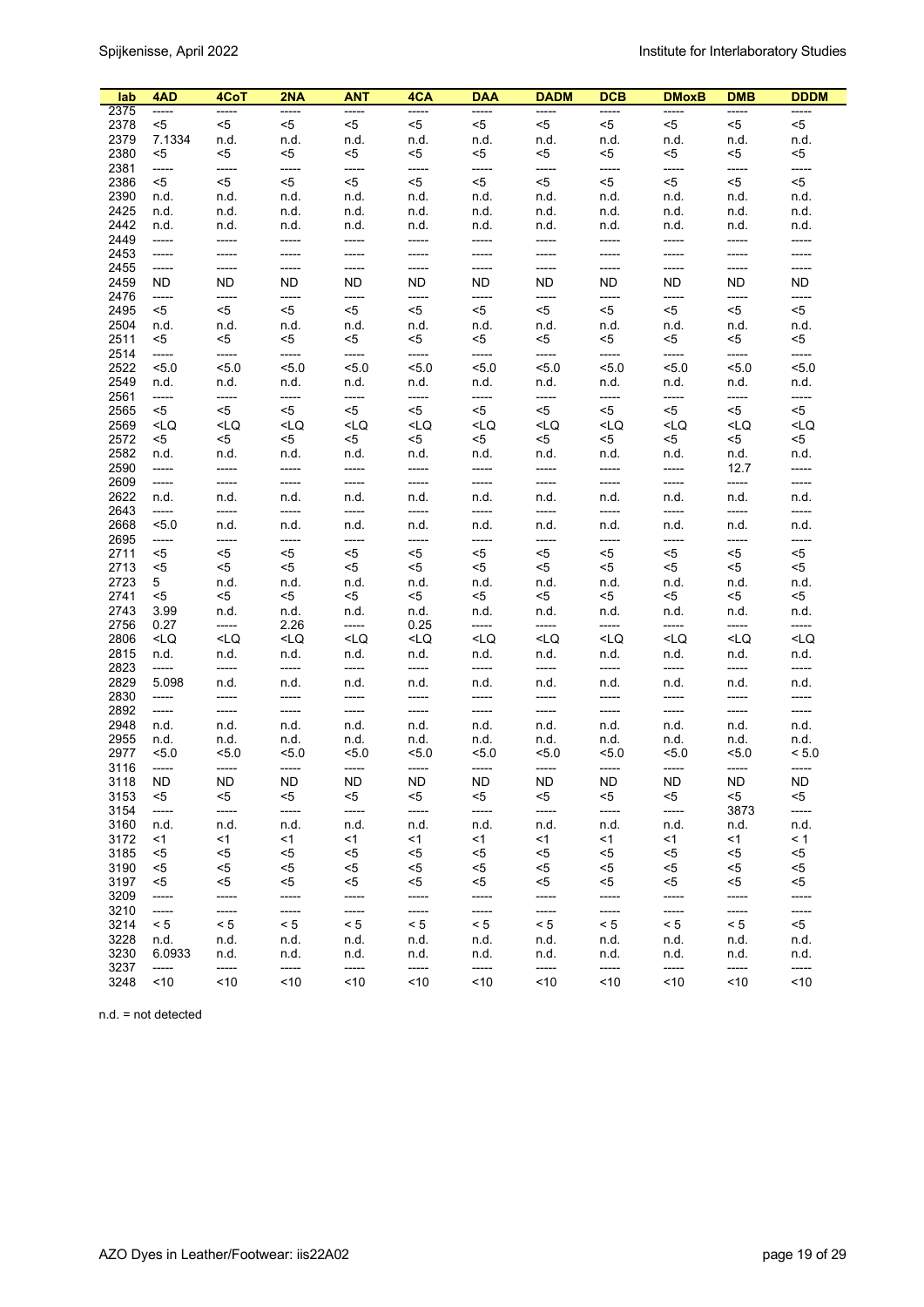#### sample #22510 -continued; abbreviations components explained at start of appendix 2

| lab          | рC                                                                                                                                                                                                                                                                                                                                                                                                                                                                         | <b>DDM</b>                                                                                                                                                                                                                                                                                                                                                                                                                              | <b>DDE</b>                                                                                                                                                                                                                                                                                                                                                                                          | <b>DDS</b>                                                                                                                                                                                                                                                                                                                                                      | 24DAT                                                                                                                                                                                                                                                                                                                       | <b>TMA</b>                                                                                                                                                                                                                                                                               | οA                                                                                                                                                                                                                                                    | bampio #22010 "committed, abbitunduono componente explained di otali el apponaix 2<br>25X                                                                                                                          | <b>26X</b>                                                                                                                                                          | ΤХ                 | oAAT                                                                                   | оT                                                 | <b>SUM</b>       |
|--------------|----------------------------------------------------------------------------------------------------------------------------------------------------------------------------------------------------------------------------------------------------------------------------------------------------------------------------------------------------------------------------------------------------------------------------------------------------------------------------|-----------------------------------------------------------------------------------------------------------------------------------------------------------------------------------------------------------------------------------------------------------------------------------------------------------------------------------------------------------------------------------------------------------------------------------------|-----------------------------------------------------------------------------------------------------------------------------------------------------------------------------------------------------------------------------------------------------------------------------------------------------------------------------------------------------------------------------------------------------|-----------------------------------------------------------------------------------------------------------------------------------------------------------------------------------------------------------------------------------------------------------------------------------------------------------------------------------------------------------------|-----------------------------------------------------------------------------------------------------------------------------------------------------------------------------------------------------------------------------------------------------------------------------------------------------------------------------|------------------------------------------------------------------------------------------------------------------------------------------------------------------------------------------------------------------------------------------------------------------------------------------|-------------------------------------------------------------------------------------------------------------------------------------------------------------------------------------------------------------------------------------------------------|--------------------------------------------------------------------------------------------------------------------------------------------------------------------------------------------------------------------|---------------------------------------------------------------------------------------------------------------------------------------------------------------------|--------------------|----------------------------------------------------------------------------------------|----------------------------------------------------|------------------|
| 110          | -----                                                                                                                                                                                                                                                                                                                                                                                                                                                                      | -----                                                                                                                                                                                                                                                                                                                                                                                                                                   | -----                                                                                                                                                                                                                                                                                                                                                                                               | -----                                                                                                                                                                                                                                                                                                                                                           | -----                                                                                                                                                                                                                                                                                                                       | -----                                                                                                                                                                                                                                                                                    | -----                                                                                                                                                                                                                                                 | -----                                                                                                                                                                                                              | 3.33                                                                                                                                                                | -----              | -----                                                                                  | -----                                              | -----            |
| 210          | -----                                                                                                                                                                                                                                                                                                                                                                                                                                                                      | -----                                                                                                                                                                                                                                                                                                                                                                                                                                   | ------                                                                                                                                                                                                                                                                                                                                                                                              |                                                                                                                                                                                                                                                                                                                                                                 | -----                                                                                                                                                                                                                                                                                                                       | -----                                                                                                                                                                                                                                                                                    |                                                                                                                                                                                                                                                       | -----                                                                                                                                                                                                              | -----                                                                                                                                                               | -----              |                                                                                        | -----                                              | -----            |
| 362          | -----                                                                                                                                                                                                                                                                                                                                                                                                                                                                      | -----                                                                                                                                                                                                                                                                                                                                                                                                                                   | -----                                                                                                                                                                                                                                                                                                                                                                                               | -----                                                                                                                                                                                                                                                                                                                                                           | -----                                                                                                                                                                                                                                                                                                                       | -----                                                                                                                                                                                                                                                                                    | -----                                                                                                                                                                                                                                                 | -----                                                                                                                                                                                                              | -----                                                                                                                                                               | -----              | -----                                                                                  |                                                    | -----            |
| 551          | -----                                                                                                                                                                                                                                                                                                                                                                                                                                                                      | -----                                                                                                                                                                                                                                                                                                                                                                                                                                   | -----                                                                                                                                                                                                                                                                                                                                                                                               | -----                                                                                                                                                                                                                                                                                                                                                           | -----                                                                                                                                                                                                                                                                                                                       | -----                                                                                                                                                                                                                                                                                    | -----                                                                                                                                                                                                                                                 | -----                                                                                                                                                                                                              | -----                                                                                                                                                               | -----              | -----                                                                                  | -----                                              | -----            |
| 623          | n.d.                                                                                                                                                                                                                                                                                                                                                                                                                                                                       | n.d.                                                                                                                                                                                                                                                                                                                                                                                                                                    | n.d.                                                                                                                                                                                                                                                                                                                                                                                                | n.d.                                                                                                                                                                                                                                                                                                                                                            | n.d.                                                                                                                                                                                                                                                                                                                        | n.d.                                                                                                                                                                                                                                                                                     | n.d.                                                                                                                                                                                                                                                  | n.d.                                                                                                                                                                                                               | n.d.                                                                                                                                                                | n.d.               | n.d.                                                                                   | n.d.                                               | n.d.             |
| 840          | n.d.                                                                                                                                                                                                                                                                                                                                                                                                                                                                       | n.d.                                                                                                                                                                                                                                                                                                                                                                                                                                    | n.d.                                                                                                                                                                                                                                                                                                                                                                                                | n.d.                                                                                                                                                                                                                                                                                                                                                            | n.d.                                                                                                                                                                                                                                                                                                                        | n.d.                                                                                                                                                                                                                                                                                     | n.d.                                                                                                                                                                                                                                                  | n.d.                                                                                                                                                                                                               | n.d.                                                                                                                                                                | 9.8                | n.d.                                                                                   | n.d.                                               | n.d.             |
| 2108         | n.d.                                                                                                                                                                                                                                                                                                                                                                                                                                                                       | n.d.                                                                                                                                                                                                                                                                                                                                                                                                                                    | n.d.                                                                                                                                                                                                                                                                                                                                                                                                | n.d.                                                                                                                                                                                                                                                                                                                                                            | n.d.                                                                                                                                                                                                                                                                                                                        | n.d.                                                                                                                                                                                                                                                                                     | n.d.                                                                                                                                                                                                                                                  | -----                                                                                                                                                                                                              | n.d.                                                                                                                                                                | 10                 | n.d.                                                                                   | n.d.                                               | n.d.             |
| 2115         | -----                                                                                                                                                                                                                                                                                                                                                                                                                                                                      | -----                                                                                                                                                                                                                                                                                                                                                                                                                                   | -----                                                                                                                                                                                                                                                                                                                                                                                               | -----                                                                                                                                                                                                                                                                                                                                                           | -----                                                                                                                                                                                                                                                                                                                       | -----                                                                                                                                                                                                                                                                                    | -----                                                                                                                                                                                                                                                 | -----                                                                                                                                                                                                              | -----                                                                                                                                                               | 9.54               | -----                                                                                  | -----                                              | -----            |
| 2129         | <5                                                                                                                                                                                                                                                                                                                                                                                                                                                                         | <5                                                                                                                                                                                                                                                                                                                                                                                                                                      | <5                                                                                                                                                                                                                                                                                                                                                                                                  | <5                                                                                                                                                                                                                                                                                                                                                              | $<$ 5                                                                                                                                                                                                                                                                                                                       | <5                                                                                                                                                                                                                                                                                       | $<$ 5                                                                                                                                                                                                                                                 | 5.07                                                                                                                                                                                                               | <5                                                                                                                                                                  | 16.6               | <5                                                                                     | <5                                                 | $5$              |
| 2132<br>2159 | <5<br>5.0                                                                                                                                                                                                                                                                                                                                                                                                                                                                  | <5<br>5.0                                                                                                                                                                                                                                                                                                                                                                                                                               | <5<br>5.0                                                                                                                                                                                                                                                                                                                                                                                           | <5<br>5.0                                                                                                                                                                                                                                                                                                                                                       | <5<br>5.0                                                                                                                                                                                                                                                                                                                   | <5<br>5.0                                                                                                                                                                                                                                                                                | <5<br>5.0                                                                                                                                                                                                                                             | <b>NA</b><br>5.0                                                                                                                                                                                                   | <5<br>5.0                                                                                                                                                           | <b>NA</b><br>13.63 | <5<br>5.0                                                                              | <5<br>5.0                                          | <b>NA</b><br>5.0 |
| 2165         | n.d.                                                                                                                                                                                                                                                                                                                                                                                                                                                                       | n.d.                                                                                                                                                                                                                                                                                                                                                                                                                                    | n.d.                                                                                                                                                                                                                                                                                                                                                                                                | n.d.                                                                                                                                                                                                                                                                                                                                                            | n.d.                                                                                                                                                                                                                                                                                                                        | n.d.                                                                                                                                                                                                                                                                                     | n.d.                                                                                                                                                                                                                                                  | -----                                                                                                                                                                                                              | -----                                                                                                                                                               | -----              | n.d.                                                                                   | n.d.                                               | -----            |
| 2184         | n.d.                                                                                                                                                                                                                                                                                                                                                                                                                                                                       | n.d.                                                                                                                                                                                                                                                                                                                                                                                                                                    | n.d.                                                                                                                                                                                                                                                                                                                                                                                                | n.d.                                                                                                                                                                                                                                                                                                                                                            | n.d.                                                                                                                                                                                                                                                                                                                        | n.d.                                                                                                                                                                                                                                                                                     | n.d.                                                                                                                                                                                                                                                  | -----                                                                                                                                                                                                              | -----                                                                                                                                                               | -----              | n.d.                                                                                   | n.d.                                               | -----            |
| 2238         | <5                                                                                                                                                                                                                                                                                                                                                                                                                                                                         | <5                                                                                                                                                                                                                                                                                                                                                                                                                                      | $<$ 5                                                                                                                                                                                                                                                                                                                                                                                               | <5                                                                                                                                                                                                                                                                                                                                                              | <5                                                                                                                                                                                                                                                                                                                          | <5                                                                                                                                                                                                                                                                                       | <5                                                                                                                                                                                                                                                    | <5                                                                                                                                                                                                                 | <5                                                                                                                                                                  | 11.7               | <5                                                                                     | <5                                                 | $5$              |
| 2255         | n.d.                                                                                                                                                                                                                                                                                                                                                                                                                                                                       | n.d.                                                                                                                                                                                                                                                                                                                                                                                                                                    | n.d.                                                                                                                                                                                                                                                                                                                                                                                                | n.d.                                                                                                                                                                                                                                                                                                                                                            | n.d.                                                                                                                                                                                                                                                                                                                        | n.d.                                                                                                                                                                                                                                                                                     | n.d.                                                                                                                                                                                                                                                  | n.d.                                                                                                                                                                                                               | n.d.                                                                                                                                                                | 7.8                | n.d.                                                                                   | n.d.                                               | n.d.             |
| 2256         | -----                                                                                                                                                                                                                                                                                                                                                                                                                                                                      | -----                                                                                                                                                                                                                                                                                                                                                                                                                                   | -----                                                                                                                                                                                                                                                                                                                                                                                               | -----                                                                                                                                                                                                                                                                                                                                                           | -----                                                                                                                                                                                                                                                                                                                       | -----                                                                                                                                                                                                                                                                                    | -----                                                                                                                                                                                                                                                 | -----                                                                                                                                                                                                              | -----                                                                                                                                                               | -----              | -----                                                                                  | -----                                              | -----            |
| 2265         | <5                                                                                                                                                                                                                                                                                                                                                                                                                                                                         | <5                                                                                                                                                                                                                                                                                                                                                                                                                                      | <5                                                                                                                                                                                                                                                                                                                                                                                                  | $5$                                                                                                                                                                                                                                                                                                                                                             | $5$                                                                                                                                                                                                                                                                                                                         | <5                                                                                                                                                                                                                                                                                       | <5                                                                                                                                                                                                                                                    | $<$ 5                                                                                                                                                                                                              | <5                                                                                                                                                                  | < 5                | <5                                                                                     | <5                                                 | $5$              |
| 2287         | <5                                                                                                                                                                                                                                                                                                                                                                                                                                                                         | <5                                                                                                                                                                                                                                                                                                                                                                                                                                      | <5                                                                                                                                                                                                                                                                                                                                                                                                  | <5                                                                                                                                                                                                                                                                                                                                                              | <5                                                                                                                                                                                                                                                                                                                          | <5                                                                                                                                                                                                                                                                                       | <5                                                                                                                                                                                                                                                    | -----                                                                                                                                                                                                              | <5                                                                                                                                                                  | -----              | <5                                                                                     | <5                                                 | ~10              |
| 2290         | <5                                                                                                                                                                                                                                                                                                                                                                                                                                                                         | <5                                                                                                                                                                                                                                                                                                                                                                                                                                      | <5                                                                                                                                                                                                                                                                                                                                                                                                  | <5                                                                                                                                                                                                                                                                                                                                                              | <5                                                                                                                                                                                                                                                                                                                          | <5                                                                                                                                                                                                                                                                                       | <5                                                                                                                                                                                                                                                    | <5                                                                                                                                                                                                                 | <5                                                                                                                                                                  | 11.2               | <5                                                                                     | <5                                                 | $5$              |
| 2295<br>2301 | -----                                                                                                                                                                                                                                                                                                                                                                                                                                                                      | -----<br>-----                                                                                                                                                                                                                                                                                                                                                                                                                          | -----<br>-----                                                                                                                                                                                                                                                                                                                                                                                      | -----<br>-----                                                                                                                                                                                                                                                                                                                                                  | -----<br>-----                                                                                                                                                                                                                                                                                                              | -----<br>-----                                                                                                                                                                                                                                                                           | -----<br>-----                                                                                                                                                                                                                                        | -----<br>-----                                                                                                                                                                                                     | -----<br>-----                                                                                                                                                      | -----<br>-----     | -----<br>-----                                                                         | -----                                              | -----<br>-----   |
| 2310         | -----<br>n.d.                                                                                                                                                                                                                                                                                                                                                                                                                                                              | n.d.                                                                                                                                                                                                                                                                                                                                                                                                                                    | n.d.                                                                                                                                                                                                                                                                                                                                                                                                | n.d.                                                                                                                                                                                                                                                                                                                                                            | n.d.                                                                                                                                                                                                                                                                                                                        | n.d.                                                                                                                                                                                                                                                                                     | n.d.                                                                                                                                                                                                                                                  | n.d.                                                                                                                                                                                                               | n.d.                                                                                                                                                                | n.d.               | n.d.                                                                                   | -----<br>n.d.                                      | n.d.             |
| 2311         | n.d.                                                                                                                                                                                                                                                                                                                                                                                                                                                                       | n.d.                                                                                                                                                                                                                                                                                                                                                                                                                                    | n.d.                                                                                                                                                                                                                                                                                                                                                                                                | n.d.                                                                                                                                                                                                                                                                                                                                                            | n.d.                                                                                                                                                                                                                                                                                                                        | n.d.                                                                                                                                                                                                                                                                                     | n.d.                                                                                                                                                                                                                                                  | n.d.                                                                                                                                                                                                               | n.d.                                                                                                                                                                | 7.9                | n.d.                                                                                   | n.d.                                               | n.d.             |
| 2330         | n.d.                                                                                                                                                                                                                                                                                                                                                                                                                                                                       | n.d.                                                                                                                                                                                                                                                                                                                                                                                                                                    | n.d.                                                                                                                                                                                                                                                                                                                                                                                                | n.d.                                                                                                                                                                                                                                                                                                                                                            | n.d.                                                                                                                                                                                                                                                                                                                        | n.d.                                                                                                                                                                                                                                                                                     | n.d.                                                                                                                                                                                                                                                  | n.a.                                                                                                                                                                                                               | 5.608                                                                                                                                                               | 16.588             | n.d.                                                                                   | n.d.                                               | n.d.             |
| 2347         | <5                                                                                                                                                                                                                                                                                                                                                                                                                                                                         | <5                                                                                                                                                                                                                                                                                                                                                                                                                                      | <5                                                                                                                                                                                                                                                                                                                                                                                                  | <5                                                                                                                                                                                                                                                                                                                                                              | <5                                                                                                                                                                                                                                                                                                                          | <5                                                                                                                                                                                                                                                                                       | <5                                                                                                                                                                                                                                                    | -----                                                                                                                                                                                                              | <5                                                                                                                                                                  | -----              | <5                                                                                     | <5                                                 | <5               |
| 2350         | $<$ 5                                                                                                                                                                                                                                                                                                                                                                                                                                                                      | <5                                                                                                                                                                                                                                                                                                                                                                                                                                      | <5                                                                                                                                                                                                                                                                                                                                                                                                  | <5                                                                                                                                                                                                                                                                                                                                                              | <5                                                                                                                                                                                                                                                                                                                          | <5                                                                                                                                                                                                                                                                                       | <5                                                                                                                                                                                                                                                    | -----                                                                                                                                                                                                              | <5                                                                                                                                                                  | -----              | <5                                                                                     | <5                                                 | <5               |
| 2352         | -----                                                                                                                                                                                                                                                                                                                                                                                                                                                                      | -----                                                                                                                                                                                                                                                                                                                                                                                                                                   | -----                                                                                                                                                                                                                                                                                                                                                                                               | -----                                                                                                                                                                                                                                                                                                                                                           | -----                                                                                                                                                                                                                                                                                                                       | -----                                                                                                                                                                                                                                                                                    | -----                                                                                                                                                                                                                                                 | -----                                                                                                                                                                                                              | -----                                                                                                                                                               | -----              | -----                                                                                  | -----                                              | -----            |
| 2357         | -----                                                                                                                                                                                                                                                                                                                                                                                                                                                                      | -----                                                                                                                                                                                                                                                                                                                                                                                                                                   | -----                                                                                                                                                                                                                                                                                                                                                                                               | -----                                                                                                                                                                                                                                                                                                                                                           | -----                                                                                                                                                                                                                                                                                                                       | -----                                                                                                                                                                                                                                                                                    | -----                                                                                                                                                                                                                                                 | -----                                                                                                                                                                                                              | -----                                                                                                                                                               | -----              | -----                                                                                  | -----                                              | -----            |
| 2358         | n.d.                                                                                                                                                                                                                                                                                                                                                                                                                                                                       | n.d.                                                                                                                                                                                                                                                                                                                                                                                                                                    | n.d.                                                                                                                                                                                                                                                                                                                                                                                                | n.d.                                                                                                                                                                                                                                                                                                                                                            | n.d.                                                                                                                                                                                                                                                                                                                        | n.d.                                                                                                                                                                                                                                                                                     | n.d.                                                                                                                                                                                                                                                  | n.d.                                                                                                                                                                                                               | n.d.                                                                                                                                                                | n.d.               | n.d.                                                                                   | n.d.                                               | n.d.             |
| 2364         | -----                                                                                                                                                                                                                                                                                                                                                                                                                                                                      | -----                                                                                                                                                                                                                                                                                                                                                                                                                                   | -----                                                                                                                                                                                                                                                                                                                                                                                               | -----                                                                                                                                                                                                                                                                                                                                                           | -----                                                                                                                                                                                                                                                                                                                       | -----                                                                                                                                                                                                                                                                                    | -----                                                                                                                                                                                                                                                 | -----                                                                                                                                                                                                              | -----                                                                                                                                                               | -----              | -----                                                                                  | -----                                              | -----            |
| 2365         | <5                                                                                                                                                                                                                                                                                                                                                                                                                                                                         | <5                                                                                                                                                                                                                                                                                                                                                                                                                                      | <5                                                                                                                                                                                                                                                                                                                                                                                                  | <5                                                                                                                                                                                                                                                                                                                                                              | $<$ 5                                                                                                                                                                                                                                                                                                                       | <5                                                                                                                                                                                                                                                                                       | <5                                                                                                                                                                                                                                                    | <5                                                                                                                                                                                                                 | <5                                                                                                                                                                  | 6.9                | <5                                                                                     | <5                                                 | $<$ 5            |
| 2366<br>2367 | -----<br>n.d.                                                                                                                                                                                                                                                                                                                                                                                                                                                              | -----<br>n.d.                                                                                                                                                                                                                                                                                                                                                                                                                           | -----<br>n.d.                                                                                                                                                                                                                                                                                                                                                                                       | -----<br>n.d.                                                                                                                                                                                                                                                                                                                                                   | -----<br>n.d.                                                                                                                                                                                                                                                                                                               | -----<br>n.d.                                                                                                                                                                                                                                                                            | -----<br>n.d.                                                                                                                                                                                                                                         | -----<br>-----                                                                                                                                                                                                     | -----<br>n.d.                                                                                                                                                       | -----<br>-----     | -----<br>n.d.                                                                          | -----<br>n.d.                                      | -----<br>-----   |
| 2370         | <3                                                                                                                                                                                                                                                                                                                                                                                                                                                                         | $3$                                                                                                                                                                                                                                                                                                                                                                                                                                     | $<$ 3                                                                                                                                                                                                                                                                                                                                                                                               | $3$                                                                                                                                                                                                                                                                                                                                                             | $3$                                                                                                                                                                                                                                                                                                                         | $3$                                                                                                                                                                                                                                                                                      | <3                                                                                                                                                                                                                                                    | $3$                                                                                                                                                                                                                | $3$                                                                                                                                                                 | 7.68               | $3$                                                                                    | <3                                                 | $3$              |
| 2372         | $5$                                                                                                                                                                                                                                                                                                                                                                                                                                                                        | <5                                                                                                                                                                                                                                                                                                                                                                                                                                      | <5                                                                                                                                                                                                                                                                                                                                                                                                  | $5$                                                                                                                                                                                                                                                                                                                                                             | <5                                                                                                                                                                                                                                                                                                                          | <5                                                                                                                                                                                                                                                                                       | <5                                                                                                                                                                                                                                                    | $5$                                                                                                                                                                                                                | <5                                                                                                                                                                  | <5                 | $5$                                                                                    | <5                                                 | 154.86           |
| 2373         | n.d.                                                                                                                                                                                                                                                                                                                                                                                                                                                                       | n.d.                                                                                                                                                                                                                                                                                                                                                                                                                                    | n.d.                                                                                                                                                                                                                                                                                                                                                                                                | n.d.                                                                                                                                                                                                                                                                                                                                                            | n.d.                                                                                                                                                                                                                                                                                                                        | n.d.                                                                                                                                                                                                                                                                                     | n.d.                                                                                                                                                                                                                                                  | n.a.                                                                                                                                                                                                               | n.d.                                                                                                                                                                | 8.88               | n.d.                                                                                   | n.d.                                               | n.d.             |
| 2375         | -----                                                                                                                                                                                                                                                                                                                                                                                                                                                                      | -----                                                                                                                                                                                                                                                                                                                                                                                                                                   | -----                                                                                                                                                                                                                                                                                                                                                                                               | -----                                                                                                                                                                                                                                                                                                                                                           | -----                                                                                                                                                                                                                                                                                                                       | -----                                                                                                                                                                                                                                                                                    | -----                                                                                                                                                                                                                                                 | -----                                                                                                                                                                                                              | -----                                                                                                                                                               | -----              | -----                                                                                  | -----                                              | -----            |
| 2378         | <5                                                                                                                                                                                                                                                                                                                                                                                                                                                                         | <5                                                                                                                                                                                                                                                                                                                                                                                                                                      | <5                                                                                                                                                                                                                                                                                                                                                                                                  | <5                                                                                                                                                                                                                                                                                                                                                              | $<$ 5                                                                                                                                                                                                                                                                                                                       | <5                                                                                                                                                                                                                                                                                       | <5                                                                                                                                                                                                                                                    | -----                                                                                                                                                                                                              | <5                                                                                                                                                                  | -----              | <5                                                                                     | <5                                                 | -----            |
| 2379         | n.d.                                                                                                                                                                                                                                                                                                                                                                                                                                                                       | n.d.                                                                                                                                                                                                                                                                                                                                                                                                                                    | n.d.                                                                                                                                                                                                                                                                                                                                                                                                | n.d.                                                                                                                                                                                                                                                                                                                                                            | n.d.                                                                                                                                                                                                                                                                                                                        | n.d.                                                                                                                                                                                                                                                                                     | n.d.                                                                                                                                                                                                                                                  | -----                                                                                                                                                                                                              | n.d.                                                                                                                                                                | -----              | n.d.                                                                                   | n.d.                                               | n.d.             |
| 2380         | <5                                                                                                                                                                                                                                                                                                                                                                                                                                                                         | <5                                                                                                                                                                                                                                                                                                                                                                                                                                      | <5                                                                                                                                                                                                                                                                                                                                                                                                  | <5                                                                                                                                                                                                                                                                                                                                                              | <5                                                                                                                                                                                                                                                                                                                          | <5                                                                                                                                                                                                                                                                                       | <5                                                                                                                                                                                                                                                    | <5                                                                                                                                                                                                                 | <5                                                                                                                                                                  | 9.50               | <5                                                                                     | <5                                                 | $5$              |
| 2381         | -----                                                                                                                                                                                                                                                                                                                                                                                                                                                                      | -----                                                                                                                                                                                                                                                                                                                                                                                                                                   | -----                                                                                                                                                                                                                                                                                                                                                                                               | -----                                                                                                                                                                                                                                                                                                                                                           | -----                                                                                                                                                                                                                                                                                                                       | -----                                                                                                                                                                                                                                                                                    | -----                                                                                                                                                                                                                                                 | -----                                                                                                                                                                                                              | -----                                                                                                                                                               | -----              | -----                                                                                  | -----                                              | -----            |
| 2386<br>2390 | <5<br>n.d.                                                                                                                                                                                                                                                                                                                                                                                                                                                                 | <5<br>n.d.                                                                                                                                                                                                                                                                                                                                                                                                                              | <5<br>n.d.                                                                                                                                                                                                                                                                                                                                                                                          | <5<br>n.d.                                                                                                                                                                                                                                                                                                                                                      | $5$<br>n.d.                                                                                                                                                                                                                                                                                                                 | <5<br>n.d.                                                                                                                                                                                                                                                                               | <5<br>n.d.                                                                                                                                                                                                                                            | <5<br>n.d.                                                                                                                                                                                                         | <5<br>n.d.                                                                                                                                                          | 5.3<br>n.d.        | <5<br>n.d.                                                                             | <5<br>n.d.                                         | <5<br>n.d.       |
| 2425         | n.d.                                                                                                                                                                                                                                                                                                                                                                                                                                                                       | n.d.                                                                                                                                                                                                                                                                                                                                                                                                                                    | n.d.                                                                                                                                                                                                                                                                                                                                                                                                | n.d.                                                                                                                                                                                                                                                                                                                                                            | n.d.                                                                                                                                                                                                                                                                                                                        | n.d.                                                                                                                                                                                                                                                                                     | n.d.                                                                                                                                                                                                                                                  | n.d.                                                                                                                                                                                                               | n.d.                                                                                                                                                                | n.d.               | n.d.                                                                                   | n.d.                                               | n.d.             |
| 2442         | n.d.                                                                                                                                                                                                                                                                                                                                                                                                                                                                       | n.d.                                                                                                                                                                                                                                                                                                                                                                                                                                    | n.d.                                                                                                                                                                                                                                                                                                                                                                                                | n.d.                                                                                                                                                                                                                                                                                                                                                            | n.d.                                                                                                                                                                                                                                                                                                                        | n.d.                                                                                                                                                                                                                                                                                     | n.d.                                                                                                                                                                                                                                                  | n.d.                                                                                                                                                                                                               | n.d.                                                                                                                                                                | n.d.               | n.d.                                                                                   | n.d.                                               | n.d.             |
| 2449         | -----                                                                                                                                                                                                                                                                                                                                                                                                                                                                      | -----                                                                                                                                                                                                                                                                                                                                                                                                                                   | -----                                                                                                                                                                                                                                                                                                                                                                                               | -----                                                                                                                                                                                                                                                                                                                                                           | -----                                                                                                                                                                                                                                                                                                                       | -----                                                                                                                                                                                                                                                                                    | -----                                                                                                                                                                                                                                                 | -----                                                                                                                                                                                                              | -----                                                                                                                                                               | -----              | -----                                                                                  | -----                                              | -----            |
| 2453         | -----                                                                                                                                                                                                                                                                                                                                                                                                                                                                      | -----                                                                                                                                                                                                                                                                                                                                                                                                                                   | -----                                                                                                                                                                                                                                                                                                                                                                                               | -----                                                                                                                                                                                                                                                                                                                                                           | -----                                                                                                                                                                                                                                                                                                                       | -----                                                                                                                                                                                                                                                                                    | -----                                                                                                                                                                                                                                                 |                                                                                                                                                                                                                    | -----                                                                                                                                                               | -----              | -----                                                                                  | -----                                              | -----            |
| 2455         | -----                                                                                                                                                                                                                                                                                                                                                                                                                                                                      | -----                                                                                                                                                                                                                                                                                                                                                                                                                                   | -----                                                                                                                                                                                                                                                                                                                                                                                               | -----                                                                                                                                                                                                                                                                                                                                                           | -----                                                                                                                                                                                                                                                                                                                       | -----                                                                                                                                                                                                                                                                                    | -----                                                                                                                                                                                                                                                 | -----                                                                                                                                                                                                              | $-----$                                                                                                                                                             | -----              | -----                                                                                  | -----                                              | -----            |
| 2459         | ND                                                                                                                                                                                                                                                                                                                                                                                                                                                                         | <b>ND</b>                                                                                                                                                                                                                                                                                                                                                                                                                               | ND.                                                                                                                                                                                                                                                                                                                                                                                                 | ND.                                                                                                                                                                                                                                                                                                                                                             | ND.                                                                                                                                                                                                                                                                                                                         | ND.                                                                                                                                                                                                                                                                                      | ND.                                                                                                                                                                                                                                                   | ND.                                                                                                                                                                                                                | <b>ND</b>                                                                                                                                                           | <b>ND</b>          | ND.                                                                                    | ND.                                                | <b>ND</b>        |
| 2476         | -----                                                                                                                                                                                                                                                                                                                                                                                                                                                                      | -----                                                                                                                                                                                                                                                                                                                                                                                                                                   | -----                                                                                                                                                                                                                                                                                                                                                                                               | -----                                                                                                                                                                                                                                                                                                                                                           | -----                                                                                                                                                                                                                                                                                                                       | -----                                                                                                                                                                                                                                                                                    | -----                                                                                                                                                                                                                                                 | -----                                                                                                                                                                                                              | -----                                                                                                                                                               | 7.22               | -----                                                                                  | -----                                              | -----            |
| 2495<br>2504 | <5                                                                                                                                                                                                                                                                                                                                                                                                                                                                         | <5                                                                                                                                                                                                                                                                                                                                                                                                                                      | $<$ 5                                                                                                                                                                                                                                                                                                                                                                                               | <5                                                                                                                                                                                                                                                                                                                                                              | <5                                                                                                                                                                                                                                                                                                                          | $<$ 5                                                                                                                                                                                                                                                                                    | <5                                                                                                                                                                                                                                                    | -----                                                                                                                                                                                                              | <5                                                                                                                                                                  | -----              | -----                                                                                  | $<$ 5                                              | -----            |
| 2511         | n.d.<br><5                                                                                                                                                                                                                                                                                                                                                                                                                                                                 | n.d.<br><5                                                                                                                                                                                                                                                                                                                                                                                                                              | n.d.<br><5                                                                                                                                                                                                                                                                                                                                                                                          | n.d.<br><5                                                                                                                                                                                                                                                                                                                                                      | n.d.<br><5                                                                                                                                                                                                                                                                                                                  | n.d.<br><5                                                                                                                                                                                                                                                                               | n.d.<br><5                                                                                                                                                                                                                                            | n.a.<br><5                                                                                                                                                                                                         | n.d.<br><5                                                                                                                                                          | n.d.<br><5         | n.d.<br><5                                                                             | n.d.<br><5                                         | n.d.<br>$<$ 5    |
| 2514         | -----                                                                                                                                                                                                                                                                                                                                                                                                                                                                      | -----                                                                                                                                                                                                                                                                                                                                                                                                                                   | -----                                                                                                                                                                                                                                                                                                                                                                                               | -----                                                                                                                                                                                                                                                                                                                                                           | -----                                                                                                                                                                                                                                                                                                                       | -----                                                                                                                                                                                                                                                                                    | -----                                                                                                                                                                                                                                                 | -----                                                                                                                                                                                                              | -----                                                                                                                                                               | -----              | -----                                                                                  | -----                                              | -----            |
| 2522         | 5.0                                                                                                                                                                                                                                                                                                                                                                                                                                                                        | 5.0                                                                                                                                                                                                                                                                                                                                                                                                                                     | 5.0                                                                                                                                                                                                                                                                                                                                                                                                 | 5.0                                                                                                                                                                                                                                                                                                                                                             | 5.0                                                                                                                                                                                                                                                                                                                         | 5.0                                                                                                                                                                                                                                                                                      | 5.0                                                                                                                                                                                                                                                   | N/A                                                                                                                                                                                                                | 5.0                                                                                                                                                                 | N/A                | 5.0                                                                                    | 5.0                                                | < 5.0            |
| 2549         | n.d.                                                                                                                                                                                                                                                                                                                                                                                                                                                                       | n.d.                                                                                                                                                                                                                                                                                                                                                                                                                                    | n.d.                                                                                                                                                                                                                                                                                                                                                                                                | n.d.                                                                                                                                                                                                                                                                                                                                                            | n.d.                                                                                                                                                                                                                                                                                                                        | n.d.                                                                                                                                                                                                                                                                                     | n.d.                                                                                                                                                                                                                                                  | n.d.                                                                                                                                                                                                               | n.d.                                                                                                                                                                | 8.01               | n.d.                                                                                   | n.d.                                               | n.d.             |
| 2561         | -----                                                                                                                                                                                                                                                                                                                                                                                                                                                                      | -----                                                                                                                                                                                                                                                                                                                                                                                                                                   | -----                                                                                                                                                                                                                                                                                                                                                                                               | -----                                                                                                                                                                                                                                                                                                                                                           | -----                                                                                                                                                                                                                                                                                                                       | -----                                                                                                                                                                                                                                                                                    | -----                                                                                                                                                                                                                                                 | -----                                                                                                                                                                                                              | -----                                                                                                                                                               | -----              | -----                                                                                  | -----                                              | -----            |
| 2565         | <5                                                                                                                                                                                                                                                                                                                                                                                                                                                                         | <5                                                                                                                                                                                                                                                                                                                                                                                                                                      | <5                                                                                                                                                                                                                                                                                                                                                                                                  | <5                                                                                                                                                                                                                                                                                                                                                              | <5                                                                                                                                                                                                                                                                                                                          | <5                                                                                                                                                                                                                                                                                       | <5                                                                                                                                                                                                                                                    | <5                                                                                                                                                                                                                 | 5.259                                                                                                                                                               | 10.321             | <5                                                                                     | <5                                                 | <5               |
| 2569         | <lq< td=""><td><lq< td=""><td><lq< td=""><td><lq< td=""><td><lq< td=""><td><lq< td=""><td><lq< td=""><td>-----</td><td><lq< td=""><td>-----</td><td><lq< td=""><td><lq< td=""><td>-----</td></lq<></td></lq<></td></lq<></td></lq<></td></lq<></td></lq<></td></lq<></td></lq<></td></lq<></td></lq<>                                                                                                                                                                      | <lq< td=""><td><lq< td=""><td><lq< td=""><td><lq< td=""><td><lq< td=""><td><lq< td=""><td>-----</td><td><lq< td=""><td>-----</td><td><lq< td=""><td><lq< td=""><td>-----</td></lq<></td></lq<></td></lq<></td></lq<></td></lq<></td></lq<></td></lq<></td></lq<></td></lq<>                                                                                                                                                             | <lq< td=""><td><lq< td=""><td><lq< td=""><td><lq< td=""><td><lq< td=""><td>-----</td><td><lq< td=""><td>-----</td><td><lq< td=""><td><lq< td=""><td>-----</td></lq<></td></lq<></td></lq<></td></lq<></td></lq<></td></lq<></td></lq<></td></lq<>                                                                                                                                                   | <lq< td=""><td><lq< td=""><td><lq< td=""><td><lq< td=""><td>-----</td><td><lq< td=""><td>-----</td><td><lq< td=""><td><lq< td=""><td>-----</td></lq<></td></lq<></td></lq<></td></lq<></td></lq<></td></lq<></td></lq<>                                                                                                                                         | <lq< td=""><td><lq< td=""><td><lq< td=""><td>-----</td><td><lq< td=""><td>-----</td><td><lq< td=""><td><lq< td=""><td>-----</td></lq<></td></lq<></td></lq<></td></lq<></td></lq<></td></lq<>                                                                                                                               | <lq< td=""><td><lq< td=""><td>-----</td><td><lq< td=""><td>-----</td><td><lq< td=""><td><lq< td=""><td>-----</td></lq<></td></lq<></td></lq<></td></lq<></td></lq<>                                                                                                                      | <lq< td=""><td>-----</td><td><lq< td=""><td>-----</td><td><lq< td=""><td><lq< td=""><td>-----</td></lq<></td></lq<></td></lq<></td></lq<>                                                                                                             | -----                                                                                                                                                                                                              | <lq< td=""><td>-----</td><td><lq< td=""><td><lq< td=""><td>-----</td></lq<></td></lq<></td></lq<>                                                                   | -----              | <lq< td=""><td><lq< td=""><td>-----</td></lq<></td></lq<>                              | <lq< td=""><td>-----</td></lq<>                    | -----            |
| 2572         | <5                                                                                                                                                                                                                                                                                                                                                                                                                                                                         | <5                                                                                                                                                                                                                                                                                                                                                                                                                                      | <5                                                                                                                                                                                                                                                                                                                                                                                                  | <5                                                                                                                                                                                                                                                                                                                                                              | <5                                                                                                                                                                                                                                                                                                                          | <5                                                                                                                                                                                                                                                                                       | <5                                                                                                                                                                                                                                                    | <5                                                                                                                                                                                                                 | <5                                                                                                                                                                  | 11.1               | <5                                                                                     | <5                                                 | $5$              |
| 2582         | n.d.                                                                                                                                                                                                                                                                                                                                                                                                                                                                       | n.d.                                                                                                                                                                                                                                                                                                                                                                                                                                    | n.d.                                                                                                                                                                                                                                                                                                                                                                                                | n.d.                                                                                                                                                                                                                                                                                                                                                            | n.d.                                                                                                                                                                                                                                                                                                                        | n.d.                                                                                                                                                                                                                                                                                     | n.d.                                                                                                                                                                                                                                                  | -----                                                                                                                                                                                                              | n.d.                                                                                                                                                                | -----              | n.d.                                                                                   | n.d.                                               | n.d.             |
| 2590<br>2609 | -----<br>-----                                                                                                                                                                                                                                                                                                                                                                                                                                                             | -----<br>-----                                                                                                                                                                                                                                                                                                                                                                                                                          | -----<br>-----                                                                                                                                                                                                                                                                                                                                                                                      | -----<br>-----                                                                                                                                                                                                                                                                                                                                                  | -----<br>-----                                                                                                                                                                                                                                                                                                              | -----<br>-----                                                                                                                                                                                                                                                                           | -----<br>-----                                                                                                                                                                                                                                        | -----<br>-----                                                                                                                                                                                                     | -----<br>-----                                                                                                                                                      | -----<br>-----     | -----<br>-----                                                                         | -----<br>-----                                     | -----<br>-----   |
| 2622         | n.d.                                                                                                                                                                                                                                                                                                                                                                                                                                                                       | n.d.                                                                                                                                                                                                                                                                                                                                                                                                                                    | n.d.                                                                                                                                                                                                                                                                                                                                                                                                | n.d.                                                                                                                                                                                                                                                                                                                                                            | n.d.                                                                                                                                                                                                                                                                                                                        | n.d.                                                                                                                                                                                                                                                                                     | n.d.                                                                                                                                                                                                                                                  | n.d.                                                                                                                                                                                                               | n.d.                                                                                                                                                                | 13.24              | n.d.                                                                                   | n.d.                                               | n.d.             |
| 2643         | -----                                                                                                                                                                                                                                                                                                                                                                                                                                                                      | -----                                                                                                                                                                                                                                                                                                                                                                                                                                   | -----                                                                                                                                                                                                                                                                                                                                                                                               | -----                                                                                                                                                                                                                                                                                                                                                           | -----                                                                                                                                                                                                                                                                                                                       | -----                                                                                                                                                                                                                                                                                    | -----                                                                                                                                                                                                                                                 | -----                                                                                                                                                                                                              | -----                                                                                                                                                               | -----              | -----                                                                                  | -----                                              | -----            |
| 2668         | n.d.                                                                                                                                                                                                                                                                                                                                                                                                                                                                       | n.d.                                                                                                                                                                                                                                                                                                                                                                                                                                    | n.d.                                                                                                                                                                                                                                                                                                                                                                                                | n.d.                                                                                                                                                                                                                                                                                                                                                            | n.d.                                                                                                                                                                                                                                                                                                                        | n.d.                                                                                                                                                                                                                                                                                     | n.d.                                                                                                                                                                                                                                                  | n.d.                                                                                                                                                                                                               | n.d.                                                                                                                                                                | n.d.               | n.d.                                                                                   | n.d.                                               | n.d.             |
| 2695         | -----                                                                                                                                                                                                                                                                                                                                                                                                                                                                      | -----                                                                                                                                                                                                                                                                                                                                                                                                                                   | $-----$                                                                                                                                                                                                                                                                                                                                                                                             | -----                                                                                                                                                                                                                                                                                                                                                           | -----                                                                                                                                                                                                                                                                                                                       | -----                                                                                                                                                                                                                                                                                    | -----                                                                                                                                                                                                                                                 | -----                                                                                                                                                                                                              | -----                                                                                                                                                               | -----              | -----                                                                                  | -----                                              | -----            |
| 2711         | <5                                                                                                                                                                                                                                                                                                                                                                                                                                                                         | <5                                                                                                                                                                                                                                                                                                                                                                                                                                      | <5                                                                                                                                                                                                                                                                                                                                                                                                  | <5                                                                                                                                                                                                                                                                                                                                                              | $<$ 5                                                                                                                                                                                                                                                                                                                       | <5                                                                                                                                                                                                                                                                                       | <5                                                                                                                                                                                                                                                    | -----                                                                                                                                                                                                              | <5                                                                                                                                                                  | -----              | <5                                                                                     | <5                                                 | -----            |
| 2713         | <5                                                                                                                                                                                                                                                                                                                                                                                                                                                                         | <5                                                                                                                                                                                                                                                                                                                                                                                                                                      | <5                                                                                                                                                                                                                                                                                                                                                                                                  | <5                                                                                                                                                                                                                                                                                                                                                              | <5                                                                                                                                                                                                                                                                                                                          | <5                                                                                                                                                                                                                                                                                       | <5                                                                                                                                                                                                                                                    | -----                                                                                                                                                                                                              | <5                                                                                                                                                                  | <5                 | <5                                                                                     | <5                                                 | $5$              |
| 2723         | n.d.                                                                                                                                                                                                                                                                                                                                                                                                                                                                       | n.d.                                                                                                                                                                                                                                                                                                                                                                                                                                    | n.d.                                                                                                                                                                                                                                                                                                                                                                                                | n.d.                                                                                                                                                                                                                                                                                                                                                            | n.d.                                                                                                                                                                                                                                                                                                                        | n.d.                                                                                                                                                                                                                                                                                     | n.d.                                                                                                                                                                                                                                                  | n.d.                                                                                                                                                                                                               | n.d.                                                                                                                                                                | n.d.               | n.d.                                                                                   | n.d.                                               | n.d.             |
| 2741         | <5                                                                                                                                                                                                                                                                                                                                                                                                                                                                         | <5                                                                                                                                                                                                                                                                                                                                                                                                                                      | <5                                                                                                                                                                                                                                                                                                                                                                                                  | <5                                                                                                                                                                                                                                                                                                                                                              | <5                                                                                                                                                                                                                                                                                                                          | <5                                                                                                                                                                                                                                                                                       | <5                                                                                                                                                                                                                                                    | -----                                                                                                                                                                                                              | <5                                                                                                                                                                  | -----              | <5                                                                                     | <5                                                 | -----            |
| 2743         | n.d.                                                                                                                                                                                                                                                                                                                                                                                                                                                                       | n.d.                                                                                                                                                                                                                                                                                                                                                                                                                                    | n.d.                                                                                                                                                                                                                                                                                                                                                                                                | n.d.                                                                                                                                                                                                                                                                                                                                                            | n.d.                                                                                                                                                                                                                                                                                                                        | n.d.                                                                                                                                                                                                                                                                                     | n.d.                                                                                                                                                                                                                                                  | -----                                                                                                                                                                                                              | 1.37                                                                                                                                                                | 14.56              | n.d.                                                                                   | n.d.                                               | n.d.             |
| 2756<br>2806 | 1.43<br><lq< td=""><td>-----<br/><lq< td=""><td>-----<br/><lq< td=""><td>-----<br/><lq< td=""><td>0.77<br/><lq< td=""><td>0.09<br/><lq< td=""><td>4.86<br/><lq< td=""><td>-----<br/><lq< td=""><td><math>-----</math><br/><lq< td=""><td>-----<br/><math>&lt;</math> LQ</td><td>-----<br/><lq< td=""><td>-----<br/><lq< td=""><td>-----<br/>-----</td></lq<></td></lq<></td></lq<></td></lq<></td></lq<></td></lq<></td></lq<></td></lq<></td></lq<></td></lq<></td></lq<> | -----<br><lq< td=""><td>-----<br/><lq< td=""><td>-----<br/><lq< td=""><td>0.77<br/><lq< td=""><td>0.09<br/><lq< td=""><td>4.86<br/><lq< td=""><td>-----<br/><lq< td=""><td><math>-----</math><br/><lq< td=""><td>-----<br/><math>&lt;</math> LQ</td><td>-----<br/><lq< td=""><td>-----<br/><lq< td=""><td>-----<br/>-----</td></lq<></td></lq<></td></lq<></td></lq<></td></lq<></td></lq<></td></lq<></td></lq<></td></lq<></td></lq<> | -----<br><lq< td=""><td>-----<br/><lq< td=""><td>0.77<br/><lq< td=""><td>0.09<br/><lq< td=""><td>4.86<br/><lq< td=""><td>-----<br/><lq< td=""><td><math>-----</math><br/><lq< td=""><td>-----<br/><math>&lt;</math> LQ</td><td>-----<br/><lq< td=""><td>-----<br/><lq< td=""><td>-----<br/>-----</td></lq<></td></lq<></td></lq<></td></lq<></td></lq<></td></lq<></td></lq<></td></lq<></td></lq<> | -----<br><lq< td=""><td>0.77<br/><lq< td=""><td>0.09<br/><lq< td=""><td>4.86<br/><lq< td=""><td>-----<br/><lq< td=""><td><math>-----</math><br/><lq< td=""><td>-----<br/><math>&lt;</math> LQ</td><td>-----<br/><lq< td=""><td>-----<br/><lq< td=""><td>-----<br/>-----</td></lq<></td></lq<></td></lq<></td></lq<></td></lq<></td></lq<></td></lq<></td></lq<> | 0.77<br><lq< td=""><td>0.09<br/><lq< td=""><td>4.86<br/><lq< td=""><td>-----<br/><lq< td=""><td><math>-----</math><br/><lq< td=""><td>-----<br/><math>&lt;</math> LQ</td><td>-----<br/><lq< td=""><td>-----<br/><lq< td=""><td>-----<br/>-----</td></lq<></td></lq<></td></lq<></td></lq<></td></lq<></td></lq<></td></lq<> | 0.09<br><lq< td=""><td>4.86<br/><lq< td=""><td>-----<br/><lq< td=""><td><math>-----</math><br/><lq< td=""><td>-----<br/><math>&lt;</math> LQ</td><td>-----<br/><lq< td=""><td>-----<br/><lq< td=""><td>-----<br/>-----</td></lq<></td></lq<></td></lq<></td></lq<></td></lq<></td></lq<> | 4.86<br><lq< td=""><td>-----<br/><lq< td=""><td><math>-----</math><br/><lq< td=""><td>-----<br/><math>&lt;</math> LQ</td><td>-----<br/><lq< td=""><td>-----<br/><lq< td=""><td>-----<br/>-----</td></lq<></td></lq<></td></lq<></td></lq<></td></lq<> | -----<br><lq< td=""><td><math>-----</math><br/><lq< td=""><td>-----<br/><math>&lt;</math> LQ</td><td>-----<br/><lq< td=""><td>-----<br/><lq< td=""><td>-----<br/>-----</td></lq<></td></lq<></td></lq<></td></lq<> | $-----$<br><lq< td=""><td>-----<br/><math>&lt;</math> LQ</td><td>-----<br/><lq< td=""><td>-----<br/><lq< td=""><td>-----<br/>-----</td></lq<></td></lq<></td></lq<> | -----<br>$<$ LQ    | -----<br><lq< td=""><td>-----<br/><lq< td=""><td>-----<br/>-----</td></lq<></td></lq<> | -----<br><lq< td=""><td>-----<br/>-----</td></lq<> | -----<br>-----   |
| 2815         | n.d.                                                                                                                                                                                                                                                                                                                                                                                                                                                                       | n.d.                                                                                                                                                                                                                                                                                                                                                                                                                                    | n.d.                                                                                                                                                                                                                                                                                                                                                                                                | n.d.                                                                                                                                                                                                                                                                                                                                                            | n.d.                                                                                                                                                                                                                                                                                                                        | n.d.                                                                                                                                                                                                                                                                                     | n.d.                                                                                                                                                                                                                                                  | -----                                                                                                                                                                                                              | n.d.                                                                                                                                                                | -----              | n.d.                                                                                   | n.d.                                               | -----            |
| 2823         | -----                                                                                                                                                                                                                                                                                                                                                                                                                                                                      | -----                                                                                                                                                                                                                                                                                                                                                                                                                                   | -----                                                                                                                                                                                                                                                                                                                                                                                               | -----                                                                                                                                                                                                                                                                                                                                                           | -----                                                                                                                                                                                                                                                                                                                       | -----                                                                                                                                                                                                                                                                                    | -----                                                                                                                                                                                                                                                 | -----                                                                                                                                                                                                              | -----                                                                                                                                                               | -----              | -----                                                                                  | -----                                              | -----            |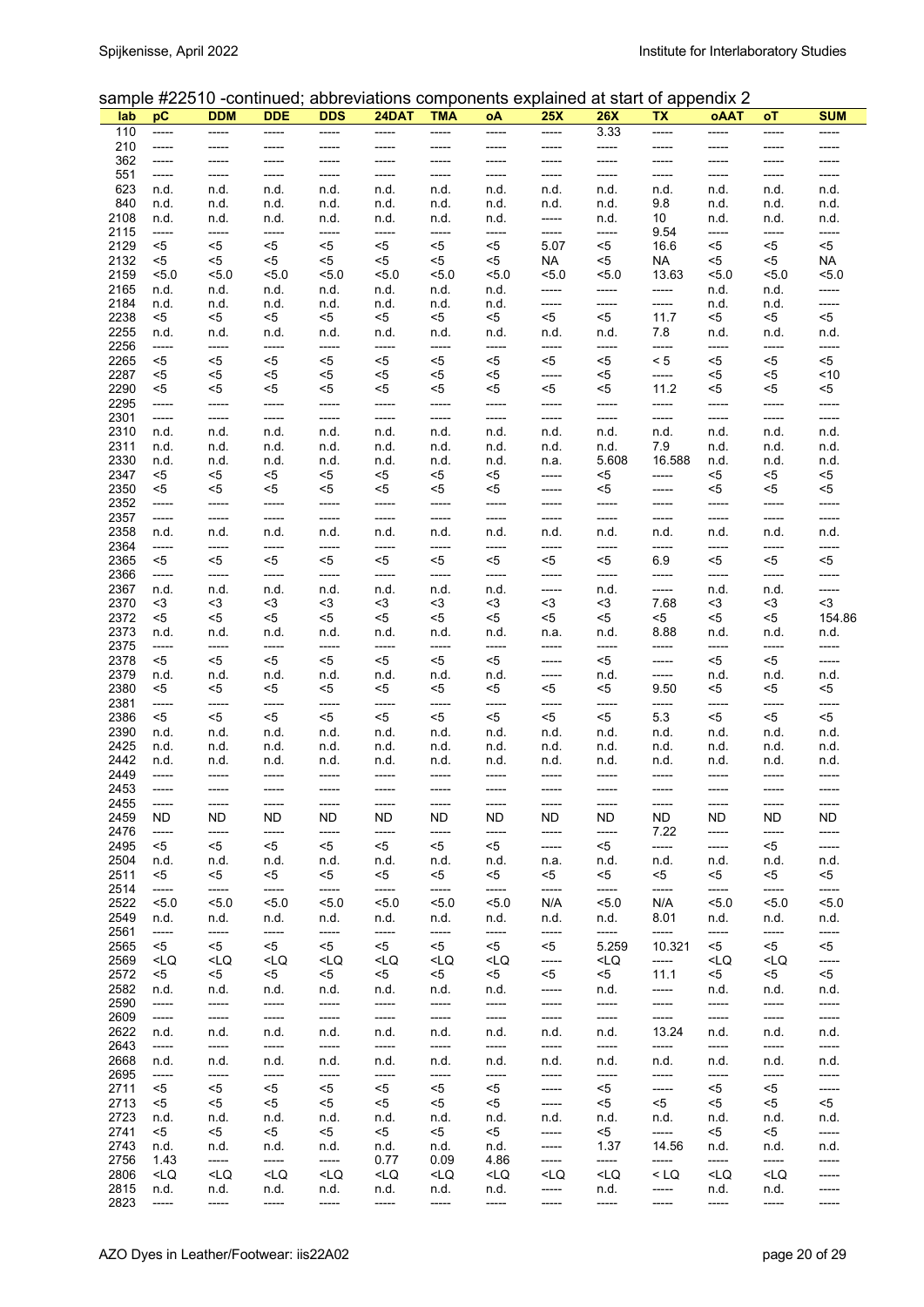| lab  | pC        | <b>DDM</b> | <b>DDE</b> | <b>DDS</b> | 24DAT     | TMA   | οA        | 25X       | <b>26X</b> | <b>TX</b> | <b>OAAT</b> | оT    | <b>SUM</b> |
|------|-----------|------------|------------|------------|-----------|-------|-----------|-----------|------------|-----------|-------------|-------|------------|
| 2829 | n.d.      | n.d.       | n.d.       | n.d.       | n.d.      | n.d.  | n.d.      | n.d.      | 5.426      | 16.484    | n.d.        | n.d.  | n.d.       |
| 2830 | -----     | -----      | -----      | -----      | -----     | ----- | -----     | -----     | -----      | -----     | -----       | ----- | -----      |
| 2892 | -----     | -----      | -----      | -----      | -----     | ----- | -----     | -----     | -----      | -----     | -----       | ----- | -----      |
| 2948 | n.d.      | n.d.       | n.d.       | n.d.       | n.d.      | n.d.  | n.d.      | n.d.      | 5.5        | 15.43     | n.d.        | n.d.  | n.d.       |
| 2955 | n.d.      | n.d.       | n.d.       | n.d.       | n.d.      | n.d.  | n.d.      | n.d.      | n.d.       | n.d.      | n.d.        | n.d.  | n.d.       |
| 2977 | < 5.0     | < 5.0      | < 5.0      | < 5.0      | < 5.0     | < 5.0 | < 5.0     | < 5.0     | < 5.0      | 6.7       | < 5.0       | < 5.0 | < 5.0      |
| 3116 | -----     | -----      | -----      | -----      | $-----$   | ----- | -----     | -----     | ------     | -----     | -----       | ----- | -----      |
| 3118 | <b>ND</b> | <b>ND</b>  | ND         | <b>ND</b>  | <b>ND</b> | ND    | <b>ND</b> | <b>ND</b> | ND         | -----     | ND          | ND    | ND         |
| 3153 | $<$ 5     | $<$ 5      | $5$        | $5$        | $5$       | $<$ 5 | $5$       | $<$ 5     | $5$        | $<$ 5     | $<$ 5       | $5$   | $5$        |
| 3154 | -----     | -----      | -----      | ------     | -----     | ----- | ------    | -----     | ------     | ------    | -----       | ----- | -----      |
| 3160 | n.d.      | n.d.       | n.d.       | n.d.       | n.d.      | n.d.  | n.d.      | -----     | n.d.       | -----     | n.d.        | n.d.  | -----      |
| 3172 | < 1       | $\leq 1$   | $\leq 1$   | $\leq 1$   | < 1       | < 1   | < 1       | -----     | < 1        | ------    | < 1         | < 1   | -----      |
| 3185 | $5$       | $5$        | $5$        | $5$        | $5$       | $5$   | $5$       | -----     | $5$        | -----     | $5$         | $5$   | $5$        |
| 3190 | <5        | <5         | <5         | <5         | $5$       | <5    | $5$       | -----     | $5$        | -----     | <5          | <5    | <5         |
| 3197 | $5$       | $5$        | $5$        | $5$        | $5$       | $<$ 5 | $5$       | <5        | $5$        | 7.7       | $<$ 5       | <5    | $5$        |
| 3209 | -----     | -----      | -----      | -----      | -----     | ----- | -----     | -----     | -----      | -----     | -----       | ----- | -----      |
| 3210 | -----     | ------     | -----      | -----      | ------    | ----- | -----     | -----     | -----      | -----     | -----       | ----- | -----      |
| 3214 | $<$ 5     | $<$ 5      | $5$        | $5$        | $5$       | $<$ 5 | $5$       | $5$       | $5$        | 11.91     | $<$ 5       | $<$ 5 | $5$        |
| 3228 | n.d.      | n.d.       | n.d.       | n.d.       | n.d.      | n.d.  | n.d.      | -----     | ------     | -----     | n.d.        | n.d.  | -----      |
| 3230 | n.d.      | n.d.       | n.d.       | n.d.       | n.d.      | n.d.  | n.d.      | -----     | n.d.       | n.d.      | n.d.        | n.d.  | n.d.       |
| 3237 | -----     | -----      | -----      | -----      | -----     | ----- | -----     | -----     | -----      | -----     | -----       | ----- | -----      |
| 3248 | ~10       | ~10        | ~10        | ~10        | ~10       | ~10   | ~10       | ~10       | ~10        | ~10       | ~10         | ~10   | ~10        |

n.d. = not detected

n.a. = not applicable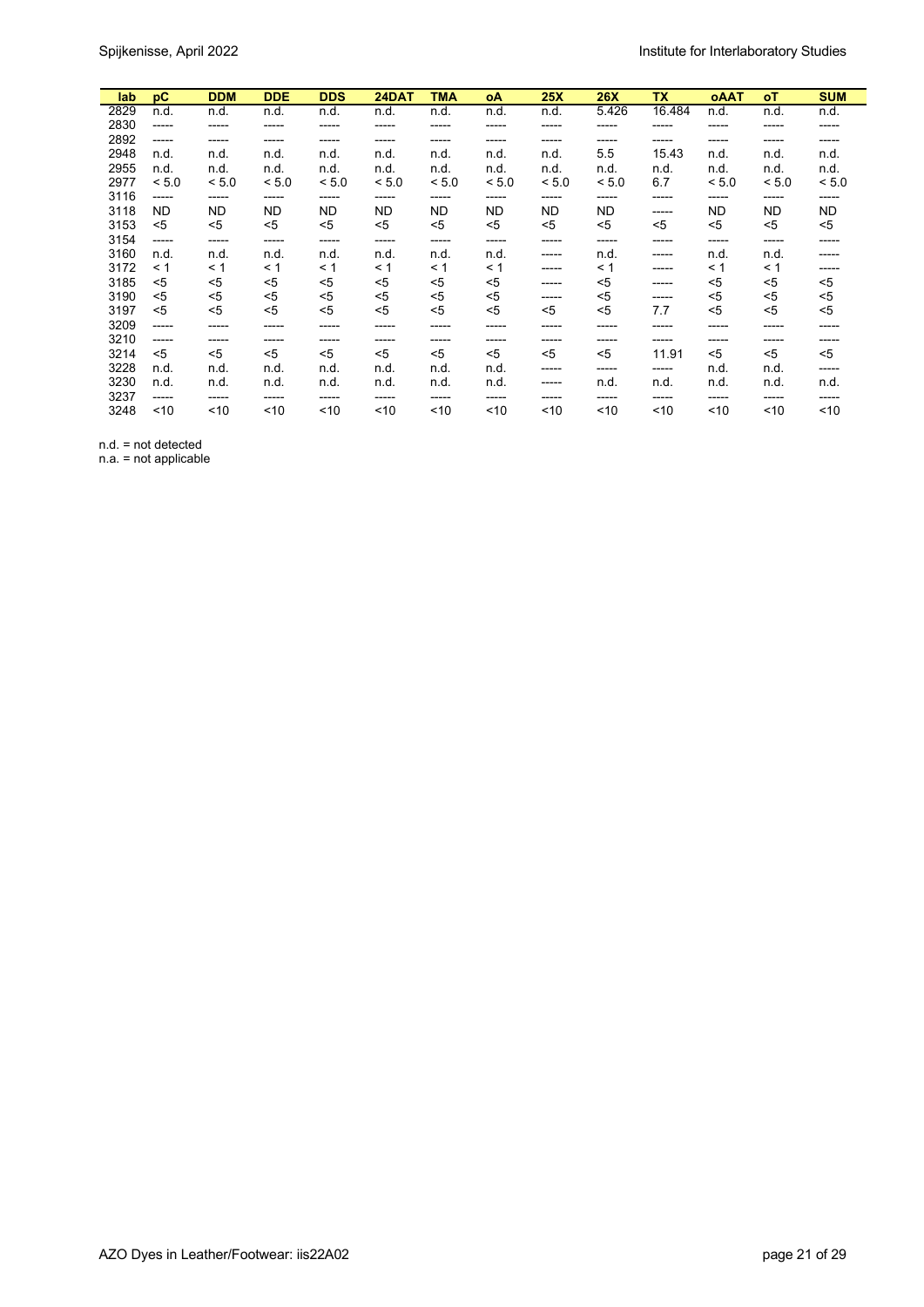### sample #22511; abbreviations components explained at start of appendix 2

| lab          | 4AD                                                                                                                                                                                                                                                                                                                                                                                                                                  | в                                                                                                                                                                                                                                                                                                                                                                                                 | 4CoT                                                                                                                                                                                                                                                                                                                                                          | 2NA                                                                                                                                                                                                                                                                                                                       | <b>ANT</b>                                                                                                                                                                                                                                                                             | 4CA                                                                                                                                                                                                                                                | <b>DAA</b>                                                                                                                                                                                                      | <b>DADM</b>                                                                                                                                                                 | <b>DCB</b>                                                                                                                              | <b>DMoxB</b>                                                                                        | <b>DDDM</b>     | рC                        |
|--------------|--------------------------------------------------------------------------------------------------------------------------------------------------------------------------------------------------------------------------------------------------------------------------------------------------------------------------------------------------------------------------------------------------------------------------------------|---------------------------------------------------------------------------------------------------------------------------------------------------------------------------------------------------------------------------------------------------------------------------------------------------------------------------------------------------------------------------------------------------|---------------------------------------------------------------------------------------------------------------------------------------------------------------------------------------------------------------------------------------------------------------------------------------------------------------------------------------------------------------|---------------------------------------------------------------------------------------------------------------------------------------------------------------------------------------------------------------------------------------------------------------------------------------------------------------------------|----------------------------------------------------------------------------------------------------------------------------------------------------------------------------------------------------------------------------------------------------------------------------------------|----------------------------------------------------------------------------------------------------------------------------------------------------------------------------------------------------------------------------------------------------|-----------------------------------------------------------------------------------------------------------------------------------------------------------------------------------------------------------------|-----------------------------------------------------------------------------------------------------------------------------------------------------------------------------|-----------------------------------------------------------------------------------------------------------------------------------------|-----------------------------------------------------------------------------------------------------|-----------------|---------------------------|
| 110          | -----                                                                                                                                                                                                                                                                                                                                                                                                                                | -----                                                                                                                                                                                                                                                                                                                                                                                             | -----                                                                                                                                                                                                                                                                                                                                                         | -----                                                                                                                                                                                                                                                                                                                     | -----                                                                                                                                                                                                                                                                                  | -----                                                                                                                                                                                                                                              | -----                                                                                                                                                                                                           | -----                                                                                                                                                                       | -----                                                                                                                                   | -----                                                                                               | -----           | -----                     |
| 210          | -----                                                                                                                                                                                                                                                                                                                                                                                                                                |                                                                                                                                                                                                                                                                                                                                                                                                   |                                                                                                                                                                                                                                                                                                                                                               | -----                                                                                                                                                                                                                                                                                                                     | -----                                                                                                                                                                                                                                                                                  | -----                                                                                                                                                                                                                                              | -----                                                                                                                                                                                                           | -----                                                                                                                                                                       | -----                                                                                                                                   | -----                                                                                               | -----           |                           |
| 362<br>551   | -----<br>-----                                                                                                                                                                                                                                                                                                                                                                                                                       | -----                                                                                                                                                                                                                                                                                                                                                                                             | -----                                                                                                                                                                                                                                                                                                                                                         | -----                                                                                                                                                                                                                                                                                                                     | -----<br>-----                                                                                                                                                                                                                                                                         | -----<br>-----                                                                                                                                                                                                                                     | -----<br>-----                                                                                                                                                                                                  | -----<br>-----                                                                                                                                                              | -----<br>-----                                                                                                                          | -----<br>-----                                                                                      | -----<br>-----  | -----                     |
| 623          | n.d.                                                                                                                                                                                                                                                                                                                                                                                                                                 | n.d.                                                                                                                                                                                                                                                                                                                                                                                              | n.d.                                                                                                                                                                                                                                                                                                                                                          | n.d.                                                                                                                                                                                                                                                                                                                      | n.d.                                                                                                                                                                                                                                                                                   | n.d.                                                                                                                                                                                                                                               | n.d.                                                                                                                                                                                                            | n.d.                                                                                                                                                                        | n.d.                                                                                                                                    | n.d.                                                                                                | n.d.            | n.d.                      |
| 840          | n.d.                                                                                                                                                                                                                                                                                                                                                                                                                                 | n.d.                                                                                                                                                                                                                                                                                                                                                                                              | n.d.                                                                                                                                                                                                                                                                                                                                                          | n.d.                                                                                                                                                                                                                                                                                                                      | n.d.                                                                                                                                                                                                                                                                                   | n.d.                                                                                                                                                                                                                                               | n.d.                                                                                                                                                                                                            | n.d.                                                                                                                                                                        | n.d.                                                                                                                                    | n.d.                                                                                                | n.d.            | n.d.                      |
| 2108         | n.d.                                                                                                                                                                                                                                                                                                                                                                                                                                 | n.d.                                                                                                                                                                                                                                                                                                                                                                                              | n.d.                                                                                                                                                                                                                                                                                                                                                          | n.d.                                                                                                                                                                                                                                                                                                                      | n.d.                                                                                                                                                                                                                                                                                   | n.d.                                                                                                                                                                                                                                               | n.d.                                                                                                                                                                                                            | n.d.                                                                                                                                                                        | n.d.                                                                                                                                    | n.d.                                                                                                | n.d.            | n.d.                      |
| 2115         | -----                                                                                                                                                                                                                                                                                                                                                                                                                                | -----                                                                                                                                                                                                                                                                                                                                                                                             | -----                                                                                                                                                                                                                                                                                                                                                         | $-----$                                                                                                                                                                                                                                                                                                                   | -----                                                                                                                                                                                                                                                                                  | -----                                                                                                                                                                                                                                              | -----                                                                                                                                                                                                           | -----                                                                                                                                                                       | -----                                                                                                                                   | -----                                                                                               | -----           | -----                     |
| 2129<br>2132 | <5<br>$5$                                                                                                                                                                                                                                                                                                                                                                                                                            | $5$<br><5                                                                                                                                                                                                                                                                                                                                                                                         | $<$ 5<br><5                                                                                                                                                                                                                                                                                                                                                   | $5$<br>$<$ 5                                                                                                                                                                                                                                                                                                              | <5<br><5                                                                                                                                                                                                                                                                               | <5<br><5                                                                                                                                                                                                                                           | <5<br><5                                                                                                                                                                                                        | <5<br><5                                                                                                                                                                    | <5<br>$<$ 5                                                                                                                             | $<$ 5<br><5                                                                                         | <5<br><5        | $<$ 5<br><5               |
| 2159         | 5.0                                                                                                                                                                                                                                                                                                                                                                                                                                  | 5.0                                                                                                                                                                                                                                                                                                                                                                                               | 5.0                                                                                                                                                                                                                                                                                                                                                           | < 5.0                                                                                                                                                                                                                                                                                                                     | 5.0                                                                                                                                                                                                                                                                                    | 5.0                                                                                                                                                                                                                                                | 5.0                                                                                                                                                                                                             | 5.0                                                                                                                                                                         | 5.0                                                                                                                                     | 5.0                                                                                                 | 5.0             | 5.0                       |
| 2165         | n.d.                                                                                                                                                                                                                                                                                                                                                                                                                                 | n.d.                                                                                                                                                                                                                                                                                                                                                                                              | n.d.                                                                                                                                                                                                                                                                                                                                                          | n.d.                                                                                                                                                                                                                                                                                                                      | n.d.                                                                                                                                                                                                                                                                                   | n.d.                                                                                                                                                                                                                                               | n.d.                                                                                                                                                                                                            | n.d.                                                                                                                                                                        | n.d.                                                                                                                                    | n.d.                                                                                                | n.d.            | n.d.                      |
| 2184         | n.d.                                                                                                                                                                                                                                                                                                                                                                                                                                 | n.d.                                                                                                                                                                                                                                                                                                                                                                                              | n.d.                                                                                                                                                                                                                                                                                                                                                          | n.d.                                                                                                                                                                                                                                                                                                                      | n.d.                                                                                                                                                                                                                                                                                   | n.d.                                                                                                                                                                                                                                               | n.d.                                                                                                                                                                                                            | n.d.                                                                                                                                                                        | n.d.                                                                                                                                    | n.d.                                                                                                | n.d.            | n.d.                      |
| 2238         | $5$                                                                                                                                                                                                                                                                                                                                                                                                                                  | $5$                                                                                                                                                                                                                                                                                                                                                                                               | <5                                                                                                                                                                                                                                                                                                                                                            | $<$ 5                                                                                                                                                                                                                                                                                                                     | <5                                                                                                                                                                                                                                                                                     | $<$ 5                                                                                                                                                                                                                                              | <5                                                                                                                                                                                                              | <5                                                                                                                                                                          | <5                                                                                                                                      | $<$ 5                                                                                               | $5$             | $5$                       |
| 2255<br>2256 | n.d.<br>-----                                                                                                                                                                                                                                                                                                                                                                                                                        | n.d.<br>-----                                                                                                                                                                                                                                                                                                                                                                                     | n.d.<br>-----                                                                                                                                                                                                                                                                                                                                                 | n.d.<br>-----                                                                                                                                                                                                                                                                                                             | n.d.<br>-----                                                                                                                                                                                                                                                                          | n.d.<br>-----                                                                                                                                                                                                                                      | n.d.<br>-----                                                                                                                                                                                                   | n.d.<br>-----                                                                                                                                                               | n.d.<br>-----                                                                                                                           | n.d.<br>-----                                                                                       | n.d.<br>-----   | n.d.<br>-----             |
| 2265         | $5$                                                                                                                                                                                                                                                                                                                                                                                                                                  | $5$                                                                                                                                                                                                                                                                                                                                                                                               | $<$ 5                                                                                                                                                                                                                                                                                                                                                         | $5$                                                                                                                                                                                                                                                                                                                       | $<$ 5                                                                                                                                                                                                                                                                                  | <5                                                                                                                                                                                                                                                 | $<$ 5                                                                                                                                                                                                           | $5$                                                                                                                                                                         | $<$ 5                                                                                                                                   | $5$                                                                                                 | $5$             | $5$                       |
| 2287         | $5$                                                                                                                                                                                                                                                                                                                                                                                                                                  | <5                                                                                                                                                                                                                                                                                                                                                                                                | $5$                                                                                                                                                                                                                                                                                                                                                           | $<$ 5                                                                                                                                                                                                                                                                                                                     | <5                                                                                                                                                                                                                                                                                     | <5                                                                                                                                                                                                                                                 | <5                                                                                                                                                                                                              | <5                                                                                                                                                                          | <5                                                                                                                                      | <5                                                                                                  | <5              | $<$ 5                     |
| 2290         | $5$                                                                                                                                                                                                                                                                                                                                                                                                                                  | <5                                                                                                                                                                                                                                                                                                                                                                                                | $<$ 5                                                                                                                                                                                                                                                                                                                                                         | $5$                                                                                                                                                                                                                                                                                                                       | <5                                                                                                                                                                                                                                                                                     | <5                                                                                                                                                                                                                                                 | <5                                                                                                                                                                                                              | <5                                                                                                                                                                          | <5                                                                                                                                      | <5                                                                                                  | <5              | <5                        |
| 2295         | $-----$                                                                                                                                                                                                                                                                                                                                                                                                                              | -----                                                                                                                                                                                                                                                                                                                                                                                             | -----                                                                                                                                                                                                                                                                                                                                                         | -----                                                                                                                                                                                                                                                                                                                     | -----                                                                                                                                                                                                                                                                                  | -----                                                                                                                                                                                                                                              | -----                                                                                                                                                                                                           | -----                                                                                                                                                                       | -----                                                                                                                                   | -----                                                                                               | -----           | -----                     |
| 2301<br>2310 | -----<br>n.d.                                                                                                                                                                                                                                                                                                                                                                                                                        | -----<br>n.d.                                                                                                                                                                                                                                                                                                                                                                                     | -----<br>n.d.                                                                                                                                                                                                                                                                                                                                                 | -----<br>n.d.                                                                                                                                                                                                                                                                                                             | -----<br>n.d.                                                                                                                                                                                                                                                                          | -----<br>n.d.                                                                                                                                                                                                                                      | $-----$<br>n.d.                                                                                                                                                                                                 | -----<br>n.d.                                                                                                                                                               | -----<br>n.d.                                                                                                                           | -----<br>n.d.                                                                                       | -----<br>n.d.   | -----<br>n.d.             |
| 2311         | n.d.                                                                                                                                                                                                                                                                                                                                                                                                                                 | n.d.                                                                                                                                                                                                                                                                                                                                                                                              | n.d.                                                                                                                                                                                                                                                                                                                                                          | n.d.                                                                                                                                                                                                                                                                                                                      | n.d.                                                                                                                                                                                                                                                                                   | n.d.                                                                                                                                                                                                                                               | n.d.                                                                                                                                                                                                            | n.d.                                                                                                                                                                        | n.d.                                                                                                                                    | n.d.                                                                                                | n.d.            | n.d.                      |
| 2330         | n.d.                                                                                                                                                                                                                                                                                                                                                                                                                                 | n.d.                                                                                                                                                                                                                                                                                                                                                                                              | n.d.                                                                                                                                                                                                                                                                                                                                                          | n.d.                                                                                                                                                                                                                                                                                                                      | n.d.                                                                                                                                                                                                                                                                                   | n.d.                                                                                                                                                                                                                                               | n.d.                                                                                                                                                                                                            | n.d.                                                                                                                                                                        | n.d.                                                                                                                                    | n.d.                                                                                                | n.d.            | n.d.                      |
| 2347         | <5                                                                                                                                                                                                                                                                                                                                                                                                                                   | <5                                                                                                                                                                                                                                                                                                                                                                                                | <5                                                                                                                                                                                                                                                                                                                                                            | $<$ 5                                                                                                                                                                                                                                                                                                                     | <5                                                                                                                                                                                                                                                                                     | <5                                                                                                                                                                                                                                                 | $<$ 5                                                                                                                                                                                                           | <5                                                                                                                                                                          | <5                                                                                                                                      | <5                                                                                                  | <5              | $5$                       |
| 2350         | <5                                                                                                                                                                                                                                                                                                                                                                                                                                   | <5                                                                                                                                                                                                                                                                                                                                                                                                | <5                                                                                                                                                                                                                                                                                                                                                            | <5                                                                                                                                                                                                                                                                                                                        | <5                                                                                                                                                                                                                                                                                     | <5                                                                                                                                                                                                                                                 | <5                                                                                                                                                                                                              | <5                                                                                                                                                                          | <5                                                                                                                                      | <5                                                                                                  | <5              | <5                        |
| 2352<br>2357 | -----<br>-----                                                                                                                                                                                                                                                                                                                                                                                                                       | -----<br>-----                                                                                                                                                                                                                                                                                                                                                                                    | -----<br>-----                                                                                                                                                                                                                                                                                                                                                | -----<br>-----                                                                                                                                                                                                                                                                                                            | -----<br>-----                                                                                                                                                                                                                                                                         | -----<br>-----                                                                                                                                                                                                                                     | -----<br>-----                                                                                                                                                                                                  | -----<br>-----                                                                                                                                                              | -----<br>-----                                                                                                                          | -----<br>-----                                                                                      | -----<br>-----  | -----<br>-----            |
| 2358         | n.d.                                                                                                                                                                                                                                                                                                                                                                                                                                 | n.d.                                                                                                                                                                                                                                                                                                                                                                                              | n.d.                                                                                                                                                                                                                                                                                                                                                          | n.d.                                                                                                                                                                                                                                                                                                                      | n.d.                                                                                                                                                                                                                                                                                   | n.d.                                                                                                                                                                                                                                               | n.d.                                                                                                                                                                                                            | n.d.                                                                                                                                                                        | n.d.                                                                                                                                    | n.d.                                                                                                | n.d.            | n.d.                      |
| 2364         | -----                                                                                                                                                                                                                                                                                                                                                                                                                                | -----                                                                                                                                                                                                                                                                                                                                                                                             | -----                                                                                                                                                                                                                                                                                                                                                         | -----                                                                                                                                                                                                                                                                                                                     | -----                                                                                                                                                                                                                                                                                  | -----                                                                                                                                                                                                                                              | -----                                                                                                                                                                                                           | -----                                                                                                                                                                       | -----                                                                                                                                   | -----                                                                                               | -----           | -----                     |
| 2365         | <5                                                                                                                                                                                                                                                                                                                                                                                                                                   | $5$                                                                                                                                                                                                                                                                                                                                                                                               | $5$                                                                                                                                                                                                                                                                                                                                                           | $5$                                                                                                                                                                                                                                                                                                                       | <5                                                                                                                                                                                                                                                                                     | $<$ 5                                                                                                                                                                                                                                              | <5                                                                                                                                                                                                              | <5                                                                                                                                                                          | <5                                                                                                                                      | $5$                                                                                                 | <5              | $5$                       |
| 2366         | -----                                                                                                                                                                                                                                                                                                                                                                                                                                | -----                                                                                                                                                                                                                                                                                                                                                                                             | -----                                                                                                                                                                                                                                                                                                                                                         | -----                                                                                                                                                                                                                                                                                                                     | -----                                                                                                                                                                                                                                                                                  | -----                                                                                                                                                                                                                                              | -----                                                                                                                                                                                                           | -----                                                                                                                                                                       | -----                                                                                                                                   | -----                                                                                               | -----           | -----                     |
| 2367<br>2370 | n.d.<br><3                                                                                                                                                                                                                                                                                                                                                                                                                           | n.d.<br>$3$                                                                                                                                                                                                                                                                                                                                                                                       | n.d.<br>$3$                                                                                                                                                                                                                                                                                                                                                   | n.d.<br>$3$                                                                                                                                                                                                                                                                                                               | n.d.<br>$3$                                                                                                                                                                                                                                                                            | n.d.<br>$3$                                                                                                                                                                                                                                        | n.d.<br>$3$                                                                                                                                                                                                     | n.d.<br>$3$                                                                                                                                                                 | n.d.<br>$3$                                                                                                                             | n.d.<br><3                                                                                          | n.d.<br><3      | n.d.<br>$3$               |
| 2372         | <5                                                                                                                                                                                                                                                                                                                                                                                                                                   | $5$                                                                                                                                                                                                                                                                                                                                                                                               | $5$                                                                                                                                                                                                                                                                                                                                                           | $<$ 5                                                                                                                                                                                                                                                                                                                     | <5                                                                                                                                                                                                                                                                                     | <5                                                                                                                                                                                                                                                 | <5                                                                                                                                                                                                              | $5$                                                                                                                                                                         | <5                                                                                                                                      | <5                                                                                                  | <5              | $5$                       |
| 2373         | n.d.                                                                                                                                                                                                                                                                                                                                                                                                                                 | n.d.                                                                                                                                                                                                                                                                                                                                                                                              | n.d.                                                                                                                                                                                                                                                                                                                                                          | n.d.                                                                                                                                                                                                                                                                                                                      | n.d.                                                                                                                                                                                                                                                                                   | n.d.                                                                                                                                                                                                                                               | n.d.                                                                                                                                                                                                            | n.d.                                                                                                                                                                        | n.d.                                                                                                                                    | n.d.                                                                                                | n.d.            | n.d.                      |
| 2375         | -----                                                                                                                                                                                                                                                                                                                                                                                                                                | -----                                                                                                                                                                                                                                                                                                                                                                                             | -----                                                                                                                                                                                                                                                                                                                                                         | -----                                                                                                                                                                                                                                                                                                                     | -----                                                                                                                                                                                                                                                                                  | -----                                                                                                                                                                                                                                              | -----                                                                                                                                                                                                           | -----                                                                                                                                                                       | -----                                                                                                                                   | -----                                                                                               | -----           | -----                     |
| 2378<br>2379 | $5$                                                                                                                                                                                                                                                                                                                                                                                                                                  | $5$                                                                                                                                                                                                                                                                                                                                                                                               | $<$ 5                                                                                                                                                                                                                                                                                                                                                         | $5$                                                                                                                                                                                                                                                                                                                       | <5                                                                                                                                                                                                                                                                                     | <5                                                                                                                                                                                                                                                 | $<$ 5                                                                                                                                                                                                           | $5$                                                                                                                                                                         | $<$ 5                                                                                                                                   | $5$                                                                                                 | $5$             | $<$ 5                     |
| 2380         | n.d.<br>$5$                                                                                                                                                                                                                                                                                                                                                                                                                          | n.d.<br><5                                                                                                                                                                                                                                                                                                                                                                                        | n.d.<br><5                                                                                                                                                                                                                                                                                                                                                    | n.d.<br>$5$                                                                                                                                                                                                                                                                                                               | n.d.<br>$<$ 5                                                                                                                                                                                                                                                                          | n.d.<br>$<$ 5                                                                                                                                                                                                                                      | n.d.<br>$<$ 5                                                                                                                                                                                                   | n.d.<br><5                                                                                                                                                                  | n.d.<br><5                                                                                                                              | n.d.<br><5                                                                                          | n.d.<br><5      | n.d.<br><5                |
| 2381         | -----                                                                                                                                                                                                                                                                                                                                                                                                                                | -----                                                                                                                                                                                                                                                                                                                                                                                             | -----                                                                                                                                                                                                                                                                                                                                                         | -----                                                                                                                                                                                                                                                                                                                     | -----                                                                                                                                                                                                                                                                                  | -----                                                                                                                                                                                                                                              | -----                                                                                                                                                                                                           | -----                                                                                                                                                                       | -----                                                                                                                                   | -----                                                                                               | -----           | -----                     |
| 2386         | $5$                                                                                                                                                                                                                                                                                                                                                                                                                                  | $5$                                                                                                                                                                                                                                                                                                                                                                                               | $5$                                                                                                                                                                                                                                                                                                                                                           | $<$ 5                                                                                                                                                                                                                                                                                                                     | $5$                                                                                                                                                                                                                                                                                    | $5$                                                                                                                                                                                                                                                | $<$ 5                                                                                                                                                                                                           | $5$                                                                                                                                                                         | $5$                                                                                                                                     | $5$                                                                                                 | $5$             | $<$ 5                     |
| 2390         | n.d.                                                                                                                                                                                                                                                                                                                                                                                                                                 | n.d.                                                                                                                                                                                                                                                                                                                                                                                              | n.d.                                                                                                                                                                                                                                                                                                                                                          | n.d.                                                                                                                                                                                                                                                                                                                      | n.d.                                                                                                                                                                                                                                                                                   | n.d.                                                                                                                                                                                                                                               | n.d.                                                                                                                                                                                                            | n.d.                                                                                                                                                                        | n.d.                                                                                                                                    | n.d.                                                                                                | n.d.            | n.d.                      |
| 2425<br>2442 | n.d.<br>n.d.                                                                                                                                                                                                                                                                                                                                                                                                                         | n.d.<br>n.d.                                                                                                                                                                                                                                                                                                                                                                                      | n.d.<br>n.d.                                                                                                                                                                                                                                                                                                                                                  | n.d.<br>n.d.                                                                                                                                                                                                                                                                                                              | n.d.<br>n.d.                                                                                                                                                                                                                                                                           | n.d.<br>n.d.                                                                                                                                                                                                                                       | n.d.<br>n.d.                                                                                                                                                                                                    | n.d.<br>n.d.                                                                                                                                                                | n.d.<br>n.d.                                                                                                                            | n.d.<br>n.d.                                                                                        | n.d.<br>n.d.    | n.d.<br>n.d.              |
| 2449         | -----                                                                                                                                                                                                                                                                                                                                                                                                                                |                                                                                                                                                                                                                                                                                                                                                                                                   |                                                                                                                                                                                                                                                                                                                                                               |                                                                                                                                                                                                                                                                                                                           |                                                                                                                                                                                                                                                                                        | -----                                                                                                                                                                                                                                              | -----                                                                                                                                                                                                           | -----                                                                                                                                                                       | -----                                                                                                                                   | -----                                                                                               | -----           | -----                     |
| 2453         | -----                                                                                                                                                                                                                                                                                                                                                                                                                                | -----                                                                                                                                                                                                                                                                                                                                                                                             | -----                                                                                                                                                                                                                                                                                                                                                         | -----                                                                                                                                                                                                                                                                                                                     | -----                                                                                                                                                                                                                                                                                  | -----                                                                                                                                                                                                                                              | -----                                                                                                                                                                                                           | -----                                                                                                                                                                       | -----                                                                                                                                   | -----                                                                                               | -----           | -----                     |
| 2455         |                                                                                                                                                                                                                                                                                                                                                                                                                                      |                                                                                                                                                                                                                                                                                                                                                                                                   |                                                                                                                                                                                                                                                                                                                                                               |                                                                                                                                                                                                                                                                                                                           |                                                                                                                                                                                                                                                                                        |                                                                                                                                                                                                                                                    |                                                                                                                                                                                                                 |                                                                                                                                                                             |                                                                                                                                         |                                                                                                     |                 |                           |
| 2459         | ND.                                                                                                                                                                                                                                                                                                                                                                                                                                  | ND                                                                                                                                                                                                                                                                                                                                                                                                | ND                                                                                                                                                                                                                                                                                                                                                            | ND.                                                                                                                                                                                                                                                                                                                       | ND.                                                                                                                                                                                                                                                                                    | ND.                                                                                                                                                                                                                                                | ND.                                                                                                                                                                                                             | ND.                                                                                                                                                                         | ND                                                                                                                                      | ND                                                                                                  | ND              | ND                        |
| 2476<br>2495 | -----<br>$<$ 5                                                                                                                                                                                                                                                                                                                                                                                                                       | -----<br>$<$ 5                                                                                                                                                                                                                                                                                                                                                                                    | -----<br><5                                                                                                                                                                                                                                                                                                                                                   | -----<br><5                                                                                                                                                                                                                                                                                                               | -----<br><5                                                                                                                                                                                                                                                                            | -----<br><5                                                                                                                                                                                                                                        | -----<br><5                                                                                                                                                                                                     | -----<br>$5$                                                                                                                                                                | -----<br><5                                                                                                                             | -----<br>$5$                                                                                        | -----<br><5     | -----<br><5               |
| 2504         | n.d.                                                                                                                                                                                                                                                                                                                                                                                                                                 | n.d.                                                                                                                                                                                                                                                                                                                                                                                              | n.d.                                                                                                                                                                                                                                                                                                                                                          | n.d.                                                                                                                                                                                                                                                                                                                      | n.d.                                                                                                                                                                                                                                                                                   | n.d.                                                                                                                                                                                                                                               | n.d.                                                                                                                                                                                                            | n.d.                                                                                                                                                                        | n.d.                                                                                                                                    | n.d.                                                                                                | n.d.            | n.d.                      |
| 2511         | <5                                                                                                                                                                                                                                                                                                                                                                                                                                   | <5                                                                                                                                                                                                                                                                                                                                                                                                | <5                                                                                                                                                                                                                                                                                                                                                            | <5                                                                                                                                                                                                                                                                                                                        | <5                                                                                                                                                                                                                                                                                     | <5                                                                                                                                                                                                                                                 | <5                                                                                                                                                                                                              | <5                                                                                                                                                                          | <5                                                                                                                                      | <5                                                                                                  | <5              | <5                        |
| 2514         | -----                                                                                                                                                                                                                                                                                                                                                                                                                                | -----                                                                                                                                                                                                                                                                                                                                                                                             | -----                                                                                                                                                                                                                                                                                                                                                         | -----                                                                                                                                                                                                                                                                                                                     | -----                                                                                                                                                                                                                                                                                  | -----                                                                                                                                                                                                                                              | -----                                                                                                                                                                                                           | -----                                                                                                                                                                       | -----                                                                                                                                   | -----                                                                                               | -----           | -----                     |
| 2522<br>2549 | 5.0<br>n.d.                                                                                                                                                                                                                                                                                                                                                                                                                          | 5.0<br>n.d.                                                                                                                                                                                                                                                                                                                                                                                       | 5.0                                                                                                                                                                                                                                                                                                                                                           | 5.0<br>n.d.                                                                                                                                                                                                                                                                                                               | 5.0<br>n.d.                                                                                                                                                                                                                                                                            | 5.0<br>n.d.                                                                                                                                                                                                                                        | 5.0                                                                                                                                                                                                             | 5.0                                                                                                                                                                         | 5.0                                                                                                                                     | 5.0                                                                                                 | 5.0             | 5.0<br>n.d.               |
| 2561         | -----                                                                                                                                                                                                                                                                                                                                                                                                                                | -----                                                                                                                                                                                                                                                                                                                                                                                             | n.d.<br>-----                                                                                                                                                                                                                                                                                                                                                 | -----                                                                                                                                                                                                                                                                                                                     | -----                                                                                                                                                                                                                                                                                  | -----                                                                                                                                                                                                                                              | n.d.<br>-----                                                                                                                                                                                                   | n.d.<br>-----                                                                                                                                                               | n.d.<br>-----                                                                                                                           | n.d.<br>-----                                                                                       | n.d.<br>-----   | -----                     |
| 2565         | <5                                                                                                                                                                                                                                                                                                                                                                                                                                   | <5                                                                                                                                                                                                                                                                                                                                                                                                | <5                                                                                                                                                                                                                                                                                                                                                            | $<$ 5                                                                                                                                                                                                                                                                                                                     | <5                                                                                                                                                                                                                                                                                     | <5                                                                                                                                                                                                                                                 | <5                                                                                                                                                                                                              | $<$ 5                                                                                                                                                                       | $<$ 5                                                                                                                                   | $<$ 5                                                                                               | $<$ 5           | $<$ 5                     |
| 2569         | <lq< td=""><td><lq< td=""><td><math>&lt;</math>LQ</td><td><math>&lt;</math>LQ</td><td><lq< td=""><td><math>&lt;</math>LQ</td><td><math>&lt;</math>LQ</td><td><math>&lt;</math>LQ</td><td><math>&lt;</math>LQ</td><td><math>&lt;</math>LQ</td><td><math>&lt;</math>LQ</td><td><math>&lt;</math>LQ</td></lq<></td></lq<></td></lq<>                                                                                                    | <lq< td=""><td><math>&lt;</math>LQ</td><td><math>&lt;</math>LQ</td><td><lq< td=""><td><math>&lt;</math>LQ</td><td><math>&lt;</math>LQ</td><td><math>&lt;</math>LQ</td><td><math>&lt;</math>LQ</td><td><math>&lt;</math>LQ</td><td><math>&lt;</math>LQ</td><td><math>&lt;</math>LQ</td></lq<></td></lq<>                                                                                           | $<$ LQ                                                                                                                                                                                                                                                                                                                                                        | $<$ LQ                                                                                                                                                                                                                                                                                                                    | <lq< td=""><td><math>&lt;</math>LQ</td><td><math>&lt;</math>LQ</td><td><math>&lt;</math>LQ</td><td><math>&lt;</math>LQ</td><td><math>&lt;</math>LQ</td><td><math>&lt;</math>LQ</td><td><math>&lt;</math>LQ</td></lq<>                                                                  | $<$ LQ                                                                                                                                                                                                                                             | $<$ LQ                                                                                                                                                                                                          | $<$ LQ                                                                                                                                                                      | $<$ LQ                                                                                                                                  | $<$ LQ                                                                                              | $<$ LQ          | $<$ LQ                    |
| 2572         | <5                                                                                                                                                                                                                                                                                                                                                                                                                                   | <5                                                                                                                                                                                                                                                                                                                                                                                                | $<$ 5                                                                                                                                                                                                                                                                                                                                                         | <5                                                                                                                                                                                                                                                                                                                        | <5                                                                                                                                                                                                                                                                                     | <5                                                                                                                                                                                                                                                 | <5                                                                                                                                                                                                              | <5                                                                                                                                                                          | $5$                                                                                                                                     | $<$ 5                                                                                               | <5              | <5                        |
| 2582<br>2590 | n.d.<br>-----                                                                                                                                                                                                                                                                                                                                                                                                                        | n.d.<br>-----                                                                                                                                                                                                                                                                                                                                                                                     | n.d.<br>-----                                                                                                                                                                                                                                                                                                                                                 | n.d.<br>-----                                                                                                                                                                                                                                                                                                             | n.d.<br>-----                                                                                                                                                                                                                                                                          | n.d.<br>-----                                                                                                                                                                                                                                      | n.d.<br>-----                                                                                                                                                                                                   | n.d.<br>-----                                                                                                                                                               | n.d.<br>-----                                                                                                                           | n.d.<br>-----                                                                                       | n.d.<br>-----   | n.d.<br>-----             |
| 2609         | -----                                                                                                                                                                                                                                                                                                                                                                                                                                | -----                                                                                                                                                                                                                                                                                                                                                                                             | -----                                                                                                                                                                                                                                                                                                                                                         | -----                                                                                                                                                                                                                                                                                                                     | -----                                                                                                                                                                                                                                                                                  | -----                                                                                                                                                                                                                                              | -----                                                                                                                                                                                                           | -----                                                                                                                                                                       | -----                                                                                                                                   | -----                                                                                               | -----           | -----                     |
| 2622         | n.d.                                                                                                                                                                                                                                                                                                                                                                                                                                 | n.d.                                                                                                                                                                                                                                                                                                                                                                                              | n.d.                                                                                                                                                                                                                                                                                                                                                          | n.d.                                                                                                                                                                                                                                                                                                                      | n.d.                                                                                                                                                                                                                                                                                   | n.d.                                                                                                                                                                                                                                               | n.d.                                                                                                                                                                                                            | n.d.                                                                                                                                                                        | n.d.                                                                                                                                    | n.d.                                                                                                | n.d.            | n.d.                      |
| 2643         | -----                                                                                                                                                                                                                                                                                                                                                                                                                                | -----                                                                                                                                                                                                                                                                                                                                                                                             | -----                                                                                                                                                                                                                                                                                                                                                         | -----                                                                                                                                                                                                                                                                                                                     | -----                                                                                                                                                                                                                                                                                  | -----                                                                                                                                                                                                                                              | -----                                                                                                                                                                                                           | -----                                                                                                                                                                       | -----                                                                                                                                   | -----                                                                                               | -----           | -----                     |
| 2668         | n.d.                                                                                                                                                                                                                                                                                                                                                                                                                                 | n.d.                                                                                                                                                                                                                                                                                                                                                                                              | n.d.                                                                                                                                                                                                                                                                                                                                                          | n.d.                                                                                                                                                                                                                                                                                                                      | n.d.                                                                                                                                                                                                                                                                                   | n.d.                                                                                                                                                                                                                                               | n.d.                                                                                                                                                                                                            | n.d.                                                                                                                                                                        | n.d.                                                                                                                                    | n.d.                                                                                                | n.d.            | n.d.                      |
| 2695<br>2711 | -----<br><5                                                                                                                                                                                                                                                                                                                                                                                                                          | -----<br><5                                                                                                                                                                                                                                                                                                                                                                                       | -----<br>$<$ 5                                                                                                                                                                                                                                                                                                                                                | -----<br>$<$ 5                                                                                                                                                                                                                                                                                                            | -----<br><5                                                                                                                                                                                                                                                                            | -----<br><5                                                                                                                                                                                                                                        | -----<br>$<$ 5                                                                                                                                                                                                  | -----<br>$5$                                                                                                                                                                | -----<br><5                                                                                                                             | -----<br><5                                                                                         | -----<br><5     | -----<br><5               |
| 2713         | <5                                                                                                                                                                                                                                                                                                                                                                                                                                   | <5                                                                                                                                                                                                                                                                                                                                                                                                | <5                                                                                                                                                                                                                                                                                                                                                            | <5                                                                                                                                                                                                                                                                                                                        | <5                                                                                                                                                                                                                                                                                     | <5                                                                                                                                                                                                                                                 | <5                                                                                                                                                                                                              | <5                                                                                                                                                                          | <5                                                                                                                                      | <5                                                                                                  | <5              | <5                        |
| 2723         | n.d.                                                                                                                                                                                                                                                                                                                                                                                                                                 | n.d.                                                                                                                                                                                                                                                                                                                                                                                              | n.d.                                                                                                                                                                                                                                                                                                                                                          | n.d.                                                                                                                                                                                                                                                                                                                      | n.d.                                                                                                                                                                                                                                                                                   | n.d.                                                                                                                                                                                                                                               | n.d.                                                                                                                                                                                                            | n.d.                                                                                                                                                                        | n.d.                                                                                                                                    | n.d.                                                                                                | n.d.            | n.d.                      |
| 2741         | <5                                                                                                                                                                                                                                                                                                                                                                                                                                   | $5$                                                                                                                                                                                                                                                                                                                                                                                               | $5$                                                                                                                                                                                                                                                                                                                                                           | $<$ 5                                                                                                                                                                                                                                                                                                                     | <5                                                                                                                                                                                                                                                                                     | <5                                                                                                                                                                                                                                                 | $5$                                                                                                                                                                                                             | $5$                                                                                                                                                                         | $5$                                                                                                                                     | $5$                                                                                                 | $5$             | $5$                       |
| 2743         | n.d.                                                                                                                                                                                                                                                                                                                                                                                                                                 | n.d.                                                                                                                                                                                                                                                                                                                                                                                              | n.d.                                                                                                                                                                                                                                                                                                                                                          | n.d.                                                                                                                                                                                                                                                                                                                      | n.d.                                                                                                                                                                                                                                                                                   | n.d.                                                                                                                                                                                                                                               | n.d.                                                                                                                                                                                                            | n.d.                                                                                                                                                                        | n.d.                                                                                                                                    | n.d.                                                                                                | n.d.            | n.d.                      |
| 2756<br>2806 | 0.28<br><lq< td=""><td>-----<br/><lq< td=""><td>-----<br/><lq< td=""><td>1.13<br/><lq< td=""><td>-----<br/><lq< td=""><td>0.71<br/><lq< td=""><td>-----<br/><lq< td=""><td>-----<br/><lq< td=""><td>-----<br/><lq< td=""><td>-----<br/><lq< td=""><td>-----<br/><math>&lt;</math>LQ</td><td>0.25<br/><lq< td=""></lq<></td></lq<></td></lq<></td></lq<></td></lq<></td></lq<></td></lq<></td></lq<></td></lq<></td></lq<></td></lq<> | -----<br><lq< td=""><td>-----<br/><lq< td=""><td>1.13<br/><lq< td=""><td>-----<br/><lq< td=""><td>0.71<br/><lq< td=""><td>-----<br/><lq< td=""><td>-----<br/><lq< td=""><td>-----<br/><lq< td=""><td>-----<br/><lq< td=""><td>-----<br/><math>&lt;</math>LQ</td><td>0.25<br/><lq< td=""></lq<></td></lq<></td></lq<></td></lq<></td></lq<></td></lq<></td></lq<></td></lq<></td></lq<></td></lq<> | -----<br><lq< td=""><td>1.13<br/><lq< td=""><td>-----<br/><lq< td=""><td>0.71<br/><lq< td=""><td>-----<br/><lq< td=""><td>-----<br/><lq< td=""><td>-----<br/><lq< td=""><td>-----<br/><lq< td=""><td>-----<br/><math>&lt;</math>LQ</td><td>0.25<br/><lq< td=""></lq<></td></lq<></td></lq<></td></lq<></td></lq<></td></lq<></td></lq<></td></lq<></td></lq<> | 1.13<br><lq< td=""><td>-----<br/><lq< td=""><td>0.71<br/><lq< td=""><td>-----<br/><lq< td=""><td>-----<br/><lq< td=""><td>-----<br/><lq< td=""><td>-----<br/><lq< td=""><td>-----<br/><math>&lt;</math>LQ</td><td>0.25<br/><lq< td=""></lq<></td></lq<></td></lq<></td></lq<></td></lq<></td></lq<></td></lq<></td></lq<> | -----<br><lq< td=""><td>0.71<br/><lq< td=""><td>-----<br/><lq< td=""><td>-----<br/><lq< td=""><td>-----<br/><lq< td=""><td>-----<br/><lq< td=""><td>-----<br/><math>&lt;</math>LQ</td><td>0.25<br/><lq< td=""></lq<></td></lq<></td></lq<></td></lq<></td></lq<></td></lq<></td></lq<> | 0.71<br><lq< td=""><td>-----<br/><lq< td=""><td>-----<br/><lq< td=""><td>-----<br/><lq< td=""><td>-----<br/><lq< td=""><td>-----<br/><math>&lt;</math>LQ</td><td>0.25<br/><lq< td=""></lq<></td></lq<></td></lq<></td></lq<></td></lq<></td></lq<> | -----<br><lq< td=""><td>-----<br/><lq< td=""><td>-----<br/><lq< td=""><td>-----<br/><lq< td=""><td>-----<br/><math>&lt;</math>LQ</td><td>0.25<br/><lq< td=""></lq<></td></lq<></td></lq<></td></lq<></td></lq<> | -----<br><lq< td=""><td>-----<br/><lq< td=""><td>-----<br/><lq< td=""><td>-----<br/><math>&lt;</math>LQ</td><td>0.25<br/><lq< td=""></lq<></td></lq<></td></lq<></td></lq<> | -----<br><lq< td=""><td>-----<br/><lq< td=""><td>-----<br/><math>&lt;</math>LQ</td><td>0.25<br/><lq< td=""></lq<></td></lq<></td></lq<> | -----<br><lq< td=""><td>-----<br/><math>&lt;</math>LQ</td><td>0.25<br/><lq< td=""></lq<></td></lq<> | -----<br>$<$ LQ | 0.25<br><lq< td=""></lq<> |
| 2815         | n.d.                                                                                                                                                                                                                                                                                                                                                                                                                                 | n.d.                                                                                                                                                                                                                                                                                                                                                                                              | n.d.                                                                                                                                                                                                                                                                                                                                                          | n.d.                                                                                                                                                                                                                                                                                                                      | n.d.                                                                                                                                                                                                                                                                                   | n.d.                                                                                                                                                                                                                                               | n.d.                                                                                                                                                                                                            | n.d.                                                                                                                                                                        | n.d.                                                                                                                                    | n.d.                                                                                                | n.d.            | n.d.                      |
| 2823         | -----                                                                                                                                                                                                                                                                                                                                                                                                                                | -----                                                                                                                                                                                                                                                                                                                                                                                             | -----                                                                                                                                                                                                                                                                                                                                                         | -----                                                                                                                                                                                                                                                                                                                     | -----                                                                                                                                                                                                                                                                                  | -----                                                                                                                                                                                                                                              | -----                                                                                                                                                                                                           | -----                                                                                                                                                                       | -----                                                                                                                                   | -----                                                                                               | 94.076          | -----                     |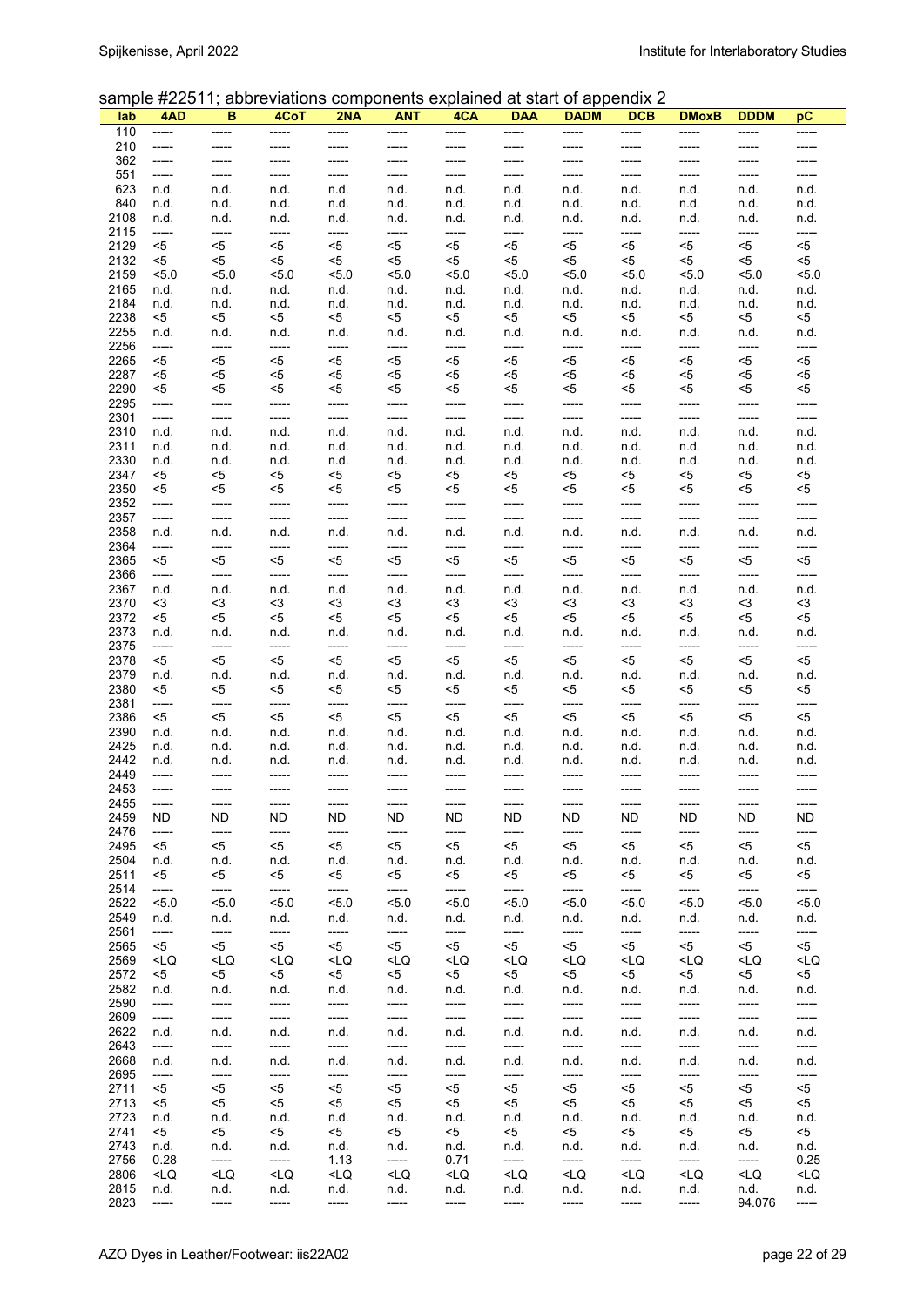| lab  | 4AD   | B         | 4CoT      | 2NA       | <b>ANT</b> | 4CA       | <b>DAA</b> | <b>DADM</b> | <b>DCB</b> | <b>DMoxB</b> | <b>DDDM</b> | рC    |
|------|-------|-----------|-----------|-----------|------------|-----------|------------|-------------|------------|--------------|-------------|-------|
|      |       |           |           |           |            |           |            |             |            |              |             |       |
| 2829 | n.d.  | n.d.      | n.d.      | n.d.      | n.d.       | n.d.      | n.d.       | n.d.        | n.d.       | n.d.         | n.d.        | n.d.  |
| 2830 | ----- | -----     | -----     | -----     | -----      | -----     | -----      | -----       | -----      | -----        | -----       | ----- |
| 2892 | ----- | -----     | -----     | -----     | -----      | -----     | -----      | -----       | -----      | -----        | -----       | ----- |
| 2948 | n.d.  | n.d.      | n.d.      | n.d.      | n.d.       | n.d.      | n.d.       | n.d.        | n.d.       | n.d.         | n.d.        | n.d.  |
| 2955 | n.d.  | n.d.      | n.d.      | n.d.      | n.d.       | n.d.      | n.d.       | n.d.        | n.d.       | n.d.         | n.d.        | n.d.  |
| 2977 | $<$ 5 | $5$       | $5$       | $5$       | $<$ 5      | <5        | $5$        | $5$         | <5         | $5$          | $5$         | <5    |
| 3116 | ----- | -----     | -----     | -----     | -----      | -----     | -----      | -----       | -----      | -----        | -----       | ----- |
| 3118 | ND.   | <b>ND</b> | <b>ND</b> | <b>ND</b> | <b>ND</b>  | <b>ND</b> | ND         | <b>ND</b>   | <b>ND</b>  | <b>ND</b>    | <b>ND</b>   | ND    |
| 3153 | $5$   | $5$       | $5$       | $<$ 5     | $<$ 5      | <5        | $5$        | $5$         | <5         | $<$ 5        | $5$         | <5    |
| 3154 | ----- | 354       | -----     | -----     | -----      | -----     | -----      | -----       | -----      | -----        | -----       | ----- |
|      |       |           |           |           |            |           |            |             |            |              |             |       |
| 3160 | n.d.  | n.d.      | n.d.      | n.d.      | n.d.       | n.d.      | n.d.       | n.d.        | n.d.       | n.d.         | n.d.        | n.d.  |
| 3172 | <1    | $<$ 1     | $<$ 1     | $<$ 1     | $<$ 1      | <1        | $<$ 1      | <1          | <1         | $<$ 1        | $<$ 1       | <1    |
| 3185 | $<$ 5 | <5        | <5        | <5        | <5         | <5        | <5         | <5          | <5         | <5           | <5          | <5    |
| 3190 | <5    | <5        | <5        | <5        | <5         | <5        | <5         | $5$         | <5         | <5           | <5          | <5    |
| 3197 | ≺5    | $5$       | $5$       | $5$       | $5$        | <5        | $5$        | $5$         | <5         | $5$          | $<$ 5       | <5    |
| 3209 | ----- | -----     | -----     | -----     | -----      | -----     | -----      | -----       | ------     | -----        | -----       | ----- |
| 3210 | ----- | -----     | -----     | -----     | -----      | -----     | -----      | -----       | -----      | 76.8         | -----       | ----- |
| 3214 | $<$ 5 | $<$ 5     | $<$ 5     | $<$ 5     | $<$ 5      | $<$ 5     | $<$ 5      | <5          | $5$        | $<$ 5        | $<$ 5       | <5    |
| 3228 | n.d.  | n.d.      | n.d.      | n.d.      | n.d.       | n.d.      | n.d.       | n.d.        | n.d.       | n.d.         | n.d.        | n.d.  |
| 3230 | n.d.  | n.d.      | n.d.      | n.d.      | n.d.       | n.d.      | n.d.       | n.d.        | n.d.       | n.d.         | n.d.        | n.d.  |
| 3237 | ----- | -----     | -----     | -----     | -----      | -----     | -----      | -----       | -----      | -----        | -----       | ----- |
| 3248 | ~10   | ~10       | ~10       | ~10       | ~10        | ~10       | ~10        | $10^{-1}$   | ~10        | ~10          | ~10         | ~10   |

n.d. = not detected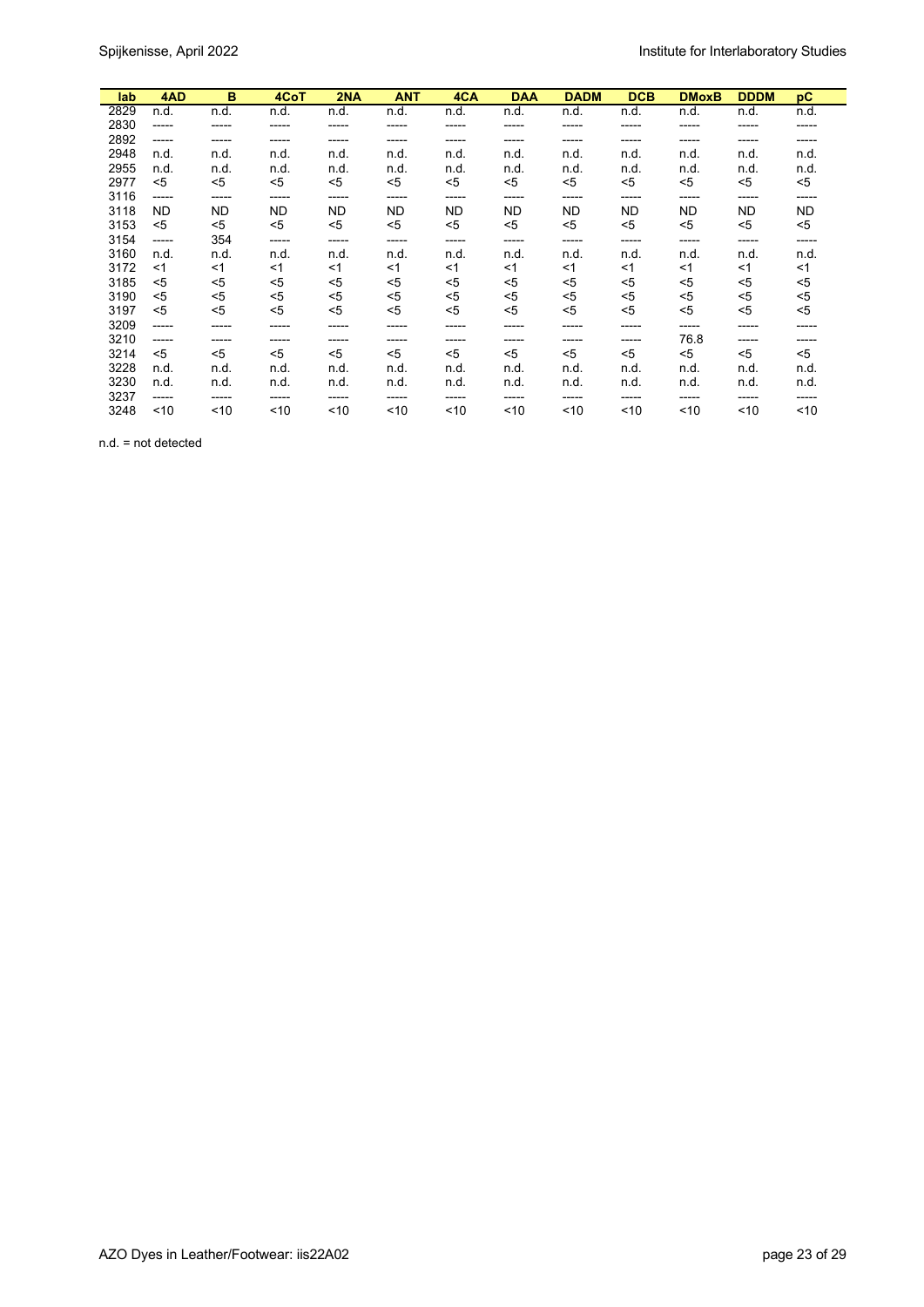### sample #22511 -continued; abbreviations components explained at start of appendix 2

|      |                                                                                                                                                                                                                                                                                                                               |                                                                                                                                                                                                                                                                                                     |                                                                                                                                                                                                                                                                           |                                                                                                                                                                                                                                                 |                                                                                                                                                                                                                       |                                                                                                                                                                                             |                                                                                                                                                                   |                                                                                                                                         |                                                                                                               |                                                                                     | $\sigma$ ampic $\pi$ zzo i i -commucu, approviations components cxpialited at start or appendix z |                                 |            |
|------|-------------------------------------------------------------------------------------------------------------------------------------------------------------------------------------------------------------------------------------------------------------------------------------------------------------------------------|-----------------------------------------------------------------------------------------------------------------------------------------------------------------------------------------------------------------------------------------------------------------------------------------------------|---------------------------------------------------------------------------------------------------------------------------------------------------------------------------------------------------------------------------------------------------------------------------|-------------------------------------------------------------------------------------------------------------------------------------------------------------------------------------------------------------------------------------------------|-----------------------------------------------------------------------------------------------------------------------------------------------------------------------------------------------------------------------|---------------------------------------------------------------------------------------------------------------------------------------------------------------------------------------------|-------------------------------------------------------------------------------------------------------------------------------------------------------------------|-----------------------------------------------------------------------------------------------------------------------------------------|---------------------------------------------------------------------------------------------------------------|-------------------------------------------------------------------------------------|---------------------------------------------------------------------------------------------------|---------------------------------|------------|
| lab  | <b>DDM</b>                                                                                                                                                                                                                                                                                                                    | <b>DDE</b>                                                                                                                                                                                                                                                                                          | <b>DDS</b>                                                                                                                                                                                                                                                                | 24DAT                                                                                                                                                                                                                                           | TMA                                                                                                                                                                                                                   | oΑ                                                                                                                                                                                          | <b>24X</b>                                                                                                                                                        | <b>25X</b>                                                                                                                              | 26X                                                                                                           | TХ                                                                                  | oAAT                                                                                              | оT                              | <b>SUM</b> |
| 110  | -----                                                                                                                                                                                                                                                                                                                         | -----                                                                                                                                                                                                                                                                                               | -----                                                                                                                                                                                                                                                                     | -----                                                                                                                                                                                                                                           | -----                                                                                                                                                                                                                 | -----                                                                                                                                                                                       | -----                                                                                                                                                             | -----                                                                                                                                   | -----                                                                                                         | -----                                                                               | -----                                                                                             | -----                           | -----      |
| 210  | -----                                                                                                                                                                                                                                                                                                                         | -----                                                                                                                                                                                                                                                                                               | -----                                                                                                                                                                                                                                                                     |                                                                                                                                                                                                                                                 | -----                                                                                                                                                                                                                 | -----                                                                                                                                                                                       |                                                                                                                                                                   | ------                                                                                                                                  | -----                                                                                                         | -----                                                                               |                                                                                                   | -----                           |            |
| 362  | -----                                                                                                                                                                                                                                                                                                                         | -----                                                                                                                                                                                                                                                                                               | -----                                                                                                                                                                                                                                                                     | -----                                                                                                                                                                                                                                           | -----                                                                                                                                                                                                                 | -----                                                                                                                                                                                       | -----                                                                                                                                                             | -----                                                                                                                                   | -----                                                                                                         | -----                                                                               | -----                                                                                             | -----                           | -----      |
| 551  | -----                                                                                                                                                                                                                                                                                                                         | -----                                                                                                                                                                                                                                                                                               | $-----$                                                                                                                                                                                                                                                                   | -----                                                                                                                                                                                                                                           | -----                                                                                                                                                                                                                 | -----                                                                                                                                                                                       | -----                                                                                                                                                             | -----                                                                                                                                   | -----                                                                                                         | -----                                                                               | -----                                                                                             | -----                           | -----      |
| 623  | n.d.                                                                                                                                                                                                                                                                                                                          | n.d.                                                                                                                                                                                                                                                                                                | n.d.                                                                                                                                                                                                                                                                      | n.d.                                                                                                                                                                                                                                            | n.d.                                                                                                                                                                                                                  | n.d.                                                                                                                                                                                        | n.d.                                                                                                                                                              | n.d.                                                                                                                                    | n.d.                                                                                                          | n.d.                                                                                | n.d.                                                                                              | n.d.                            | n.d.       |
| 840  | n.d.                                                                                                                                                                                                                                                                                                                          | n.d.                                                                                                                                                                                                                                                                                                | n.d.                                                                                                                                                                                                                                                                      | n.d.                                                                                                                                                                                                                                            | n.d.                                                                                                                                                                                                                  | n.d.                                                                                                                                                                                        | n.d.                                                                                                                                                              | n.d.                                                                                                                                    | n.d.                                                                                                          | n.d.                                                                                | n.d.                                                                                              | n.d.                            | n.d.       |
| 2108 | n.d.                                                                                                                                                                                                                                                                                                                          | n.d.                                                                                                                                                                                                                                                                                                | n.d.                                                                                                                                                                                                                                                                      | n.d.                                                                                                                                                                                                                                            | n.d.                                                                                                                                                                                                                  | n.d.                                                                                                                                                                                        | n.d.                                                                                                                                                              | -----                                                                                                                                   | n.d.                                                                                                          | n.d.                                                                                | n.d.                                                                                              | n.d.                            | n.d.       |
| 2115 | -----                                                                                                                                                                                                                                                                                                                         | -----                                                                                                                                                                                                                                                                                               | -----                                                                                                                                                                                                                                                                     | -----                                                                                                                                                                                                                                           | -----                                                                                                                                                                                                                 | -----                                                                                                                                                                                       | -----                                                                                                                                                             | -----                                                                                                                                   | -----                                                                                                         | -----                                                                               | -----                                                                                             | -----                           | -----      |
| 2129 | <5                                                                                                                                                                                                                                                                                                                            | <5                                                                                                                                                                                                                                                                                                  | <5                                                                                                                                                                                                                                                                        | <5                                                                                                                                                                                                                                              | $<$ 5                                                                                                                                                                                                                 | $<$ 5                                                                                                                                                                                       | <5                                                                                                                                                                | $<$ 5                                                                                                                                   | <5                                                                                                            | <5                                                                                  | <5                                                                                                | <5                              | $<$ 5      |
| 2132 | <5                                                                                                                                                                                                                                                                                                                            | <5                                                                                                                                                                                                                                                                                                  | <5                                                                                                                                                                                                                                                                        | $<$ 5                                                                                                                                                                                                                                           | <5                                                                                                                                                                                                                    | $<$ 5                                                                                                                                                                                       | <5                                                                                                                                                                | NA.                                                                                                                                     | <5                                                                                                            | NA                                                                                  | $5$                                                                                               | <5                              | NA         |
| 2159 | 5.0                                                                                                                                                                                                                                                                                                                           | 5.0                                                                                                                                                                                                                                                                                                 | 5.0                                                                                                                                                                                                                                                                       | 5.0                                                                                                                                                                                                                                             | 5.0                                                                                                                                                                                                                   | 5.0                                                                                                                                                                                         | 5.0                                                                                                                                                               | 5.0                                                                                                                                     | 5.0                                                                                                           | <5.0                                                                                | < 5.0                                                                                             | 5.0                             | 5.0        |
| 2165 |                                                                                                                                                                                                                                                                                                                               |                                                                                                                                                                                                                                                                                                     | n.d.                                                                                                                                                                                                                                                                      |                                                                                                                                                                                                                                                 |                                                                                                                                                                                                                       | n.d.                                                                                                                                                                                        |                                                                                                                                                                   |                                                                                                                                         |                                                                                                               |                                                                                     |                                                                                                   |                                 | -----      |
| 2184 | n.d.                                                                                                                                                                                                                                                                                                                          | n.d.                                                                                                                                                                                                                                                                                                |                                                                                                                                                                                                                                                                           | n.d.                                                                                                                                                                                                                                            | n.d.                                                                                                                                                                                                                  |                                                                                                                                                                                             | n.d.                                                                                                                                                              | -----                                                                                                                                   | n.d.                                                                                                          | -----                                                                               | n.d.                                                                                              | n.d.                            |            |
|      | n.d.                                                                                                                                                                                                                                                                                                                          | n.d.                                                                                                                                                                                                                                                                                                | n.d.                                                                                                                                                                                                                                                                      | n.d.                                                                                                                                                                                                                                            | n.d.                                                                                                                                                                                                                  | n.d.                                                                                                                                                                                        | -----                                                                                                                                                             | -----                                                                                                                                   | -----                                                                                                         | -----                                                                               | n.d.                                                                                              | n.d.                            | -----      |
| 2238 | <5                                                                                                                                                                                                                                                                                                                            | <5                                                                                                                                                                                                                                                                                                  | <5                                                                                                                                                                                                                                                                        | <5                                                                                                                                                                                                                                              | <5                                                                                                                                                                                                                    | <5                                                                                                                                                                                          | $<$ 5                                                                                                                                                             | $<$ 5                                                                                                                                   | <5                                                                                                            | <5                                                                                  | <5                                                                                                | <5                              | $5$        |
| 2255 | n.d.                                                                                                                                                                                                                                                                                                                          | n.d.                                                                                                                                                                                                                                                                                                | n.d.                                                                                                                                                                                                                                                                      | n.d.                                                                                                                                                                                                                                            | n.d.                                                                                                                                                                                                                  | n.d.                                                                                                                                                                                        | n d.                                                                                                                                                              | n.d.                                                                                                                                    | n.d.                                                                                                          | n.d.                                                                                | n.d.                                                                                              | n.d.                            | n.d.       |
| 2256 | -----                                                                                                                                                                                                                                                                                                                         | -----                                                                                                                                                                                                                                                                                               | $-----$                                                                                                                                                                                                                                                                   | -----                                                                                                                                                                                                                                           | -----                                                                                                                                                                                                                 | -----                                                                                                                                                                                       | -----                                                                                                                                                             | -----                                                                                                                                   | -----                                                                                                         | -----                                                                               | -----                                                                                             | -----                           | -----      |
| 2265 | <5                                                                                                                                                                                                                                                                                                                            | <5                                                                                                                                                                                                                                                                                                  | $<$ 5                                                                                                                                                                                                                                                                     | $5$                                                                                                                                                                                                                                             | <5                                                                                                                                                                                                                    | $5$                                                                                                                                                                                         | <5                                                                                                                                                                | <5                                                                                                                                      | $5$                                                                                                           | <5                                                                                  | $5$                                                                                               | <5                              | $<$ 5      |
| 2287 | <5                                                                                                                                                                                                                                                                                                                            | <5                                                                                                                                                                                                                                                                                                  | <5                                                                                                                                                                                                                                                                        | <5                                                                                                                                                                                                                                              | <5                                                                                                                                                                                                                    | <5                                                                                                                                                                                          | <5                                                                                                                                                                | -----                                                                                                                                   | <5                                                                                                            | -----                                                                               | <5                                                                                                | <5                              | ~10        |
| 2290 | <5                                                                                                                                                                                                                                                                                                                            | <5                                                                                                                                                                                                                                                                                                  | <5                                                                                                                                                                                                                                                                        | <5                                                                                                                                                                                                                                              | <5                                                                                                                                                                                                                    | <5                                                                                                                                                                                          | <5                                                                                                                                                                | <5                                                                                                                                      | <5                                                                                                            | <5                                                                                  | <5                                                                                                | <5                              | <5         |
| 2295 | -----                                                                                                                                                                                                                                                                                                                         | -----                                                                                                                                                                                                                                                                                               | -----                                                                                                                                                                                                                                                                     | -----                                                                                                                                                                                                                                           | -----                                                                                                                                                                                                                 | -----                                                                                                                                                                                       | -----                                                                                                                                                             | -----                                                                                                                                   | -----                                                                                                         | -----                                                                               | -----                                                                                             | -----                           | -----      |
| 2301 | -----                                                                                                                                                                                                                                                                                                                         | -----                                                                                                                                                                                                                                                                                               | -----                                                                                                                                                                                                                                                                     | -----                                                                                                                                                                                                                                           | -----                                                                                                                                                                                                                 | -----                                                                                                                                                                                       | -----                                                                                                                                                             | -----                                                                                                                                   | -----                                                                                                         | -----                                                                               | -----                                                                                             | -----                           | -----      |
| 2310 | n.d.                                                                                                                                                                                                                                                                                                                          | n.d.                                                                                                                                                                                                                                                                                                | n.d.                                                                                                                                                                                                                                                                      | n.d.                                                                                                                                                                                                                                            | n.d.                                                                                                                                                                                                                  | n.d.                                                                                                                                                                                        | n.d.                                                                                                                                                              | n.d.                                                                                                                                    | n.d.                                                                                                          | n.d.                                                                                | n.d.                                                                                              | n.d.                            | n.d.       |
| 2311 | n.d.                                                                                                                                                                                                                                                                                                                          | n.d.                                                                                                                                                                                                                                                                                                | n.d.                                                                                                                                                                                                                                                                      | n.d.                                                                                                                                                                                                                                            | n.d.                                                                                                                                                                                                                  | n.d.                                                                                                                                                                                        | n.d.                                                                                                                                                              | n.d.                                                                                                                                    | n.d.                                                                                                          | n.d.                                                                                | n.d.                                                                                              | n.d.                            | n.d.       |
| 2330 | n.d.                                                                                                                                                                                                                                                                                                                          | n.d.                                                                                                                                                                                                                                                                                                | n.d.                                                                                                                                                                                                                                                                      | n.d.                                                                                                                                                                                                                                            | n.d.                                                                                                                                                                                                                  | n.d.                                                                                                                                                                                        | n.d.                                                                                                                                                              | n.a.                                                                                                                                    | n.d.                                                                                                          | n.d.                                                                                | n.d.                                                                                              | n.d.                            | n.d.       |
| 2347 |                                                                                                                                                                                                                                                                                                                               |                                                                                                                                                                                                                                                                                                     | <5                                                                                                                                                                                                                                                                        |                                                                                                                                                                                                                                                 |                                                                                                                                                                                                                       | $<$ 5                                                                                                                                                                                       |                                                                                                                                                                   |                                                                                                                                         |                                                                                                               |                                                                                     |                                                                                                   |                                 | $5$        |
|      | <5                                                                                                                                                                                                                                                                                                                            | <5                                                                                                                                                                                                                                                                                                  |                                                                                                                                                                                                                                                                           | <5                                                                                                                                                                                                                                              | <5                                                                                                                                                                                                                    |                                                                                                                                                                                             | <5                                                                                                                                                                | -----                                                                                                                                   | <5                                                                                                            | -----                                                                               | <5                                                                                                | <5                              |            |
| 2350 | <5                                                                                                                                                                                                                                                                                                                            | <5                                                                                                                                                                                                                                                                                                  | <5                                                                                                                                                                                                                                                                        | <5                                                                                                                                                                                                                                              | <5                                                                                                                                                                                                                    | <5                                                                                                                                                                                          | <5                                                                                                                                                                | -----                                                                                                                                   | <5                                                                                                            | -----                                                                               | <5                                                                                                | <5                              | <5         |
| 2352 | -----                                                                                                                                                                                                                                                                                                                         | -----                                                                                                                                                                                                                                                                                               | -----                                                                                                                                                                                                                                                                     | -----                                                                                                                                                                                                                                           | -----                                                                                                                                                                                                                 | -----                                                                                                                                                                                       | -----                                                                                                                                                             | -----                                                                                                                                   | -----                                                                                                         | -----                                                                               | -----                                                                                             | -----                           | -----      |
| 2357 | -----                                                                                                                                                                                                                                                                                                                         | -----                                                                                                                                                                                                                                                                                               | -----                                                                                                                                                                                                                                                                     | -----                                                                                                                                                                                                                                           | -----                                                                                                                                                                                                                 | -----                                                                                                                                                                                       | -----                                                                                                                                                             | -----                                                                                                                                   | -----                                                                                                         | -----                                                                               | -----                                                                                             | -----                           | -----      |
| 2358 | n.d.                                                                                                                                                                                                                                                                                                                          | n.d.                                                                                                                                                                                                                                                                                                | n.d.                                                                                                                                                                                                                                                                      | n.d.                                                                                                                                                                                                                                            | n.d.                                                                                                                                                                                                                  | n.d.                                                                                                                                                                                        | n.d.                                                                                                                                                              | n.d.                                                                                                                                    | n.d.                                                                                                          | n.d.                                                                                | n.d.                                                                                              | n.d.                            | n.d.       |
| 2364 | -----                                                                                                                                                                                                                                                                                                                         | -----                                                                                                                                                                                                                                                                                               | -----                                                                                                                                                                                                                                                                     | -----                                                                                                                                                                                                                                           | -----                                                                                                                                                                                                                 | -----                                                                                                                                                                                       | -----                                                                                                                                                             | -----                                                                                                                                   | -----                                                                                                         | -----                                                                               | -----                                                                                             | -----                           | -----      |
| 2365 | <5                                                                                                                                                                                                                                                                                                                            | <5                                                                                                                                                                                                                                                                                                  | <5                                                                                                                                                                                                                                                                        | <5                                                                                                                                                                                                                                              | <5                                                                                                                                                                                                                    | <5                                                                                                                                                                                          | <5                                                                                                                                                                | <5                                                                                                                                      | <5                                                                                                            | <5                                                                                  | <5                                                                                                | <5                              | <5         |
| 2366 | -----                                                                                                                                                                                                                                                                                                                         | -----                                                                                                                                                                                                                                                                                               | -----                                                                                                                                                                                                                                                                     | -----                                                                                                                                                                                                                                           | -----                                                                                                                                                                                                                 | -----                                                                                                                                                                                       | -----                                                                                                                                                             | -----                                                                                                                                   | -----                                                                                                         | -----                                                                               | -----                                                                                             | -----                           | -----      |
| 2367 | n.d.                                                                                                                                                                                                                                                                                                                          | n.d.                                                                                                                                                                                                                                                                                                | n.d.                                                                                                                                                                                                                                                                      | n.d.                                                                                                                                                                                                                                            | n.d.                                                                                                                                                                                                                  | n.d.                                                                                                                                                                                        | n.d.                                                                                                                                                              | -----                                                                                                                                   | n.d.                                                                                                          | -----                                                                               | n.d.                                                                                              | n.d.                            | -----      |
| 2370 | <3                                                                                                                                                                                                                                                                                                                            | <3                                                                                                                                                                                                                                                                                                  | <3                                                                                                                                                                                                                                                                        | <3                                                                                                                                                                                                                                              | <3                                                                                                                                                                                                                    | <3                                                                                                                                                                                          | <3                                                                                                                                                                | $3$                                                                                                                                     | $3$                                                                                                           | <3                                                                                  | <3                                                                                                | <3                              | $3$        |
| 2372 | <5                                                                                                                                                                                                                                                                                                                            | <5                                                                                                                                                                                                                                                                                                  | <5                                                                                                                                                                                                                                                                        | <5                                                                                                                                                                                                                                              | <5                                                                                                                                                                                                                    | <5                                                                                                                                                                                          | <5                                                                                                                                                                | <5                                                                                                                                      | <5                                                                                                            | <5                                                                                  | <5                                                                                                | <5                              | 111.7      |
| 2373 | n.d.                                                                                                                                                                                                                                                                                                                          | n.d.                                                                                                                                                                                                                                                                                                | n.d.                                                                                                                                                                                                                                                                      | n.d.                                                                                                                                                                                                                                            | n.d.                                                                                                                                                                                                                  | n.d.                                                                                                                                                                                        | n.d.                                                                                                                                                              | n.a.                                                                                                                                    | n.d.                                                                                                          | n.d.                                                                                | n.d.                                                                                              | n.d.                            | n.d.       |
| 2375 |                                                                                                                                                                                                                                                                                                                               |                                                                                                                                                                                                                                                                                                     | -----                                                                                                                                                                                                                                                                     | -----                                                                                                                                                                                                                                           |                                                                                                                                                                                                                       | -----                                                                                                                                                                                       |                                                                                                                                                                   | -----                                                                                                                                   |                                                                                                               |                                                                                     | -----                                                                                             |                                 |            |
|      | -----                                                                                                                                                                                                                                                                                                                         | -----                                                                                                                                                                                                                                                                                               |                                                                                                                                                                                                                                                                           |                                                                                                                                                                                                                                                 | -----                                                                                                                                                                                                                 |                                                                                                                                                                                             | -----                                                                                                                                                             |                                                                                                                                         | -----                                                                                                         | -----                                                                               |                                                                                                   | -----                           | -----      |
| 2378 | <5                                                                                                                                                                                                                                                                                                                            | <5                                                                                                                                                                                                                                                                                                  | <5                                                                                                                                                                                                                                                                        | $<$ 5                                                                                                                                                                                                                                           | $5$                                                                                                                                                                                                                   | <5                                                                                                                                                                                          | <5                                                                                                                                                                | -----                                                                                                                                   | <5                                                                                                            | -----                                                                               | <5                                                                                                | <5                              | -----      |
| 2379 | n.d.                                                                                                                                                                                                                                                                                                                          | n.d.                                                                                                                                                                                                                                                                                                | n.d.                                                                                                                                                                                                                                                                      | n.d.                                                                                                                                                                                                                                            | n.d.                                                                                                                                                                                                                  | n.d.                                                                                                                                                                                        | n.d.                                                                                                                                                              | -----                                                                                                                                   | n.d.                                                                                                          | n.d.                                                                                | n.d.                                                                                              | n.d.                            | n.d.       |
| 2380 | <5                                                                                                                                                                                                                                                                                                                            | <5                                                                                                                                                                                                                                                                                                  | <5                                                                                                                                                                                                                                                                        | <5                                                                                                                                                                                                                                              | <5                                                                                                                                                                                                                    | <5                                                                                                                                                                                          | <5                                                                                                                                                                | <5                                                                                                                                      | <5                                                                                                            | <5                                                                                  | <5                                                                                                | <5                              | <5         |
| 2381 | -----                                                                                                                                                                                                                                                                                                                         | $-----$                                                                                                                                                                                                                                                                                             | $-----$                                                                                                                                                                                                                                                                   | -----                                                                                                                                                                                                                                           | -----                                                                                                                                                                                                                 | -----                                                                                                                                                                                       | -----                                                                                                                                                             | -----                                                                                                                                   | -----                                                                                                         | -----                                                                               | -----                                                                                             | $-----$                         | -----      |
| 2386 | <5                                                                                                                                                                                                                                                                                                                            | <5                                                                                                                                                                                                                                                                                                  | <5                                                                                                                                                                                                                                                                        | $<$ 5                                                                                                                                                                                                                                           | $<$ 5                                                                                                                                                                                                                 | <5                                                                                                                                                                                          | <5                                                                                                                                                                | $5$                                                                                                                                     | <5                                                                                                            | <5                                                                                  | <5                                                                                                | <5                              | <5         |
| 2390 | n.d.                                                                                                                                                                                                                                                                                                                          | n.d.                                                                                                                                                                                                                                                                                                | n.d.                                                                                                                                                                                                                                                                      | n.d.                                                                                                                                                                                                                                            | n.d.                                                                                                                                                                                                                  | n.d.                                                                                                                                                                                        | n.d.                                                                                                                                                              | n.d.                                                                                                                                    | n.d.                                                                                                          | n.d.                                                                                | n.d.                                                                                              | n.d.                            | n.d.       |
| 2425 | n.d.                                                                                                                                                                                                                                                                                                                          | n.d.                                                                                                                                                                                                                                                                                                | n.d.                                                                                                                                                                                                                                                                      | n.d.                                                                                                                                                                                                                                            | n.d.                                                                                                                                                                                                                  | n.d.                                                                                                                                                                                        | n.d.                                                                                                                                                              | n.d.                                                                                                                                    | n.d.                                                                                                          | n.d.                                                                                | n.d.                                                                                              | n.d.                            | n.d.       |
| 2442 | n.d.                                                                                                                                                                                                                                                                                                                          | n.d.                                                                                                                                                                                                                                                                                                | n.d.                                                                                                                                                                                                                                                                      | n.d.                                                                                                                                                                                                                                            | n.d.                                                                                                                                                                                                                  | n.d.                                                                                                                                                                                        | n.d.                                                                                                                                                              | n.d.                                                                                                                                    | n.d.                                                                                                          | n.d.                                                                                | n.d.                                                                                              | n.d.                            | n.d.       |
| 2449 | -----                                                                                                                                                                                                                                                                                                                         | -----                                                                                                                                                                                                                                                                                               | -----                                                                                                                                                                                                                                                                     | -----                                                                                                                                                                                                                                           | -----                                                                                                                                                                                                                 | -----                                                                                                                                                                                       | -----                                                                                                                                                             | -----                                                                                                                                   | -----                                                                                                         | -----                                                                               | -----                                                                                             | -----                           | -----      |
| 2453 | -----                                                                                                                                                                                                                                                                                                                         | -----                                                                                                                                                                                                                                                                                               | -----                                                                                                                                                                                                                                                                     | -----                                                                                                                                                                                                                                           | -----                                                                                                                                                                                                                 | -----                                                                                                                                                                                       | -----                                                                                                                                                             | -----                                                                                                                                   | -----                                                                                                         | -----                                                                               | -----                                                                                             | -----                           | -----      |
| 2455 | -----                                                                                                                                                                                                                                                                                                                         | -----                                                                                                                                                                                                                                                                                               | -----                                                                                                                                                                                                                                                                     | -----                                                                                                                                                                                                                                           | -----                                                                                                                                                                                                                 | -----                                                                                                                                                                                       | -----                                                                                                                                                             | -----                                                                                                                                   | -----                                                                                                         | -----                                                                               | -----                                                                                             | -----                           | -----      |
| 2459 | ND                                                                                                                                                                                                                                                                                                                            | ND.                                                                                                                                                                                                                                                                                                 | ND.                                                                                                                                                                                                                                                                       | ND.                                                                                                                                                                                                                                             | ND.                                                                                                                                                                                                                   | ND.                                                                                                                                                                                         | ND                                                                                                                                                                | ND.                                                                                                                                     | ND.                                                                                                           | ND.                                                                                 | ND.                                                                                               | ND                              | ND.        |
| 2476 |                                                                                                                                                                                                                                                                                                                               |                                                                                                                                                                                                                                                                                                     |                                                                                                                                                                                                                                                                           |                                                                                                                                                                                                                                                 |                                                                                                                                                                                                                       |                                                                                                                                                                                             |                                                                                                                                                                   |                                                                                                                                         |                                                                                                               |                                                                                     |                                                                                                   |                                 |            |
|      | -----                                                                                                                                                                                                                                                                                                                         | -----                                                                                                                                                                                                                                                                                               | -----                                                                                                                                                                                                                                                                     | -----                                                                                                                                                                                                                                           | -----                                                                                                                                                                                                                 | -----                                                                                                                                                                                       | -----                                                                                                                                                             | -----                                                                                                                                   | -----                                                                                                         | -----                                                                               | -----                                                                                             | -----                           | -----      |
| 2495 | <5                                                                                                                                                                                                                                                                                                                            | <5                                                                                                                                                                                                                                                                                                  | <5                                                                                                                                                                                                                                                                        | <5                                                                                                                                                                                                                                              | <5                                                                                                                                                                                                                    | <5                                                                                                                                                                                          | <5                                                                                                                                                                | -----                                                                                                                                   | <5                                                                                                            | -----                                                                               | -----                                                                                             | <5                              | -----      |
| 2504 | n.d.                                                                                                                                                                                                                                                                                                                          | n.d.                                                                                                                                                                                                                                                                                                | n.d.                                                                                                                                                                                                                                                                      | n.d.                                                                                                                                                                                                                                            | n.d.                                                                                                                                                                                                                  | n.d.                                                                                                                                                                                        | n.d.                                                                                                                                                              | n.a.                                                                                                                                    | n.d.                                                                                                          | n.d.                                                                                | n.d.                                                                                              | n.d.                            | n.d.       |
| 2511 | <5                                                                                                                                                                                                                                                                                                                            | <5                                                                                                                                                                                                                                                                                                  | <5                                                                                                                                                                                                                                                                        | <5                                                                                                                                                                                                                                              | <5                                                                                                                                                                                                                    | <5                                                                                                                                                                                          | <5                                                                                                                                                                | <5                                                                                                                                      | <5                                                                                                            | <5                                                                                  | <5                                                                                                | <5                              | <5         |
| 2514 | -----                                                                                                                                                                                                                                                                                                                         | -----                                                                                                                                                                                                                                                                                               | -----                                                                                                                                                                                                                                                                     | -----                                                                                                                                                                                                                                           | -----                                                                                                                                                                                                                 | -----                                                                                                                                                                                       | -----                                                                                                                                                             | -----                                                                                                                                   | -----                                                                                                         | -----                                                                               | -----                                                                                             | -----                           | -----      |
| 2522 | 5.0                                                                                                                                                                                                                                                                                                                           | 5.0                                                                                                                                                                                                                                                                                                 | 5.0                                                                                                                                                                                                                                                                       | 5.0                                                                                                                                                                                                                                             | 5.0                                                                                                                                                                                                                   | 5.0                                                                                                                                                                                         | 5.0                                                                                                                                                               | N/A                                                                                                                                     | 5.0                                                                                                           | N/A                                                                                 | 5.0                                                                                               | 5.0                             | 5.0        |
| 2549 | n.d.                                                                                                                                                                                                                                                                                                                          | n.d.                                                                                                                                                                                                                                                                                                | n.d.                                                                                                                                                                                                                                                                      | n.d.                                                                                                                                                                                                                                            | n.d.                                                                                                                                                                                                                  | n.d.                                                                                                                                                                                        | n.d.                                                                                                                                                              | n.d.                                                                                                                                    | n.d.                                                                                                          | n.d.                                                                                | n.d.                                                                                              | n.d.                            | n.d.       |
| 2561 | -----                                                                                                                                                                                                                                                                                                                         | -----                                                                                                                                                                                                                                                                                               | -----                                                                                                                                                                                                                                                                     | -----                                                                                                                                                                                                                                           | -----                                                                                                                                                                                                                 | -----                                                                                                                                                                                       | -----                                                                                                                                                             | -----                                                                                                                                   | -----                                                                                                         | -----                                                                               | -----                                                                                             | -----                           | $-----$    |
| 2565 | <5                                                                                                                                                                                                                                                                                                                            | <5                                                                                                                                                                                                                                                                                                  | <5                                                                                                                                                                                                                                                                        | <5                                                                                                                                                                                                                                              | <5                                                                                                                                                                                                                    | $<$ 5                                                                                                                                                                                       | <5                                                                                                                                                                | $<$ 5                                                                                                                                   | <5                                                                                                            | <5                                                                                  | <5                                                                                                | <5                              | $5$        |
| 2569 | <lq< td=""><td><lq< td=""><td><lq< td=""><td><lq< td=""><td><lq< td=""><td><lq< td=""><td><lq< td=""><td>-----</td><td><lq< td=""><td>-----</td><td><lq< td=""><td><lq< td=""><td>-----</td></lq<></td></lq<></td></lq<></td></lq<></td></lq<></td></lq<></td></lq<></td></lq<></td></lq<></td></lq<>                         | <lq< td=""><td><lq< td=""><td><lq< td=""><td><lq< td=""><td><lq< td=""><td><lq< td=""><td>-----</td><td><lq< td=""><td>-----</td><td><lq< td=""><td><lq< td=""><td>-----</td></lq<></td></lq<></td></lq<></td></lq<></td></lq<></td></lq<></td></lq<></td></lq<></td></lq<>                         | <lq< td=""><td><lq< td=""><td><lq< td=""><td><lq< td=""><td><lq< td=""><td>-----</td><td><lq< td=""><td>-----</td><td><lq< td=""><td><lq< td=""><td>-----</td></lq<></td></lq<></td></lq<></td></lq<></td></lq<></td></lq<></td></lq<></td></lq<>                         | <lq< td=""><td><lq< td=""><td><lq< td=""><td><lq< td=""><td>-----</td><td><lq< td=""><td>-----</td><td><lq< td=""><td><lq< td=""><td>-----</td></lq<></td></lq<></td></lq<></td></lq<></td></lq<></td></lq<></td></lq<>                         | <lq< td=""><td><lq< td=""><td><lq< td=""><td>-----</td><td><lq< td=""><td>-----</td><td><lq< td=""><td><lq< td=""><td>-----</td></lq<></td></lq<></td></lq<></td></lq<></td></lq<></td></lq<>                         | <lq< td=""><td><lq< td=""><td>-----</td><td><lq< td=""><td>-----</td><td><lq< td=""><td><lq< td=""><td>-----</td></lq<></td></lq<></td></lq<></td></lq<></td></lq<>                         | <lq< td=""><td>-----</td><td><lq< td=""><td>-----</td><td><lq< td=""><td><lq< td=""><td>-----</td></lq<></td></lq<></td></lq<></td></lq<>                         | -----                                                                                                                                   | <lq< td=""><td>-----</td><td><lq< td=""><td><lq< td=""><td>-----</td></lq<></td></lq<></td></lq<>             | -----                                                                               | <lq< td=""><td><lq< td=""><td>-----</td></lq<></td></lq<>                                         | <lq< td=""><td>-----</td></lq<> | -----      |
| 2572 | $5$                                                                                                                                                                                                                                                                                                                           | $5$                                                                                                                                                                                                                                                                                                 | $5$                                                                                                                                                                                                                                                                       | $5$                                                                                                                                                                                                                                             | <5                                                                                                                                                                                                                    | $5$                                                                                                                                                                                         | $5$                                                                                                                                                               | <5                                                                                                                                      | $5$                                                                                                           | <5                                                                                  | $5$                                                                                               | $5$                             | $5$        |
| 2582 | n.d.                                                                                                                                                                                                                                                                                                                          | n.d.                                                                                                                                                                                                                                                                                                | n.d.                                                                                                                                                                                                                                                                      | n.d.                                                                                                                                                                                                                                            | n.d.                                                                                                                                                                                                                  | n.d.                                                                                                                                                                                        | n.d.                                                                                                                                                              | -----                                                                                                                                   | n.d.                                                                                                          | -----                                                                               | n.d.                                                                                              | n.d.                            | n.d.       |
| 2590 | -----                                                                                                                                                                                                                                                                                                                         | -----                                                                                                                                                                                                                                                                                               | -----                                                                                                                                                                                                                                                                     | -----                                                                                                                                                                                                                                           | -----                                                                                                                                                                                                                 | -----                                                                                                                                                                                       | -----                                                                                                                                                             | -----                                                                                                                                   | -----                                                                                                         | -----                                                                               | -----                                                                                             | -----                           | -----      |
|      |                                                                                                                                                                                                                                                                                                                               |                                                                                                                                                                                                                                                                                                     |                                                                                                                                                                                                                                                                           |                                                                                                                                                                                                                                                 |                                                                                                                                                                                                                       |                                                                                                                                                                                             |                                                                                                                                                                   |                                                                                                                                         |                                                                                                               |                                                                                     |                                                                                                   |                                 |            |
| 2609 | -----                                                                                                                                                                                                                                                                                                                         | -----                                                                                                                                                                                                                                                                                               | -----                                                                                                                                                                                                                                                                     | -----                                                                                                                                                                                                                                           | -----                                                                                                                                                                                                                 | -----                                                                                                                                                                                       | -----                                                                                                                                                             | -----                                                                                                                                   | -----                                                                                                         | -----                                                                               | -----                                                                                             | -----                           | -----      |
| 2622 | n.d.                                                                                                                                                                                                                                                                                                                          | n.d.                                                                                                                                                                                                                                                                                                | n.d.                                                                                                                                                                                                                                                                      | n.d.                                                                                                                                                                                                                                            | n.d.                                                                                                                                                                                                                  | n.d.                                                                                                                                                                                        | n.d.                                                                                                                                                              | n.d.                                                                                                                                    | n.d.                                                                                                          | n.d.                                                                                | n.d.                                                                                              | n.d.                            | n.d.       |
| 2643 | -----                                                                                                                                                                                                                                                                                                                         | -----                                                                                                                                                                                                                                                                                               | -----                                                                                                                                                                                                                                                                     | -----                                                                                                                                                                                                                                           | -----                                                                                                                                                                                                                 | -----                                                                                                                                                                                       | -----                                                                                                                                                             | -----                                                                                                                                   | -----                                                                                                         | -----                                                                               | -----                                                                                             | -----                           | -----      |
| 2668 | n.d.                                                                                                                                                                                                                                                                                                                          | n.d.                                                                                                                                                                                                                                                                                                | n.d.                                                                                                                                                                                                                                                                      | n.d.                                                                                                                                                                                                                                            | n.d.                                                                                                                                                                                                                  | n.d.                                                                                                                                                                                        | n.d.                                                                                                                                                              | n.d.                                                                                                                                    | n.d.                                                                                                          | n.d.                                                                                | n.d.                                                                                              | n.d.                            | n.d.       |
| 2695 | -----                                                                                                                                                                                                                                                                                                                         | -----                                                                                                                                                                                                                                                                                               | -----                                                                                                                                                                                                                                                                     | -----                                                                                                                                                                                                                                           | -----                                                                                                                                                                                                                 | -----                                                                                                                                                                                       | -----                                                                                                                                                             | -----                                                                                                                                   | -----                                                                                                         | -----                                                                               | -----                                                                                             | -----                           | -----      |
| 2711 | <5                                                                                                                                                                                                                                                                                                                            | <5                                                                                                                                                                                                                                                                                                  | <5                                                                                                                                                                                                                                                                        | <5                                                                                                                                                                                                                                              | <5                                                                                                                                                                                                                    | $5$                                                                                                                                                                                         | <5                                                                                                                                                                | -----                                                                                                                                   | <5                                                                                                            | -----                                                                               | <5                                                                                                | <5                              | -----      |
| 2713 | <5                                                                                                                                                                                                                                                                                                                            | <5                                                                                                                                                                                                                                                                                                  | <5                                                                                                                                                                                                                                                                        | <5                                                                                                                                                                                                                                              | <5                                                                                                                                                                                                                    | <5                                                                                                                                                                                          | <5                                                                                                                                                                | -----                                                                                                                                   | <5                                                                                                            | <5                                                                                  | <5                                                                                                | <5                              | $5$        |
| 2723 | n.d.                                                                                                                                                                                                                                                                                                                          | n.d.                                                                                                                                                                                                                                                                                                | n.d.                                                                                                                                                                                                                                                                      | n.d.                                                                                                                                                                                                                                            | n.d.                                                                                                                                                                                                                  | n.d.                                                                                                                                                                                        | n.d.                                                                                                                                                              | n.d.                                                                                                                                    | n.d.                                                                                                          | n.d.                                                                                | n.d.                                                                                              | n.d.                            | n.d.       |
| 2741 | <5                                                                                                                                                                                                                                                                                                                            | <5                                                                                                                                                                                                                                                                                                  | <5                                                                                                                                                                                                                                                                        | <5                                                                                                                                                                                                                                              | <5                                                                                                                                                                                                                    | <5                                                                                                                                                                                          | <5                                                                                                                                                                | -----                                                                                                                                   | <5                                                                                                            | -----                                                                               | <5                                                                                                | <5                              | -----      |
| 2743 | n.d.                                                                                                                                                                                                                                                                                                                          | n.d.                                                                                                                                                                                                                                                                                                | n.d.                                                                                                                                                                                                                                                                      | n.d.                                                                                                                                                                                                                                            | n.d.                                                                                                                                                                                                                  | n.d.                                                                                                                                                                                        | n.d.                                                                                                                                                              | $-----$                                                                                                                                 | n.d.                                                                                                          | n.d.                                                                                | n.d.                                                                                              | n.d.                            | n.d.       |
| 2756 |                                                                                                                                                                                                                                                                                                                               |                                                                                                                                                                                                                                                                                                     |                                                                                                                                                                                                                                                                           |                                                                                                                                                                                                                                                 |                                                                                                                                                                                                                       |                                                                                                                                                                                             |                                                                                                                                                                   |                                                                                                                                         | -----                                                                                                         |                                                                                     |                                                                                                   |                                 |            |
|      | -----                                                                                                                                                                                                                                                                                                                         | -----                                                                                                                                                                                                                                                                                               | -----                                                                                                                                                                                                                                                                     | 1.57                                                                                                                                                                                                                                            | 0.047                                                                                                                                                                                                                 | 6.04                                                                                                                                                                                        | 0.027                                                                                                                                                             | -----                                                                                                                                   |                                                                                                               | -----                                                                               | -----                                                                                             | 0.036                           | -----      |
| 2806 | <lq< td=""><td><lq< td=""><td><lq< td=""><td><lq< td=""><td><lq< td=""><td><lq< td=""><td><lq< td=""><td><lq< td=""><td><lq< td=""><td><lq< td=""><td><lq< td=""><td><lq< td=""><td>-----</td></lq<></td></lq<></td></lq<></td></lq<></td></lq<></td></lq<></td></lq<></td></lq<></td></lq<></td></lq<></td></lq<></td></lq<> | <lq< td=""><td><lq< td=""><td><lq< td=""><td><lq< td=""><td><lq< td=""><td><lq< td=""><td><lq< td=""><td><lq< td=""><td><lq< td=""><td><lq< td=""><td><lq< td=""><td>-----</td></lq<></td></lq<></td></lq<></td></lq<></td></lq<></td></lq<></td></lq<></td></lq<></td></lq<></td></lq<></td></lq<> | <lq< td=""><td><lq< td=""><td><lq< td=""><td><lq< td=""><td><lq< td=""><td><lq< td=""><td><lq< td=""><td><lq< td=""><td><lq< td=""><td><lq< td=""><td>-----</td></lq<></td></lq<></td></lq<></td></lq<></td></lq<></td></lq<></td></lq<></td></lq<></td></lq<></td></lq<> | <lq< td=""><td><lq< td=""><td><lq< td=""><td><lq< td=""><td><lq< td=""><td><lq< td=""><td><lq< td=""><td><lq< td=""><td><lq< td=""><td>-----</td></lq<></td></lq<></td></lq<></td></lq<></td></lq<></td></lq<></td></lq<></td></lq<></td></lq<> | <lq< td=""><td><lq< td=""><td><lq< td=""><td><lq< td=""><td><lq< td=""><td><lq< td=""><td><lq< td=""><td><lq< td=""><td>-----</td></lq<></td></lq<></td></lq<></td></lq<></td></lq<></td></lq<></td></lq<></td></lq<> | <lq< td=""><td><lq< td=""><td><lq< td=""><td><lq< td=""><td><lq< td=""><td><lq< td=""><td><lq< td=""><td>-----</td></lq<></td></lq<></td></lq<></td></lq<></td></lq<></td></lq<></td></lq<> | <lq< td=""><td><lq< td=""><td><lq< td=""><td><lq< td=""><td><lq< td=""><td><lq< td=""><td>-----</td></lq<></td></lq<></td></lq<></td></lq<></td></lq<></td></lq<> | <lq< td=""><td><lq< td=""><td><lq< td=""><td><lq< td=""><td><lq< td=""><td>-----</td></lq<></td></lq<></td></lq<></td></lq<></td></lq<> | <lq< td=""><td><lq< td=""><td><lq< td=""><td><lq< td=""><td>-----</td></lq<></td></lq<></td></lq<></td></lq<> | <lq< td=""><td><lq< td=""><td><lq< td=""><td>-----</td></lq<></td></lq<></td></lq<> | <lq< td=""><td><lq< td=""><td>-----</td></lq<></td></lq<>                                         | <lq< td=""><td>-----</td></lq<> | -----      |
| 2815 | n.d.                                                                                                                                                                                                                                                                                                                          | n.d.                                                                                                                                                                                                                                                                                                | n.d.                                                                                                                                                                                                                                                                      | n.d.                                                                                                                                                                                                                                            | n.d.                                                                                                                                                                                                                  | n.d.                                                                                                                                                                                        | n.d.                                                                                                                                                              | -----                                                                                                                                   | n.d.                                                                                                          | -----                                                                               | n.d.                                                                                              | n.d.                            | -----      |
| 2823 | -----                                                                                                                                                                                                                                                                                                                         | -----                                                                                                                                                                                                                                                                                               | -----                                                                                                                                                                                                                                                                     | -----                                                                                                                                                                                                                                           | -----                                                                                                                                                                                                                 | -----                                                                                                                                                                                       | -----                                                                                                                                                             | -----                                                                                                                                   | -----                                                                                                         | -----                                                                               | -----                                                                                             | -----                           | -----      |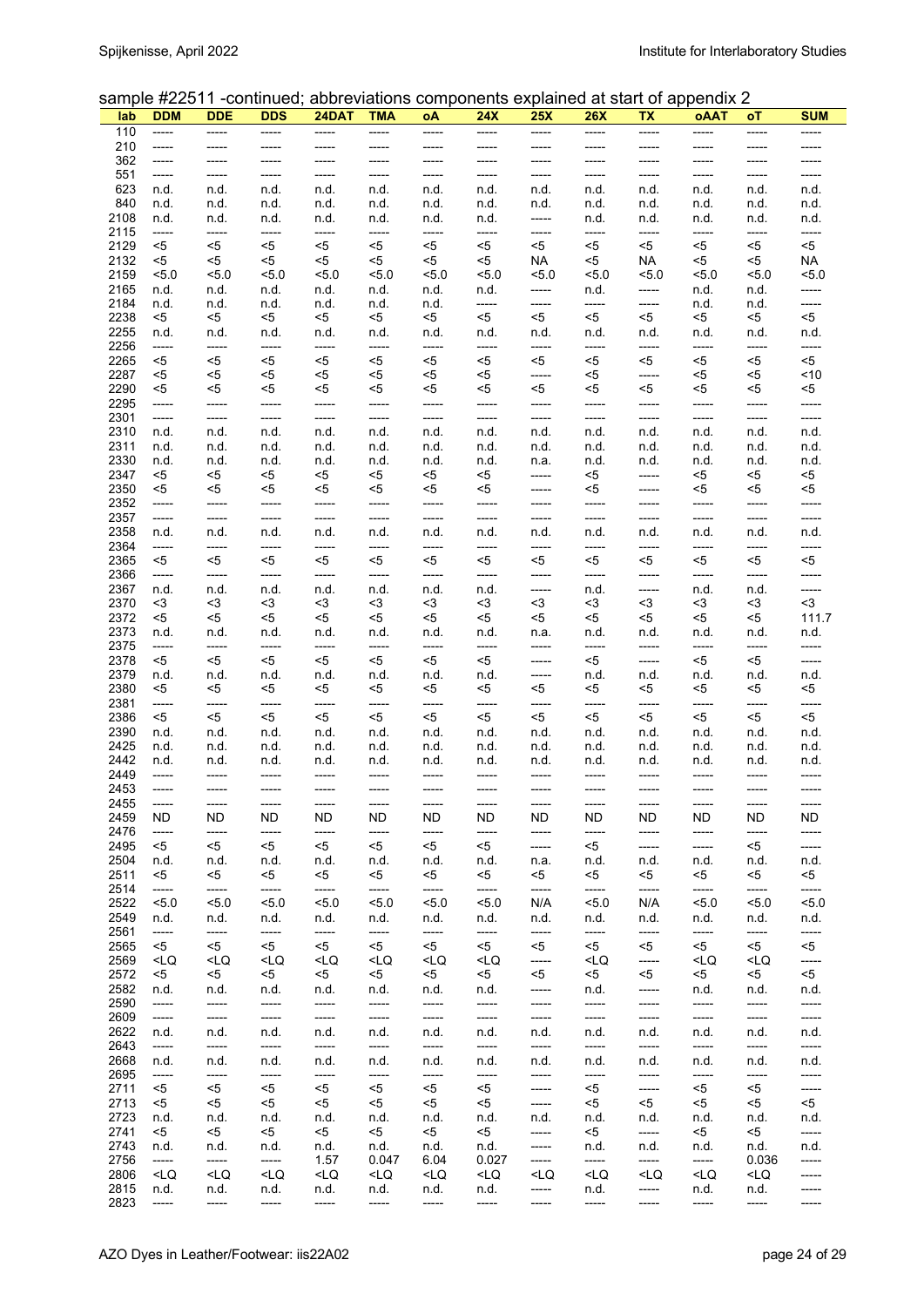| lab  | <b>DDM</b> | <b>DDE</b> | <b>DDS</b> | 24DAT     | TMA       | οA    | 24X       | 25X       | <b>26X</b> | <b>TX</b> | <b>OAAT</b> | οT        | <b>SUM</b> |
|------|------------|------------|------------|-----------|-----------|-------|-----------|-----------|------------|-----------|-------------|-----------|------------|
| 2829 | n.d.       | n.d.       | n.d.       | n.d.      | n.d.      | n.d.  | n.d.      | n.d.      | n.d.       | n.d.      | n.d.        | n.d.      | n.d.       |
| 2830 | -----      | -----      | -----      | -----     | -----     | ----- | -----     | -----     | -----      | -----     | -----       | -----     | -----      |
| 2892 | -----      | -----      | -----      | -----     | -----     | ----- | -----     | -----     | -----      | -----     | -----       | -----     | -----      |
| 2948 | n.d.       | n.d.       | n.d.       | n.d.      | n.d.      | n.d.  | n.d.      | n.d.      | n.d.       | n.d.      | n.d.        | n.d.      | n.d.       |
| 2955 | n.d.       | n.d.       | n.d.       | n.d.      | n.d.      | n.d.  | n.d.      | n.d.      | n.d.       | n.d.      | n.d.        | n.d.      | n.d.       |
| 2977 | $<$ 5      | $5$        | $5$        | $5$       | $5$       | $<$ 5 | $5$       | $<$ 5     | $<$ 5      | $5$       | $5$         | $5$       | <5         |
| 3116 | -----      | -----      | -----      | -----     | -----     | ----- | -----     | ------    | -----      | -----     | -----       | -----     | -----      |
| 3118 | <b>ND</b>  | <b>ND</b>  | <b>ND</b>  | <b>ND</b> | <b>ND</b> | ND.   | <b>ND</b> | <b>ND</b> | <b>ND</b>  | <b>ND</b> | ND          | <b>ND</b> | <b>ND</b>  |
| 3153 | $5$        | $<$ 5      | $5$        | <5        | $5$       | $<$ 5 | $5$       | $<$ 5     | $<$ 5      | $<$ 5     | $5$         | <5        | $5$        |
| 3154 | -----      | -----      | ------     | -----     | -----     | ----- | -----     | -----     | -----      | -----     | -----       | -----     | -----      |
| 3160 | n.d.       | n.d.       | n.d.       | n.d.      | n.d.      | n.d.  | n.d.      | -----     | n.d.       | -----     | n.d.        | n.d.      | -----      |
| 3172 | <1         | $<$ 1      | $<$ 1      | <1        | $<$ 1     | $<$ 1 | <1        | -----     | $<$ 1      | -----     | $<$ 1       | $<$ 1     | -----      |
| 3185 | $5$        | <5         | $5$        | <5        | <5        | <5    | <5        | -----     | <5         | -----     | $5$         | <5        | <5         |
| 3190 | <5         | <5         | $5$        | <5        | <5        | <5    | <5        | -----     | <5         | -----     | $5$         | <5        | <5         |
| 3197 | $<$ 5      | $5$        | $5$        | <5        | $5$       | $<$ 5 | $<$ 5     | <5        | $5$        | $<$ 5     | $5$         | $5$       | <5         |
| 3209 | -----      | -----      | -----      | -----     | -----     | ----- | -----     | -----     | -----      | -----     | -----       | -----     | -----      |
| 3210 | -----      | -----      | -----      | -----     | -----     | ----- | -----     | -----     | -----      | -----     | -----       | -----     | -----      |
| 3214 | $<$ 5      | $<$ 5      | $<$ 5      | $<$ 5     | $5$       | $<$ 5 | $5$       | $<$ 5     | $<$ 5      | $<$ 5     | $<$ 5       | $<$ 5     | $5$        |
| 3228 | n.d.       | n.d.       | n.d.       | n.d.      | n.d.      | n.d.  | n.d.      | -----     | n.d.       | -----     | n.d.        | n.d.      | -----      |
| 3230 | n.d.       | n.d.       | n.d.       | n.d.      | n.d.      | n.d.  | n.d.      | -----     | n.d.       | n.d.      | n.d.        | n.d.      | n.d.       |
| 3237 | -----      | -----      | -----      | -----     | -----     | ----- | -----     | -----     | -----      | -----     | -----       | -----     | -----      |
| 3248 | ~10        | ~10        | $10$       | ~10       | ~10       | ~10   | ~10       | ~10       | ~10        | ~10       | $10$        | ~10       | ~10        |

n.d. = not detected

n.a. = not applicable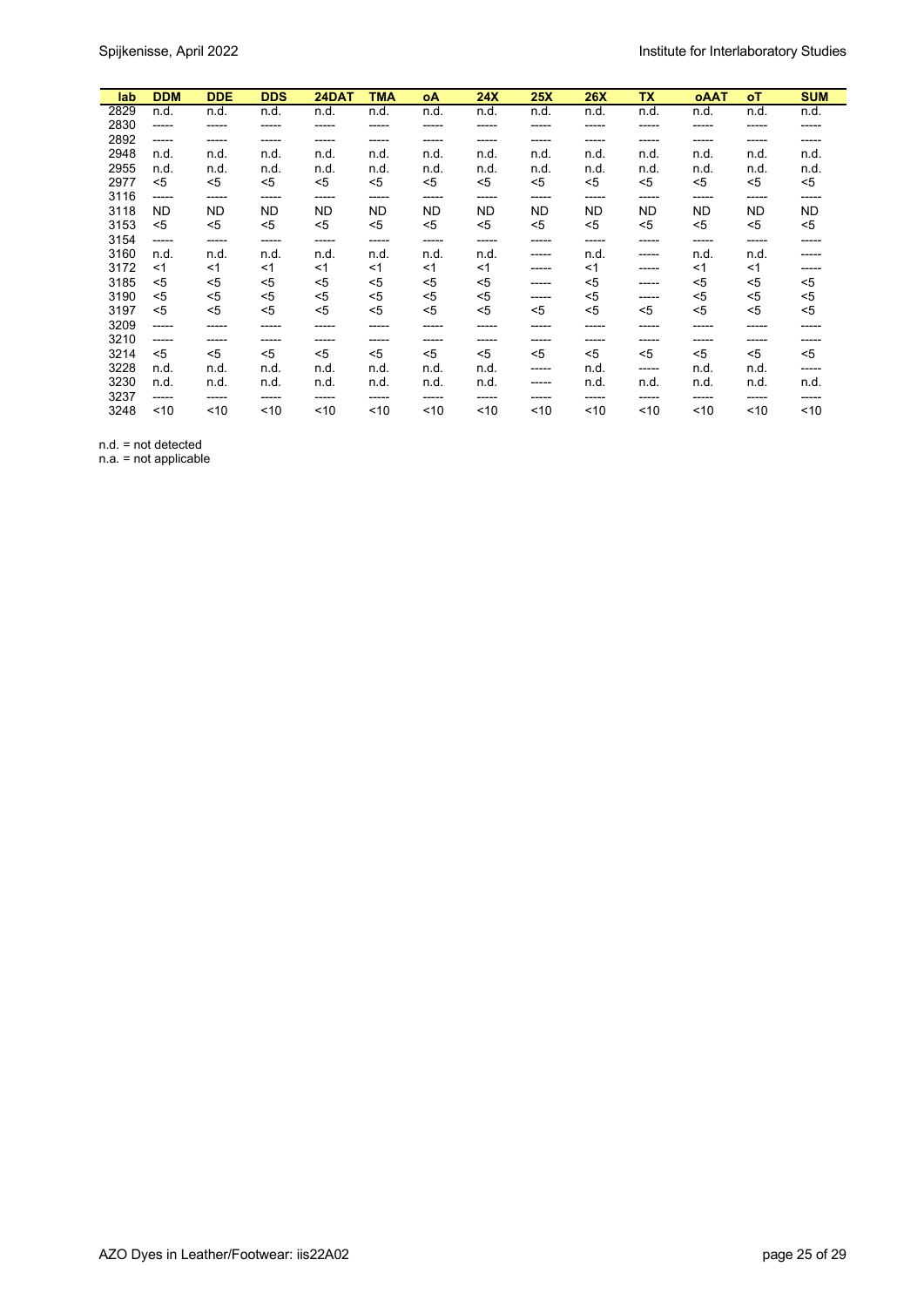# **APPENDIX 3 Analytical details**

| lab          | ISO/IEC17025 accredited  | sample intake (g)                    | sample pre-treatment                           |
|--------------|--------------------------|--------------------------------------|------------------------------------------------|
| 110          | Yes                      | 1.0                                  | Further cut                                    |
| 210          | Yes                      | $\mathbf{1}$                         | Further cut                                    |
| 362          | Yes                      | 0.5                                  | Used as received                               |
| 551          | $\qquad \qquad \cdots$   | ---                                  |                                                |
| 623          | Yes                      | $\mathbf{1}$                         | Used as received                               |
| 840          | Yes                      | 0.5                                  | Further cut                                    |
| 2108         | Yes                      | 0.5                                  | Used as received                               |
| 2115         | Yes                      | 0.5                                  | Used as received                               |
| 2129         | Yes                      | 0.50                                 | Used as received                               |
| 2132<br>2159 | Yes<br>Yes               | $\mathbf{1}$<br>1.0                  | Used as received<br>Used as received           |
| 2165         | Yes                      | 1.0                                  | Used as received                               |
| 2184         | Yes                      | $\overline{c}$                       | Used as received                               |
| 2238         | Yes                      | $\mathbf{1}$                         | Used as received                               |
| 2255         | Yes                      | 0.5                                  | Further cut                                    |
| 2256         | Yes                      | 1.0049                               | Used as received                               |
| 2265         | No                       | 0.5                                  | Used as received                               |
| 2287         | Yes                      | 1.0                                  | Further cut                                    |
| 2290         | $---$                    | ---<br>$\mathbf{1}$                  | ---                                            |
| 2295<br>2301 | Yes<br>Yes               | $\mathbf{1}$                         | Further cut<br>Used as received                |
| 2310         | Yes                      | 0.5                                  | Further cut                                    |
| 2311         | Yes                      | 0.5                                  | Further cut                                    |
| 2330         | Yes                      | $\mathbf{1}$                         | Further cut                                    |
| 2347         | Yes                      | 0.5                                  | Used as received                               |
| 2350         | Yes                      | #22510: 0.9169 / #22511: 0.831       | Further cut                                    |
| 2352         | Yes                      | 0.5                                  | Further cut                                    |
| 2357         | ---                      | ---                                  |                                                |
| 2358<br>2364 | Yes<br>Yes               | 1.0<br>#22510 0.5013 / #22511 0.5075 | Used as received<br>Used as received           |
| 2365         | Yes                      | 0.5                                  | Used as received                               |
| 2366         | Yes                      | ---                                  | Further cut                                    |
| 2367         | Yes                      | #22510: 0.5043 / #22511: 0.5022      | Used as received                               |
| 2370         | Yes                      | 0.5                                  | Further cut                                    |
| 2372         | Yes                      | $\mathbf{1}$                         | Used as received                               |
| 2373         | Yes                      | 0.5                                  | Used as received                               |
| 2375         | Yes                      | 1                                    | Further cut                                    |
| 2378         | No                       | $\mathbf{1}$<br>$\mathbf{1}$         | Further cut                                    |
| 2379<br>2380 | Yes<br>No                | 0.50                                 | Further cut<br>Used as received                |
| 2381         | Yes                      | 0.5                                  | Further cut                                    |
| 2386         | Yes                      | 0.5                                  | Used as received                               |
| 2390         | Yes                      | $\mathbf{1}$                         | #22510: Used as received / #22511: Further cut |
| 2425         | Yes                      | 0.5                                  | Further cut                                    |
| 2442         | Yes                      | #22510: 0.5087 / #22510: 0.5043      | Used as received                               |
| 2449         | Yes                      | 1                                    | Further cut                                    |
| 2453         | No                       | ±1                                   | Used as received                               |
| 2455<br>2459 | $---$<br>---             | ---<br>1.0                           |                                                |
| 2476         | $\overline{\phantom{a}}$ | $\mathbf{1}$                         |                                                |
| 2495         | Yes                      | 0.5                                  | Used as received                               |
| 2504         | Yes                      | 0.5                                  | Further cut                                    |
| 2511         | Yes                      | 3                                    | Used as received                               |
| 2514         | Yes                      | #22510= 0.6345 #22511=0.5009         | Further cut                                    |
| 2522         | No                       | 0.5                                  | Further cut                                    |
| 2549<br>2561 | Yes<br>Yes               | 1<br>1                               | NA.<br>Used as received                        |
| 2565         | Yes                      | 1                                    | Used as received                               |
| 2569         | Yes                      | 1                                    | Used as received                               |
| 2572         | Yes                      |                                      |                                                |
| 2582         | Yes                      | #22510: 1.0055 / #22511: 1.0079      | Used as received                               |
| 2590         | Yes                      | 1                                    | Further cut                                    |
| 2609         | Yes                      | 1.00                                 | Used as received                               |
| 2622         | Yes                      | Approx. 1                            | Used as received                               |
| 2643<br>2668 | Yes<br>Yes               | $\mathbf{1}$<br>0.5                  | Used as received<br>Further cut                |
| 2695         | Yes                      | $\mathbf 1$                          | Used as received                               |
| 2711         | No                       | 1.0                                  | Used as received                               |
| 2713         | Yes                      | 0.5                                  | #22510: Used as received / #22511: Further cut |
| 2723         | Yes                      | $\mathbf{1}$                         | Used as received                               |
| 2741         | Yes                      | 0.5                                  | Further cut                                    |
| 2743         | No                       | 1                                    | Used as received                               |
| 2756         | Yes                      | ---                                  | Used as received                               |
| 2806<br>2815 | Yes<br>Yes               | $1.00 - 1.05$                        | ---<br>Used as received                        |
|              |                          |                                      |                                                |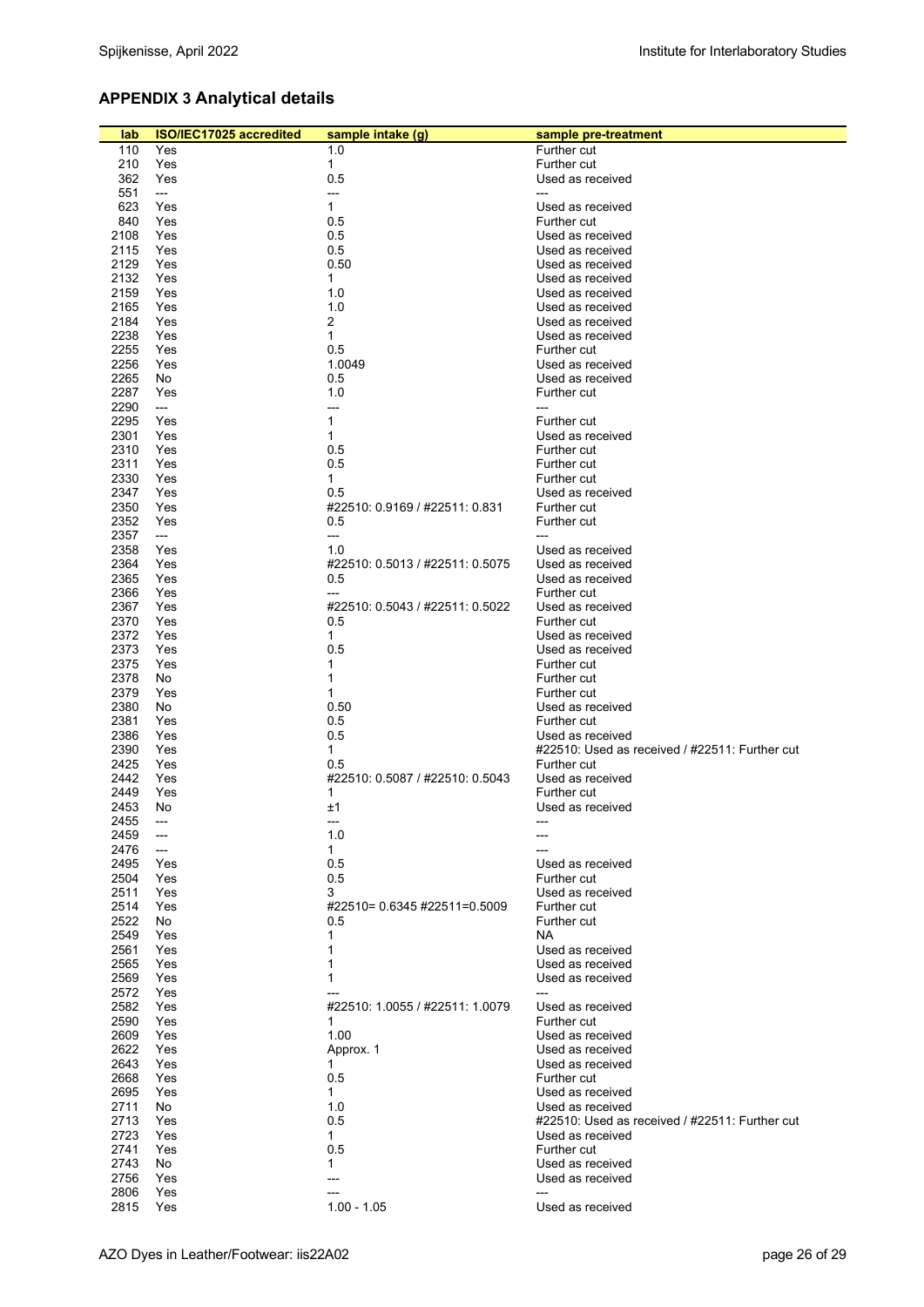| lab  | ISO/IEC17025 accredited | sample intake (g)               | sample pre-treatment                           |
|------|-------------------------|---------------------------------|------------------------------------------------|
| 2823 | No                      | #22510: 1.0110 / #22511: 1.0056 | Used as received                               |
| 2829 | No                      |                                 | Further cut                                    |
| 2830 | Yes                     | 1.0                             | Used as received                               |
| 2892 | Yes                     | 1.0                             | Further cut                                    |
| 2948 | Yes                     |                                 | Further grinded                                |
| 2955 | Yes                     | 0.6                             | Further cut                                    |
| 2977 | No                      | 3.5                             | Further cut                                    |
| 3116 | Yes                     |                                 | Used as received                               |
| 3118 | Yes                     | 0.5                             | Further cut                                    |
| 3153 | Yes                     | 0.5                             | Used as received                               |
| 3154 | Yes                     | 0.5                             | Used as received                               |
| 3160 | Yes                     | 0.75                            | Further cut                                    |
| 3172 | $---$                   |                                 |                                                |
| 3185 | Yes                     |                                 | Used as received                               |
| 3190 | Yes                     |                                 | Used as received                               |
| 3197 | Yes                     | 0.5                             | Further cut                                    |
| 3209 | Yes                     | 0.5                             | Further cut                                    |
| 3210 | Yes                     |                                 | Used as received                               |
| 3214 | Yes                     |                                 | Further cut                                    |
| 3228 | Yes                     | 0.5                             | #22510: Used as received / #22511: Further cut |
| 3230 | Yes                     | 1.0                             | Further cut                                    |
| 3237 | Yes                     | 0.5                             | Further cut                                    |
| 3248 | Yes                     |                                 | Used as received                               |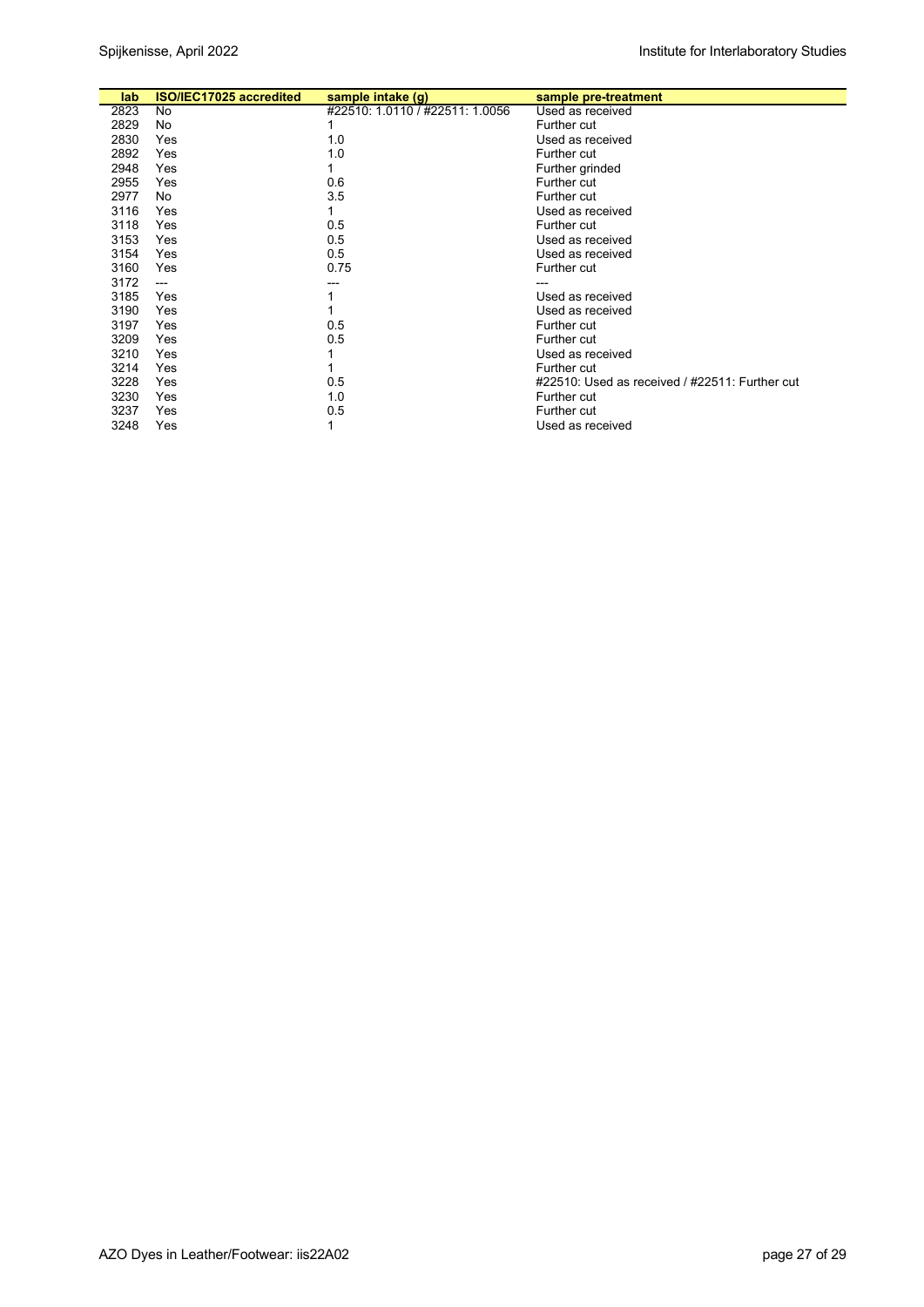### **APPENDIX 4**

#### **Number of participants per country**

 7 labs in BANGLADESH 1 lab in BRAZIL 1 lab in BULGARIA 1 lab in CAMBODIA 1 lab in EGYPT 1 lab in ETHIOPIA 1 lab in FRANCE 5 labs in GERMANY 6 labs in HONG KONG 5 labs in INDIA 3 labs in INDONESIA 11 labs in ITALY 2 labs in JAPAN 2 labs in KOREA, Republic of 1 lab in MAURITIUS 2 labs in MOROCCO 18 labs in P.R. of CHINA 4 labs in PAKISTAN 1 lab in PORTUGAL 1 lab in SPAIN 1 lab in SRI LANKA 2 labs in SWITZERLAND 3 labs in TAIWAN 2 labs in THAILAND 1 lab in TUNISIA 6 labs in TURKEY 2 labs in U.S.A. 2 labs in UNITED KINGDOM 5 labs in VIETNAM